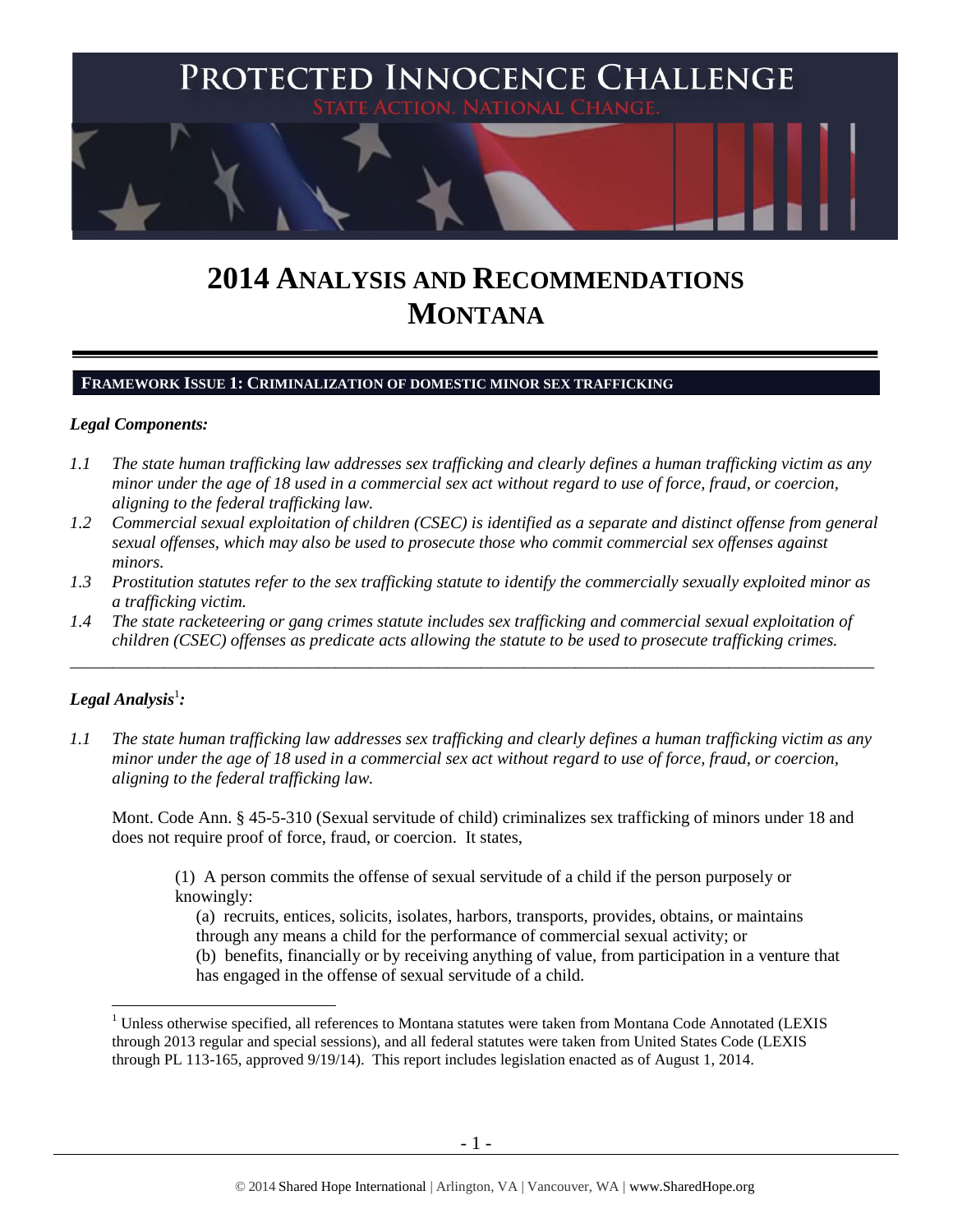(2) (a) A person convicted of the offense of sexual servitude of a child, whether or not the person is aware of the child's age:

(i) shall be punished by imprisonment in a state prison for a term of 100 years. The court may not suspend execution or defer imposition of the first 25 years of a sentence of imprisonment imposed under this subsection  $(2)(a)(i)$  except as provided in 46-18-222, and during the first 25 years of imprisonment, the person is not eligible for parole.

(ii) may be fined an amount not to exceed \$ 50,000; and

(iii) shall be ordered to enroll in and successfully complete the educational phase and the cognitive and behavioral phase of a sexual offender treatment program provided or approved by the department of corrections.

(b) If the person is released after the mandatory minimum period of imprisonment, the person is subject to supervision by the department of corrections for the remainder of the person's life and shall participate in the program for continuous, satellite-based monitoring provided for in 46-23- 1010.

Also under the human trafficking chapter, Mont. Code Ann. § 45-5-311 (Patronizing of child) states,

(1) A person commits the offense of patronizing a child if the person purposely or knowingly engages in commercial sexual activity with a child while knowing or negligently disregarding that the child is a victim of the offense of sexual servitude of a child as provided in [section 3]. (2) (a) A person convicted of the offense of patronizing a child, whether or not the person is aware of the child's age:

(i) shall be punished by imprisonment in a state prison for a term of 100 years. The court may not suspend execution or defer imposition of the first 25 years of a sentence of imprisonment imposed under this subsection (2)(a)(i) except as provided in 46–18–222, and during the first 25 years of imprisonment, the person is not eligible for parole. (ii) may be fined an amount not to exceed \$50,000; and

(iii) shall be ordered to enroll in and successfully complete the educational phase and the cognitive and behavioral phase of a sexual offender treatment program provided or approved by the department of corrections.

(b) If the person is released after the mandatory minimum period of imprisonment, the person is subject to supervision by the department of corrections for the remainder of the person's life and shall participate in the program for continuous, satellite-based monitoring provided for in 46–23– 1010.

*1.2 Commercial sexual exploitation of children (CSEC) is identified as a separate and distinct offense from general sexual offenses, which may also be used to prosecute those who commit commercial sex offenses against minors.*

The following statutes treat CSEC separately from non-commercial sex offenses:

1. Mont. Code Ann. § 45-5-603 (Aggravated promotion of prostitution) states,

(1) A person commits the offense of aggravated promotion of prostitution if the person purposely or knowingly commits any of the following acts:

(a) compels another to engage in or promote prostitution;

(b) promotes prostitution of a child under the age of 18 years, whether or not the person is aware of the child's age;

(c) promotes the prostitution of one's spouse, child, ward, or any person for whose care, protection, or support the person is responsible.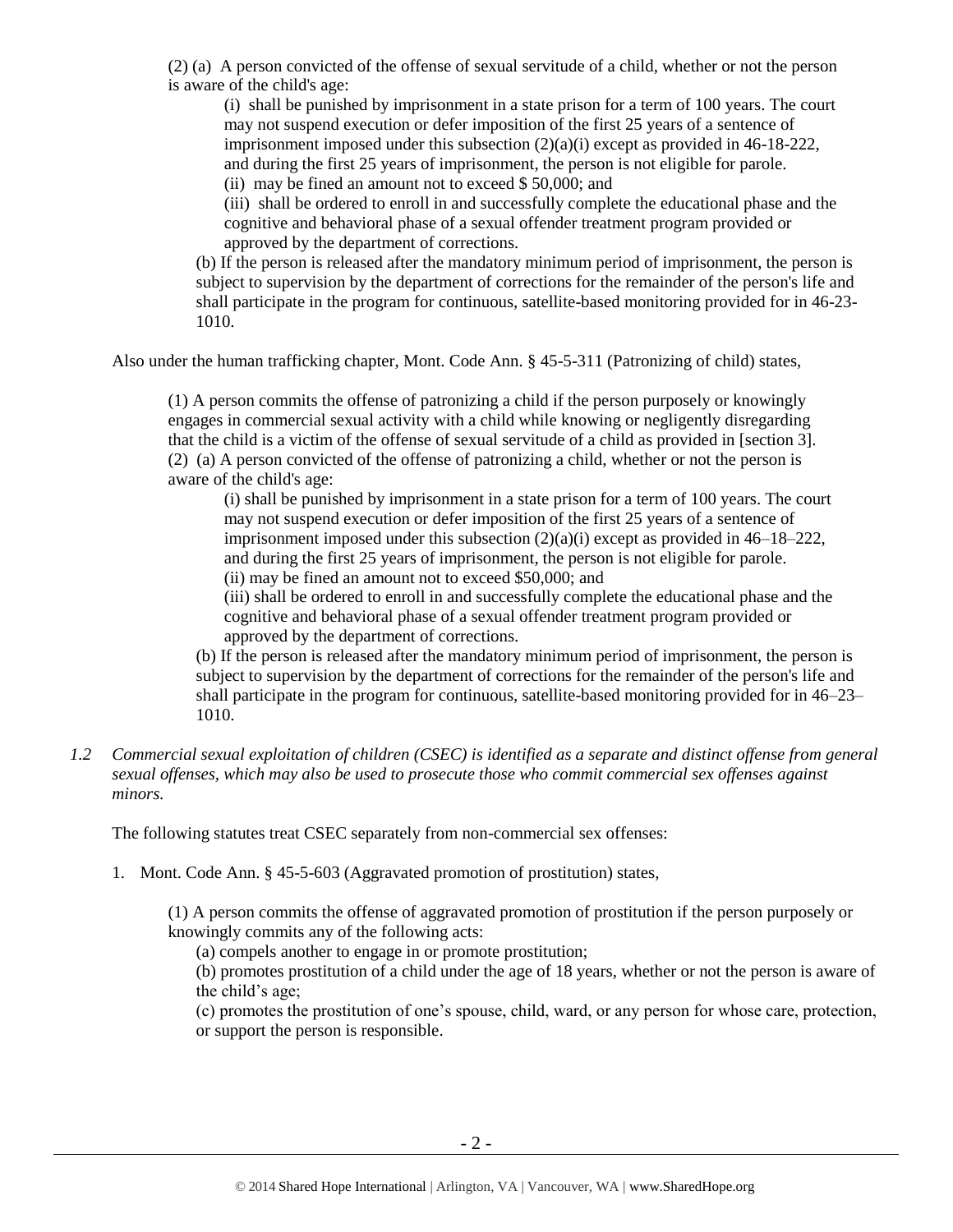A conviction under Mont. Code Ann. § 45-5-603(1)(b) (Aggravated promotion of prostitution) for promoting prostitution of a child is punishable by imprisonment for  $100$  years, 25 years of which cannot be suspended or eligible for parole, a \$50,000 fine, or both, an order to complete a sexual offender treatment program, and may be subject to supervision for the remainder of the offender's life. Mont. Code Ann. § 45-  $5-603(2)(b)(i)(A)$ –(C), (ii).

2. Mont. Code Ann. § 45-5-601 (Prostitution) states,

(1) A person commits the offense of prostitution if the person engages in or agrees or offers to engage in sexual intercourse with another person for compensation, whether the compensation is received or to be received or paid or to be paid.

A conviction under Mont. Code Ann. § 45-5-601 is punishable by imprisonment up to 1 year, a fine not to exceed \$1,000, or both. Mont. Code Ann.  $\S$  45-5-601(2)(b). Subsequent offenses are punishable by imprisonment up to 5 years, a fine not to exceed \$10,000, or both. Mont. Code Ann. § 45-5-601(2)(b). If the person patronized was a child and the patron was at least 18, a conviction under Mont. Code Ann. § 45- 5-601 is punishable by imprisonment for 100 years, 25 years of which cannot be suspended or deferred "except as provided in  $46-18-222"$ <sup>2</sup>), and during which time the offender is not eligible for parole, is subject to a possible fine not to exceed \$50,000, and an order to enroll in a treatment program, and may be subject to supervision for the remainder of the offender's life. Mont. Code Ann.  $\S$  45-5-601(3)(a)(i), (ii),  $(iii), (b).$ 

3. Mont. Code Ann. § 45-5-602 (Promoting prostitution) states,

<span id="page-2-0"></span>(1) A person commits the offense of promoting prostitution if the person purposely or knowingly commits any of the following acts:

(a) owns, controls, manages, supervises, resides in, or otherwise keeps, alone or in association with others, a house of prostitution or a prostitution business;

(b) procures an individual for a house of prostitution or a place in a house of prostitution for an individual;

(c) encourages, induces, or otherwise purposely causes another to become or remain a prostitute; (d) solicits clients for another person who is a prostitute;

Mandatory minimum sentences prescribed by the laws of this state, mandatory life sentences prescribed by 46-18- 219 [Life sentence without possibility of release], the restrictions on deferred imposition and suspended execution of sentence prescribed by 46-18-201(1)(b) [Sentences that may be imposed], 46-18-205 [Mandatory minimum sentences —restrictions on deferral or suspension], 46-18-221(3) [Additional sentence for offenses committed with dangerous weapon], 46-18-224 [Additional sentence for offense committed while carrying a handgun loaded with armor-piercing ammunition], and 46-18-502(3) [Sentencing of persistent felony offender], and restrictions on parole eligibility do not apply if:

. . . .

 $\overline{a}$ 

(6) the offense was committed under [section 3] [Sexual servitude of a child], [section 4] [Patronizing a child]  $\ldots$  45-5-601(3) [Prostitution], 45-5-602(3) [Promoting prostitution], 45-5-603(2)(b) [Aggravated promotion of prostitution], or 45-5-625(4) [Sexual abuse of children] and the judge determines, based on the findings contained in a sexual offender evaluation report prepared by a qualified sexual offender evaluator pursuant to the provisions of 46-23-509, that treatment of the offender while incarcerated, while in a residential treatment facility, or while in a local community affords a better opportunity for rehabilitation of the offender and for the ultimate protection of the victim and society, in which case the judge shall include in its judgment a statement of the reasons for its determination.

<sup>&</sup>lt;sup>2</sup> Mont. Code Ann. § 46-18-222 (Exceptions to mandatory minimum sentences, restrictions on deferred imposition and suspended execution of sentence, and restrictions on parole eligibility) states,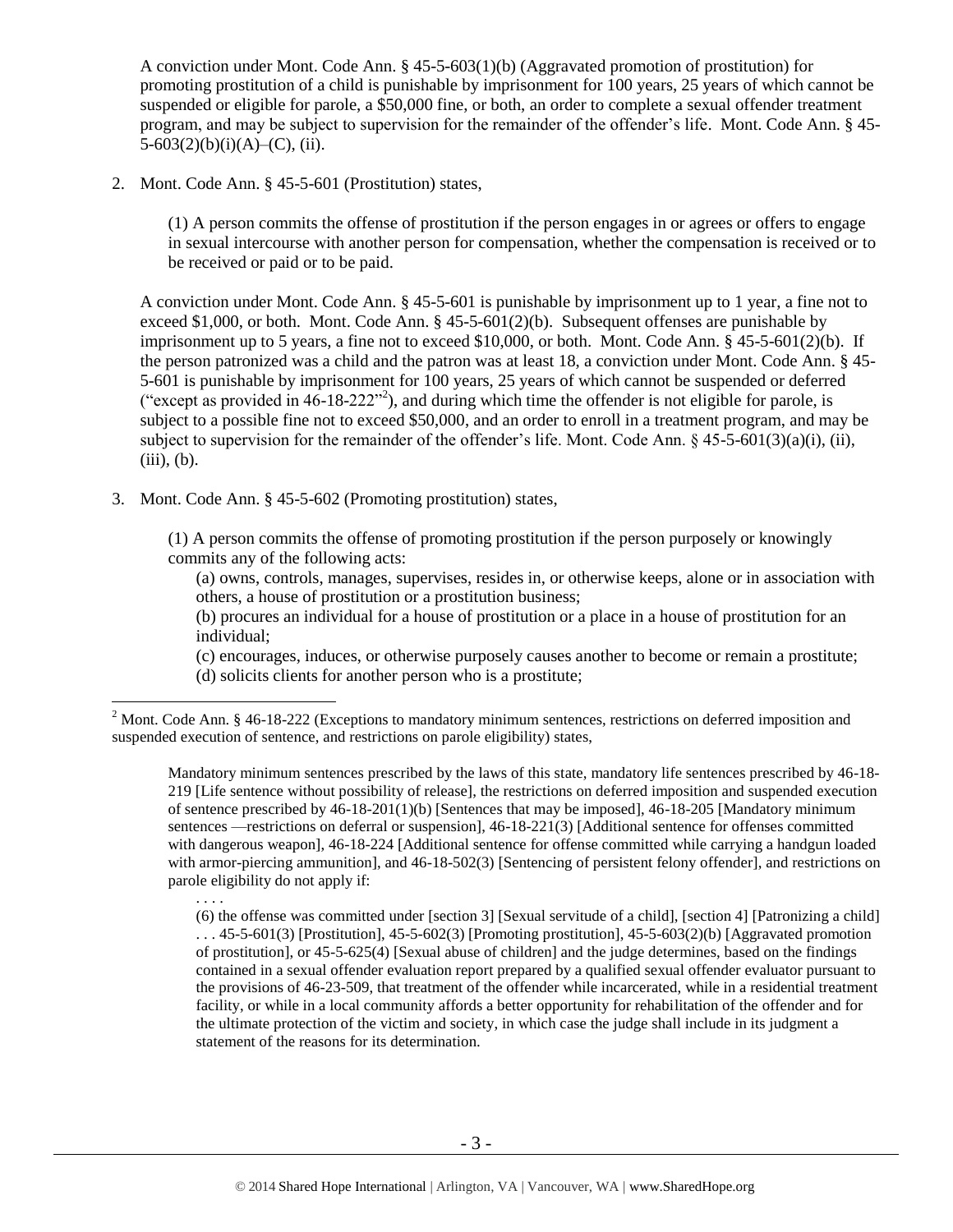(e) procures a prostitute for a patron;

(f) transports an individual into or within this state with the purpose to promote that individual's engaging in prostitution or procures or pays for transportation with that purpose;

(g) leases or otherwise permits a place controlled by the offender, alone or in association with others, to be regularly used for prostitution or for the procurement of prostitution or fails to make reasonable effort to abate that use by ejecting the tenant, notifying law enforcement authorities, or using other legally available means; or

(h) lives in whole or in part upon the earnings of an individual engaging in prostitution, unless the person is the prostitute's minor child or other legal dependent incapable of self-support.

A conviction under Mont. Code Ann. § 45-5-602 (Promoting prostitution) is punishable by imprisonment up to 10 years, a fine not to exceed \$50,000, or both. Mont. Code Ann. § 45-5-602(2). However, if the child being prostituted was under 18 and the offender is at least 18 or older, then a conviction under Mont. Code § 45-5-602 is punishable by imprisonment for 100 years, 25 years of which cannot be suspended, a possible fine not to exceed \$50,000, an order to complete a sexual offender treatment program, and may be subject to supervision for the remainder of the offender's life. Mont. Code Ann. § 45-5-602(3)(a)(i)–  $(iii)$ , $(b)$ .

4. Mont. Code Ann. § 45-5-625(1) (Sexual abuse of children) states in part,

(1) A person commits the offense of sexual abuse of children if the person:

(a) knowingly employs, uses, or permits the employment or use of a child in an exhibition of sexual conduct, $3$  actual or simulated; $4$ 

<span id="page-3-2"></span><span id="page-3-1"></span>(b) knowingly photographs, films, videotapes, develops or duplicates the photographs, films, or videotapes, or records a child engaging in sexual conduct, actual or simulated;

<span id="page-3-0"></span> $(c)$  knowingly, by any means of communication, including electronic communication,<sup>5</sup> persuades, entices, counsels, or procures a child under 16 years of age or a person the offender believes to be a child under 16 years of age to engage in sexual conduct, actual or simulated;

. . . .

 $\overline{a}$ 

A conviction under Mont. Code Ann. § 45-5-625(1)(a) (Sexual abuse of children) is punishable by life imprisonment or a term of imprisonment up to 100 years and a possible fine not to exceed \$10,000. Mont. Code Ann. § 45-5-625(2)(a). However, if the victim is under 16, unless punished under Mont. Code Ann.

 $3$  Mont. Code Ann. § 45-5-625(5)(b) (Sexual abuse of children) defines "sexual conduct" as

(i) actual or simulated:

(A) sexual intercourse, whether between persons of the same or opposite sex;

(B) penetration of the vagina or rectum by any object, except when done as part of a recognized medical procedure;

(C) bestiality;

(D) masturbation;

(E) sadomasochistic abuse;

(F) lewd exhibition of the genitals, breasts, pubic or rectal area, or other intimate parts of any person; or (G) defecation or urination for the purpose of the sexual stimulation of the viewer; or

(ii) depiction of a child in the nude or in a state of partial undress with the purpose to abuse, humiliate, harass, or degrade the child or to arouse or gratify the person's own sexual response or desire or the sexual response or desire of any person.

<sup>4</sup> Mont. Code Ann. §  $45-5-625(5)(c)$  (Sexual abuse of children) defines "simulated" as "any depicting of the genitals or pubic or rectal area that gives the appearance of sexual conduct or incipient sexual conduct."

<sup>5</sup> Mont. Code Ann. § 45-5-625(5)(a) (Sexual abuse of children) defines "electronic communication" as "a sign, signal, writing, image, sound, data, or intelligence of any nature transmitted or created in whole or in part by a wire, radio, electromagnetic, photoelectronic, or photo-optical system."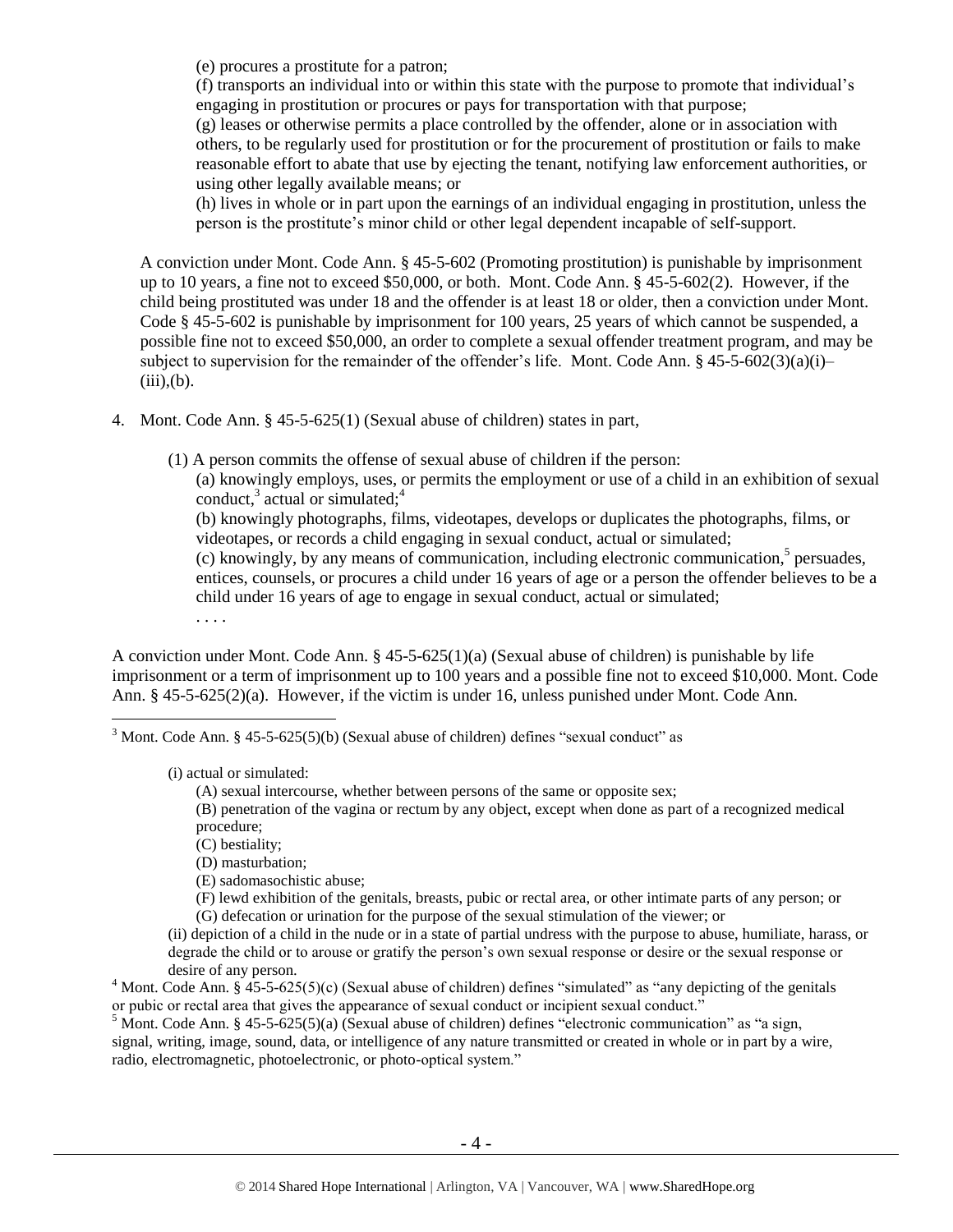<span id="page-4-0"></span> $§$  46-18-219,<sup>6</sup> a conviction for sexual abuse of children is punishable by life imprisonment or by imprisonment for 4–100 years and a possible fine not to exceed \$10,000. Mont. Code Ann. § 45-5-625(2)(b). Penalties are enhanced when the child is under 13 and the offender is 18 or older to imprisonment for 100 years, 25 years of which cannot be suspended ("except as provided in 46-18-222"), a possible fine not to exceed \$50,000, an order to enroll in a treatment program, and possible supervision for the remainder of the offender's life. Mont. Code Ann. § 45-5-625(4)(a), (b).

Certain non-commercial sexual offenses may be applicable in cases involving the commercial sexual exploitation of a child. These include the following:

1. Mont. Code Ann. § 45-5-503(1) (Sexual intercourse without consent) states in part, "A person who knowingly has sexual intercourse without consent with another person commits the offense of sexual intercourse without consent." Mont. Code Ann. § 45-5-501(1)(a) (Definitions) states in part, "As used in 45-5-503, the term 'without consent' means . . . the victim is incapable of consent because the victim is . . . less than 16 years old." Pursuant to Mont. Code Ann. § 45-5-503,

(3)(a) If the victim is less than 16 years old and the offender is 4 or more years older than the victim or if the offender inflicts bodily injury upon anyone in the course of committing sexual intercourse without consent, the offender shall be punished by life imprisonment or by imprisonment in the state prison for a term of not less than 4 years or more than 100 years and may be fined not more than \$50,000, except as provided in 46-18-219 and 46-18-222.

(b) If two or more persons are convicted of sexual intercourse without consent with the same victim in an incident in which each offender was present at the location where another offender's offense occurred during a time period in which each offender could have reasonably known of the other's offense, each offender shall be punished by life imprisonment or by imprisonment in the state prison for a term of not less than 5 years or more than 100 years and may be fined not more than \$50,000, except as provided in [46-18-219](http://data.opi.mt.gov/bills/mca/46/18/46-18-219.htm) and [46-18-222.](http://data.opi.mt.gov/bills/mca/46/18/46-18-222.htm)

(c) If the offender was previously convicted of an offense under this section or of an offense under the laws of another state or of the United States that if committed in this state would be an offense under this section and if the offender inflicted serious bodily injury upon a person in the course of committing each offense, the offender shall be:

(iii) 45-5-503, sexual intercourse without consent;

- (iv) 45-5-625, sexual abuse of children; or
- (v)  $45-5-627$ , except subsection  $(1)(b)$ , ritual abuse of a minor.

(b) Except as provided in subsection (3), if an offender convicted of one of the following offenses was previously convicted of two of the following offenses, two of any combination of the offenses listed in subsection (1)(a) or the following offenses, or two of any offenses under the laws of another state or of the United States that, if committed in this state, would be one of the offenses listed in subsection  $(1)(a)$  or this subsection, the offender must be sentenced to life in prison, unless the death penalty is applicable and imposed:

(iii) 45-5-302, kidnapping;

. . .

 $\overline{a}$ 

(v) 45-5-603, aggravated promotion of prostitution.

 $6$  Mont. Code Ann. § 46-18-219(1) (Life sentence without possibility of release) states,

<sup>(1) (</sup>a) Except as provided in subsection (3), if an offender convicted of one of the following offenses was previously convicted of one of the following offenses or of an offense under the laws of another state or of the United States that, if committed in this state, would be one of the following offenses, the offender must be sentenced to life in prison, unless the death penalty is applicable and imposed:

<sup>. . .</sup>  (ii) 45-5-303, aggravated kidnapping;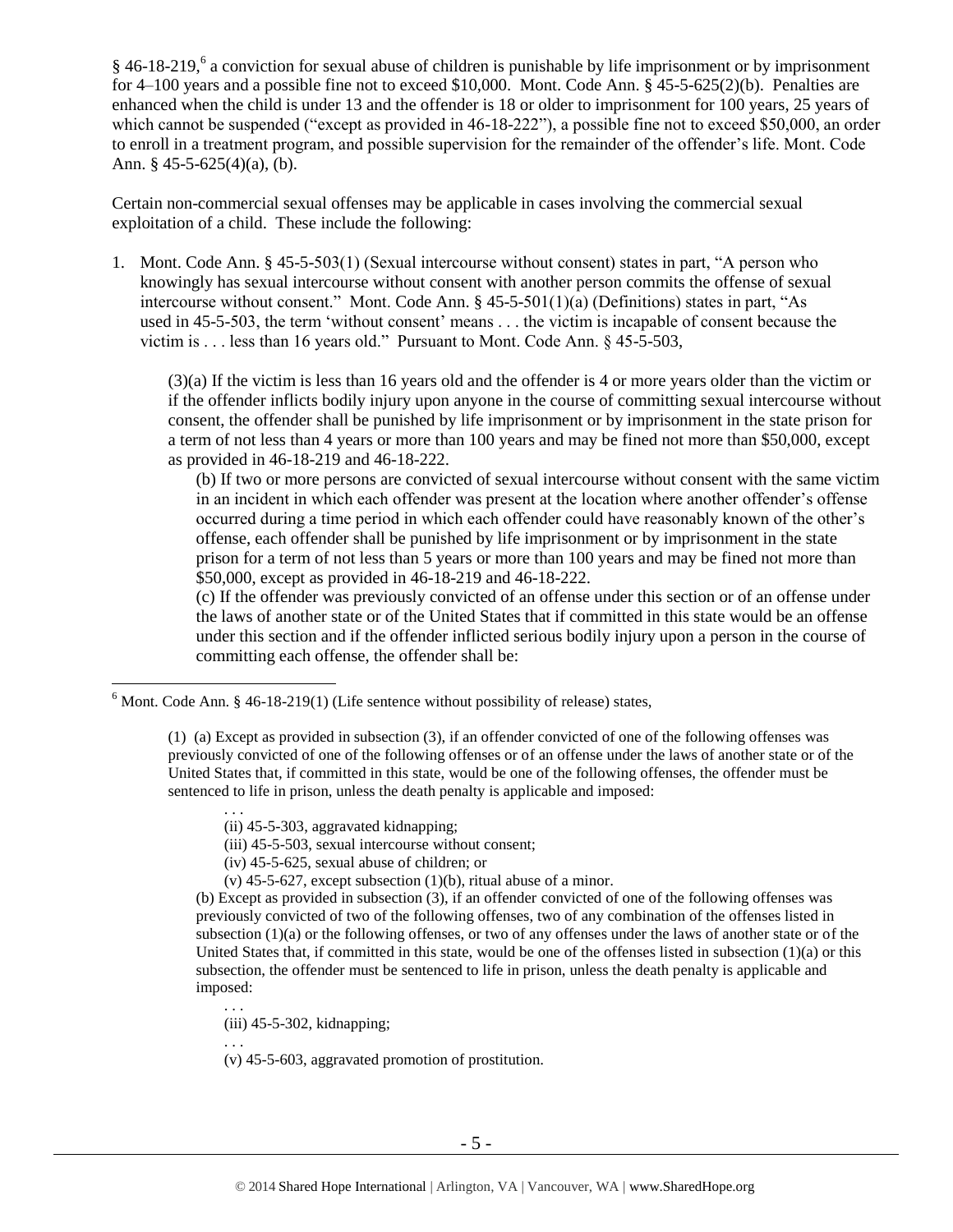(i) punished by death as provided in 46-18-301 through 46-18-310, unless the offender is less than 18 years of age at the time of the commission of the offense; or (ii) punished as provided in 46-18-219.

(4) (a) If the victim was 12 years of age or younger and the offender was 18 years of age or older at the time of the offense, the offender:

(i) shall be punished by imprisonment in a state prison for a term of 100 years. The court may not suspend execution or defer imposition of the first 25 years of a sentence of imprisonment imposed under this subsection  $(4)(a)(i)$  except as provided in 46-18-222, and during the first 25 years of imprisonment, the offender is not eligible for parole.

(ii) may be fined an amount not to exceed \$50,000; and

(iii) shall be ordered to enroll in and successfully complete the educational phase and the cognitive and behavioral phase of a sexual offender treatment program provided or approved by the department of corrections.

(b) If the offender is released after the mandatory minimum period of imprisonment, the offender is subject to supervision by the department of corrections for the remainder of the offender's life and shall participate in the program for continuous, satellite-based monitoring provided for in [46-23-](http://data.opi.mt.gov/bills/mca/46/23/46-23-1010.htm) [1010.](http://data.opi.mt.gov/bills/mca/46/23/46-23-1010.htm)

. . . .

 $\overline{a}$ 

2. Mont. Code Ann. § 45-5-625(1) (Sexual abuse of children) makes it a crime if a person

(h) knowingly travels within, from, or to this state with the intention of meeting a child under 16 years of age or a person the offender believes to be a child under 16 years of age in order to engage in sexual conduct, actual or simulated; or

(i) knowingly coerces, entices, persuades, arranges for, or facilitates a child under 16 years of age or a person the offender believes to be a child under 16 years of age to travel within, from, or to this state with the intention of engaging in sexual conduct, actual or simulated.

A conviction under Mont. Code Ann. § 45-5-625 is punishable by life imprisonment and a possible fine not to exceed \$10,000 or a term of imprisonment up to 100 years and a possible fine not to exceed \$10,000. Mont. Code Ann. § 45-5-625(2)(a). However, if the victim is under 16, unless punished under Mont. Code Ann. § 46- 18-219, a conviction for sexual abuse of children is punishable by life imprisonment or by imprisonment for 4 –100 years and a possible fine not to exceed \$10,000. Mont. Code Ann. § 45-5-625(2)(b). Penalties are enhanced when the child is under 13 and the offender is 18 or older to imprisonment for 100 years, 25 years of which cannot be suspended ("except as provided in 46-18-222"), a possible fine not to exceed \$50,000, an order to enroll in a treatment program, and possible supervision for the remainder of the offender's life. Mont. Code Ann. § 45-5-625(4)(a), (b).

3. Mont. Code Ann. § 45-5-303 (Aggravated kidnapping) states,

(1) A person commits the offense of aggravated kidnapping if the person knowingly or purposely and without lawful authority restrains another person by either secreting or holding the other person in a place of isolation or by using or threatening to use physical force, with any of the following purposes:

. . . (e) to hold another in a condition of involuntary servitude.<sup>7</sup>

<sup>&</sup>lt;sup>7</sup> The offenses of Mont. Code Ann. § 45-5-305 (Subjecting another to involuntary servitude—definitions) and Mont. Code Ann. § 45-5-306 (Trafficking of persons for involuntary servitude) criminalize human trafficking but do not specifically apply to domestic minor sex trafficking, which is specifically criminalized under Mont. Code Ann. § 45- 5-310 (Sexual servitude of child). These offenses also require proof of force, fraud or coercion which is not required for prosecutions of sexual servitude of a child.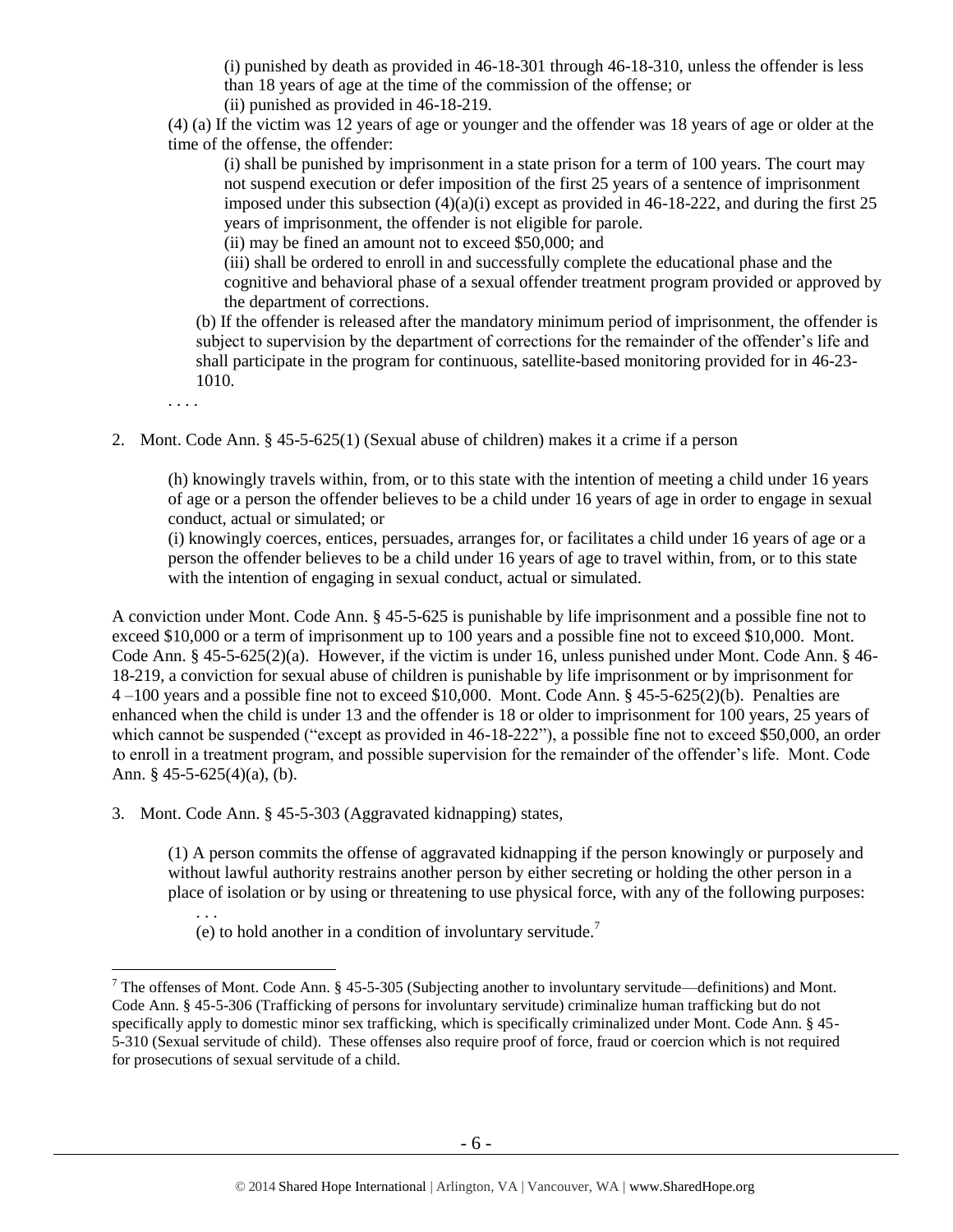(2) Except as provided in 46-18-219 and 46-18-222, a person convicted of the offense of aggravated kidnapping shall be punished by death or life imprisonment as provided in 46-18-301 through 46-18- 310 or be imprisoned in the state prison for a term of not less than 2 years or more than 100 years and may be fined not more than \$50,000, unless the person has voluntarily released the victim alive, in a safe place, and with no serious bodily injury, in which event the person shall be imprisoned in the state prison for a term of not less than 2 years or more than 10 years and may be fined not more than \$50,000.

*1.3 Prostitution statutes refer to the sex trafficking statute to identify the commercially sexually exploited minor as a trafficking victim.* 

The state prostitution law, Mont. § 45-5-601 (Prostitution) does not refer to § Mont. Code Ann. § 45-5-310 (Sexual servitude of child) or Mont. Code Ann. § 45-5-311 (Patronizing of child) to clarify that a commercially sexually exploited child is a victim of sex trafficking.

- 1.3.1 Recommendation: Amend Mont. Code Ann. § 45-5-601(Prostitution), § 45-5-602 (Promoting prostitution) and § 45-5-603 (Aggravated promotion of prostitution) to refer to Mont. Code Ann. § 45-5-310 (Sexual servitude of child) and § 45-5-311 (Patronizing of child) in order to clarify the status of the victim as a trafficking victim.
- *1.4 The state racketeering or gang crimes statute includes sex trafficking and commercial sexual exploitation of children (CSEC) offenses as predicate acts allowing the statute to be used to prosecute trafficking crimes.*

Montana has not enacted a racketeering statute. Although not a separate offense, Montana's criminal street gang laws provide for enhanced sentences. Mont. Code Ann. § 45-8-404 states,

(1) (a) (Additional sentence for criminal street gang-related felony) states, "A person who is convicted of a felony that the person committed for the benefit of, at the direction of, or in association with any criminal street gang for the purpose of promoting, furthering, or assisting any criminal conduct by criminal street gang members shall, in addition to the punishment provided for the commission of the underlying offense, be sentenced to a term of imprisonment in a state prison of not less than 1 year or more than 3 years, except as provided in 46-18-222.

(b) If the underlying felony described in subsection (1)(a) is committed on the grounds of, or within 1,000 feet of, a public school, as defined in 20-6-501, during hours when the facility is open for classes or school-related programs or when minors are using the facility, the additional term provided for in subsection (1) is 2 to 4 years.

(2) The imposition or execution of the minimum sentences prescribed by this section may not be deferred or suspended, except as provided in 46-18-222.

(3) An additional sentence prescribed by this section shall run consecutively to the sentence provided for the underlying offense.

Pursuant to Mont. Code Ann. § 45-8-405(2)(h) (Pattern of criminal street gang activity), "The offenses that form a pattern of criminal street gang activity include . . . aggravated promotion of prostitution, as defined in  $45-5-603...$ "

1.4.1 Recommendation: Enact a racketeering statute that includes CSEC offenses of Mont. Code Ann. § 45-5-601 (Prostitution), § 45-5-602 (Promoting prostitution), § 45-5-603 (Aggravated promotion of prostitution), § 45-5-625(1) (Sexual abuse of children), as well as trafficking offenses under Mont. Code Ann. § 45-5-310 (Sexual servitude of child) and § 45-5-311 (Patronizing of child) as predicate crimes so it may be used to prosecute trafficking enterprises.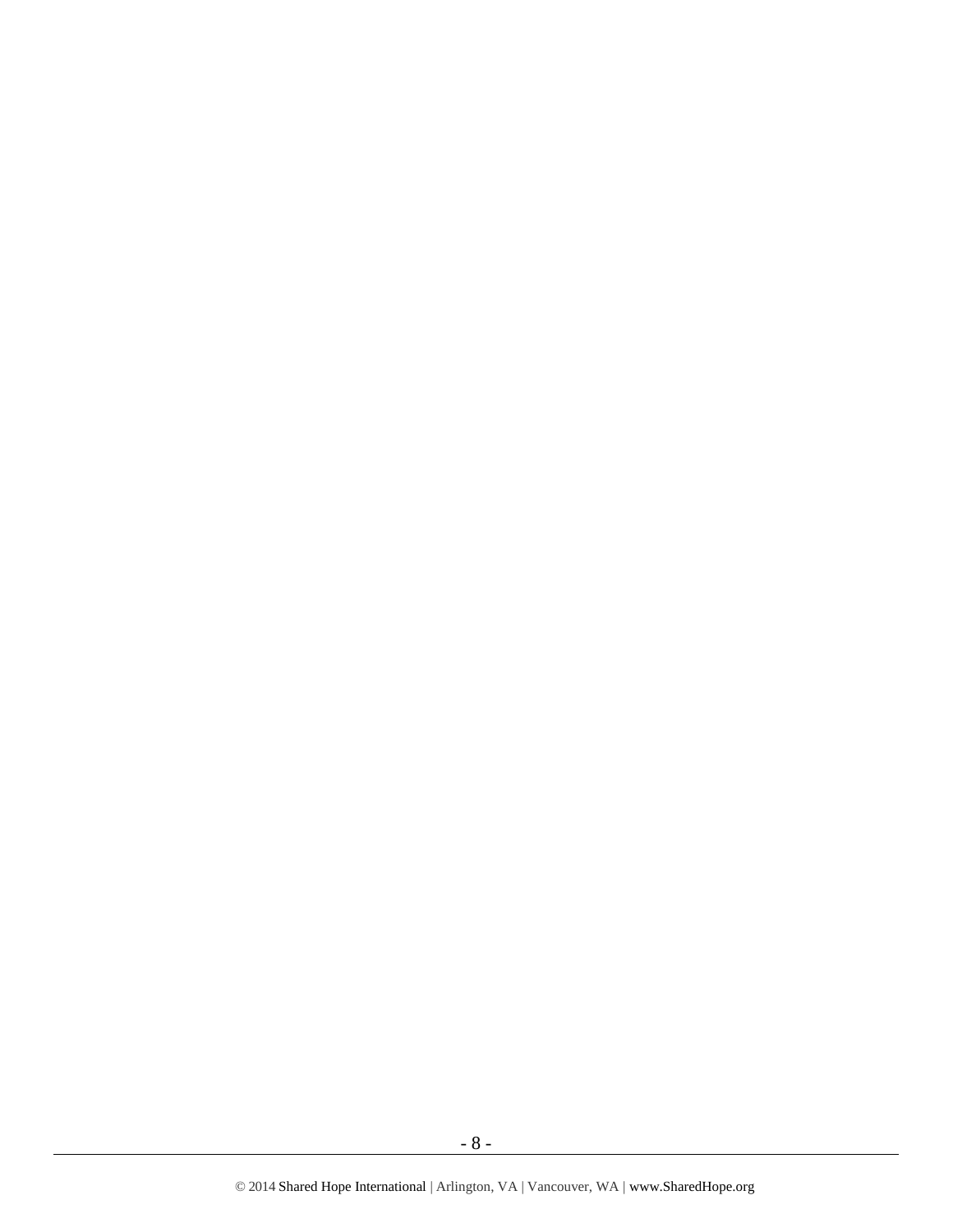## **FRAMEWORK ISSUE 2: CRIMINAL PROVISIONS ADDRESSING DEMAND**

## *Legal Components:*

- *2.1 The state sex trafficking law can be applied to the buyers of commercial sex acts with a victim of domestic minor sex trafficking.*
- *2.2 Buyers of commercial sex acts with a minor can be prosecuted under commercial sexual exploitation of children (CSEC) laws.*
- *2.3 Solicitation laws differentiate buying sex acts with an adult and buying sex acts with a minor under 18.*
- *2.4 Penalties for buyers of commercial sex acts with minors are as high as federal penalties.*
- *2.5 Using the Internet to lure, entice, or purchase, or attempt to lure, entice, or purchase commercial sex acts with a minor is a separate crime or results in an enhanced penalty for buyers.*
- *2.6 No age mistake defense is permitted for a buyer of commercial sex acts with any minor under 18.*
- *2.7 Base penalties for buying sex acts with a minor under 18 are sufficiently high and not reduced for older minors.*
- *2.8 Financial penalties for buyers of commercial sex acts with minors are sufficiently high to make it difficult for buyers to hide the crime.*
- *2.9 Buying and possessing child pornography carries penalties as high as similar federal offenses.*
- *2.10 Convicted buyers of commercial sex acts with minors and child pornography are required to register as sex offenders.*

\_\_\_\_\_\_\_\_\_\_\_\_\_\_\_\_\_\_\_\_\_\_\_\_\_\_\_\_\_\_\_\_\_\_\_\_\_\_\_\_\_\_\_\_\_\_\_\_\_\_\_\_\_\_\_\_\_\_\_\_\_\_\_\_\_\_\_\_\_\_\_\_\_\_\_\_\_\_\_\_\_\_\_\_\_\_\_\_\_\_\_\_\_\_

## *Legal Analysis:*

 $\overline{a}$ 

*2.1 The state sex trafficking law can be applied to the buyers of commercial sex acts with a victim of domestic minor sex trafficking.*

Buyers of commercial sex acts with a child in Montana face prosecution and equivalent penalties under two provisions of the state human trafficking law: Mont. Code Ann. § 45-5-310 (Sexual servitude of child) following  $\frac{1}{2}$  federal precedent<sup>8</sup> based on use of the term "obtains" and Mont. Code Ann. § 45-5-311 (Patronizing of child) which applies directly to buyers.<sup>9</sup> Mont. Code Ann. § 45-5-311 (Patronizing of child) states,

<sup>&</sup>lt;sup>8</sup> See United States v. Jungers, 702 F.3d 1066 (8th Cir. 2013). In this case, the Eighth Circuit specifically addressed whether the federal sex trafficking law, 18 U.S.C. § 1591 (Sex trafficking of children or by force, fraud, or coercion) applies to buyers when it reversed a District of South Dakota ruling that Congress did not intend the string of verbs constituting criminal conduct under 18 U.S.C. § 1591(a)(1) ("recruits, entices, harbors, transports, provides, obtains, or maintains") to reach the conduct of buyers. United States v. Jungers, 834 F. Supp. 2d 930, 931 (D.S.D. 2011). Holding that the conduct of buyers who obtain a child for commercial sex can violate 18 U.S.C. § 1591(a)(1), the Eighth Circuit illustrated through hypothetical buyer scenarios that, under certain circumstances, most of the terms in the string of verbs constituting criminal conduct under 18 U.S.C. § 1591(a)(1) could apply to buyers. While other terms may apply to buyers' conduct under state law as well, the analysis here focuses on the term "obtains" which is most likely to apply in the majority of buyer cases. United States v. Jungers establishes persuasive authority for state courts interpreting the same language used under state law to the extent such interpretation does not conflict with the state constitution.

<sup>&</sup>lt;sup>9</sup> The Eighth Circuit decision in Jungers clarified that a buyer who "entices" or "obtains" a minor for purposes of commercial sex could violate both the sex trafficking law as well as other statutes that criminalize engaging in commercial sex with a minor. Id. at 1074. ("[W]e do not conclude § 1591 criminalizes the act of engaging in a commercial sex act with a minor. Rather, we conclude a purchaser may be convicted for committing an act prohibited by § 1591 without ever engaging in a sex act.") See also, id. at 1072. ("While the defendants are correct that § 1591 does not criminalize engaging in a commercial sex act with a minor, it does not necessarily follow that the statute only applies to suppliers. The defendants fail to explain why a purchaser who entices, transports, or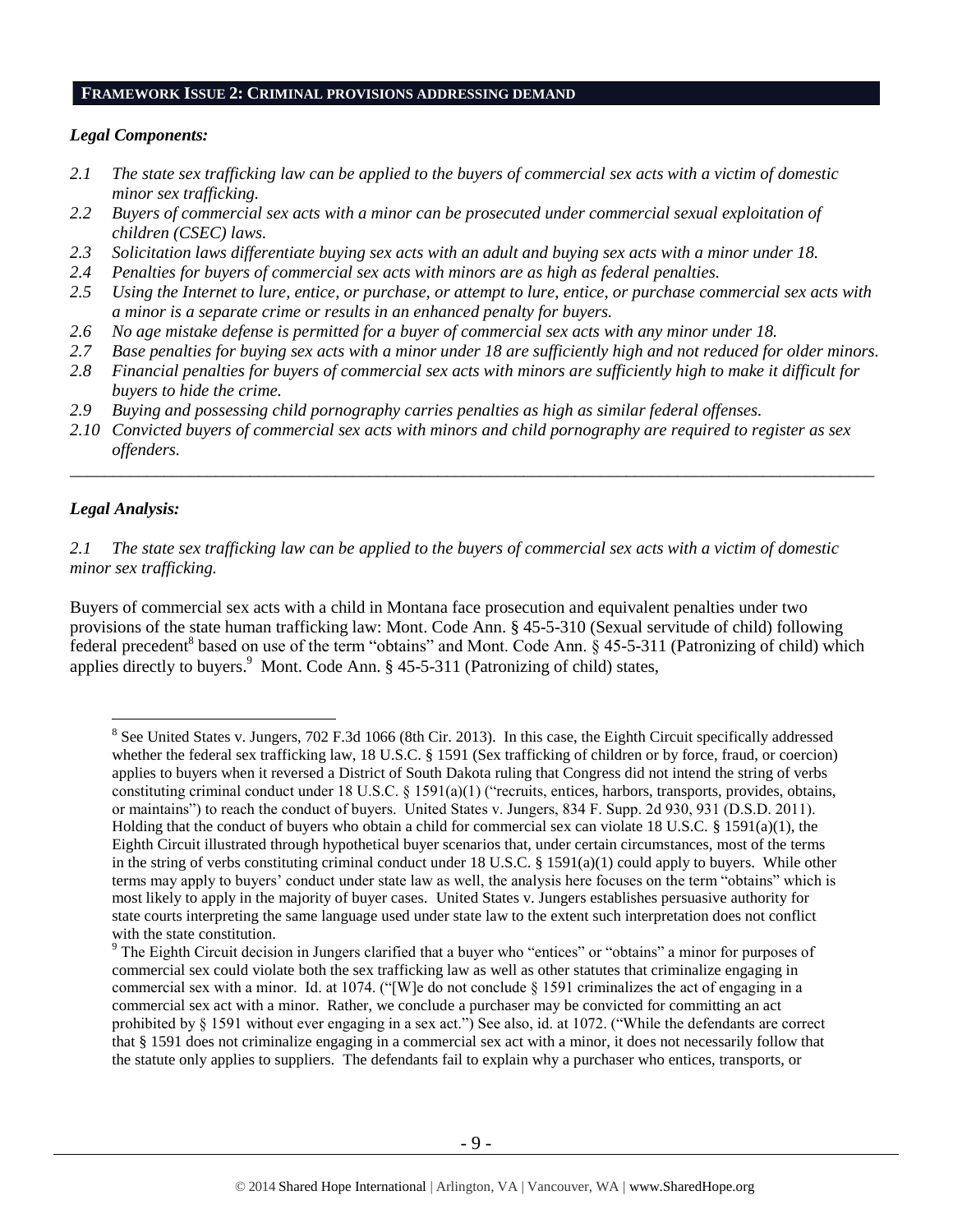(1) A person commits the offense of patronizing a child if the person purposely or knowingly engages in commercial sexual activity with a child while knowing or negligently disregarding that the child is a victim of the offense of sexual servitude of a child as provided in [section 3]. (2) (a) A person convicted of the offense of patronizing a child, whether or not the person is aware of the child's age:

(i) shall be punished by imprisonment in a state prison for a term of 100 years. The court may not suspend execution or defer imposition of the first 25 years of a sentence of imprisonment imposed under this subsection (2)(a)(i) except as provided in 46–18–222, and during the first 25 years of imprisonment, the person is not eligible for parole. (ii) may be fined an amount not to exceed \$50,000; and

(iii) shall be ordered to enroll in and successfully complete the educational phase and the cognitive and behavioral phase of a sexual offender treatment program provided or approved by the department of corrections.

(b) If the person is released after the mandatory minimum period of imprisonment, the person is subject to supervision by the department of corrections for the remainder of the person's life and shall participate in the program for continuous, satellite-based monitoring provided for in 46–23– 1010.

*2.2 Buyers of commercial sex acts with a minor can be prosecuted under commercial sexual exploitation of children (CSEC) laws.*

A buyer of sex with a minor may be charged under Mont. Code Ann. § 45-5-601(1) (Prostitution). A conviction under Mont. Code Ann. § 45-5-601 (Prostitution) is punishable by imprisonment up to 1 year, a fine not to exceed \$1,000, or both. Mont. Code Ann. § 45-5-601(2)(b). Subsequent offenses are punishable by imprisonment up to 5 years, a fine not to exceed \$10,000, or both. Mont. Code Ann. § 45-5-601(2)(b). If the victim is a minor and the offender is at least 18, a conviction under Mont. Code Ann. § 45-5-601 is punishable by imprisonment for 100 years, 25 years of which cannot be suspended or deferred ("except as provided in 46- 18-222<sup>"10</sup>), and during which time the offender is not eligible for parole, is subject to a possible fine not to exceed \$50,000 and to an order to enroll in a treatment program, and may be subject to supervision for the remainder of the offender's life. Mont. Code Ann.  $\frac{6}{5}$  45-5-601(3)(a)(i), (ii), (iii), (b).

*2.3 Solicitation laws differentiate buying sex acts with an adult and buying sex acts with a minor under 18.*

Montana's prostitution statute, Mont. Code Ann. § 45-5-601(3)(a) (Prostitution), which includes the crime of soliciting prostitution, heightens the penalties for soliciting a minor under  $18<sup>11</sup>$  Buyers convicted of soliciting prostitution from an adult face a \$1,000 fine and one year imprisonment under Mont. Code Ann. § 45-5-  $601(2)(b)$ , while buyers convicted under § 45-5-601(3) of soliciting prostitution of a child face 100 years imprisonment and a possible fine up to  $$50,000$ <sup>12</sup>

*2.4 Penalties for buyers of commercial sex acts with minors are as high as federal penalties.*

 $\overline{a}$ 

obtains a child 'for the purpose of a commercial sex act' cannot be guilty of both sex trafficking under § 1591 and subsequently engaging in the commercial sex act prohibited by another applicable statute.")

<sup>&</sup>lt;sup>10</sup> See supra note [2](#page-2-0) for the substantive provision of Mont. Code Ann. § 46-18-222 (Exceptions to mandatory minimum sentences, restrictions on deferred imposition and suspended execution of sentence, and restrictions on parole eligibility).

<sup>&</sup>lt;sup>11</sup> See supra Section 1.2 for substantive provisions of Mont. Code Ann. § 45-5-601.

<sup>&</sup>lt;sup>12</sup> *See* Section 2.1 for further explanation of penalties for buyers under Mont. Code Ann. § 45-5-601(1) (Prostitution).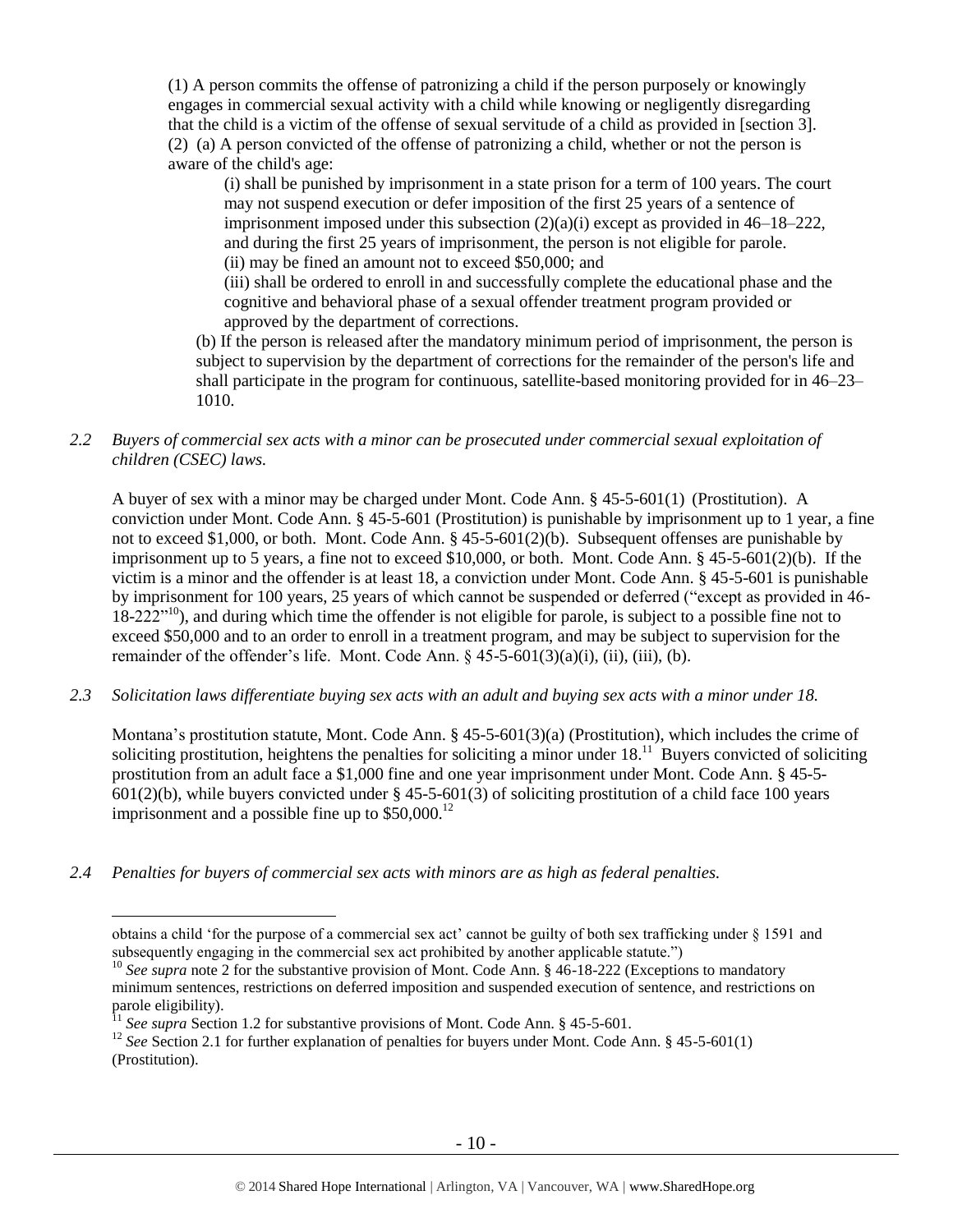A conviction under Mont. Code Ann. § 45-5-310 (Sexual servitude of child), § 45-5-311 (Patronizing of child) or § 45-5-601(3)(a) (Prostitution) is punishable by imprisonment for 100 years, 25 years of which cannot be suspended or deferred ("except as provided in 46-18-222"), and during which time the offender is not eligible for parole, is subject to a possible fine not to exceed \$50,000 and to an order to enroll in a treatment program, and may be subject to supervision for the remainder of the offender's life. Mont. Code Ann. § 45-5-  $601(3)(a)(i)$ , (ii), (iii), (b).

In comparison, a conviction under the TVPA for child sex trafficking is punishable by 15 years to life imprisonment and a fine not to exceed \$250,000, if the victim is under the age of 14. 18 U.S.C. §§ 1591(b)(1), 3559(a)(1), 3571(b)(3). If the victim is between the ages of 14–17, a conviction is punishable by 10 years to life imprisonment and a fine not to exceed \$250,000. 18 U.S.C. §§ 1591(b)(2), 3559(a)(1), 3571(b)(3). A conviction is punishable by mandatory life imprisonment, however, if the buyer has a prior conviction for a federal sex offense<sup>13</sup> against a minor. 18 U.S.C. § 3559(e)(1). To the extent buyers can be prosecuted under other federal CSEC laws,<sup>14</sup> a conviction is punishable by penalties ranging from a fine of up to \$250,000 to life imprisonment plus a fine not to exceed \$250,000.<sup>15</sup>

*2.5 Using the Internet to lure, entice, or purchase, or attempt to lure, entice, or purchase commercial sex acts with a minor is a separate crime or results in an enhanced penalty for buyers.*

Mont. Code Ann. § 45-5-625 (Sexual abuse of children) states in part,

(1) A person commits the offense of sexual abuse of children if the person:

<span id="page-10-0"></span>. . . (c) knowingly, by any means of communication, including electronic communication,  $^{16}$  persuades, entices, counsels, or procures a child under 16 years of age or a person the offender believes to be a child under 16 years of age to engage in sexual conduct,<sup>17</sup> actual or simulated;<sup>18</sup> . . . .

A conviction under Mont. Code Ann. § 45-5-625(1)(a) is punishable by life imprisonment or a term of imprisonment up to 100 years and a possible fine not to exceed \$10,000. Mont. Code Ann. § 45-5-625(2)(a).

<sup>13</sup> Pursuant to 18 U.S.C. § 3559(e)(2), "federal sex offense" is defined as

 $\overline{a}$ 

<sup>16</sup> See supra note [5](#page-3-0) for the definition of "electronic communication."

<sup>17</sup> See supra note [3](#page-3-1) for the definition of "sexual conduct."

<sup>18</sup> *See supra* note [4](#page-3-2) for the definition of "simulated."

an offense under section 1591 [18 USCS § 1591] (relating to sex trafficking of children), 2241 [18 USCS § 2241] (relating to aggravated sexual abuse), 2242 [18 USCS  $\S$  2242] (relating to sexual abuse), 2244(a)(1) [18 USCS § 2244(a)(1)] (relating to abusive sexual contact), 2245 [18 USCS § 2245] (relating to sexual abuse resulting in death), 2251 [18 USCS § 2251] (relating to sexual exploitation of children), 2251A [18 USCS § 2251A] (relating to selling or buying of children), 2422(b) [18 USCS § 2422(b)] (relating to coercion and enticement of a minor into prostitution), or 2423(a) [18 USCS § 2423(a)] (relating to transportation of minors).

<sup>&</sup>lt;sup>14</sup> 18 U.S.C. §§ 2251A(b) (Selling or buying of children), 2251(a) (Sexual exploitation of children), 2423(a) (Transportation of a minor with intent for minor to engage in criminal sexual activity), 2422(a) (Coercion and enticement), 2252(a)(2), (a)(4) (Certain activities relating to material involving the sexual exploitation of minors).

<sup>&</sup>lt;sup>15</sup> 18 U.S.C. §§ 2251A(b) (conviction punishable by imprisonment for 30 years to life and a fine), 2251(e) (conviction punishable by imprisonment for 15–30 years and a fine), 2423(a) (conviction punishable by imprisonment for 10 years to life and a fine), 2422(a) (conviction punishable by a fine, imprisonment up to 20 years, or both),  $2252(a)(2)$ , (4) (stating that a conviction under subsection (a)(2) is punishable by imprisonment for  $5-20$ years and a fine, while a conviction under subsection (a)(4) is punishable by imprisonment up to 10 years, a fine, or both); *see also* 18 U.S.C. §§ 3559(a)(1) (classifying all of the above listed offenses as felonies), 3571(b)(3) (providing a fine up to \$250,000 for any felony conviction).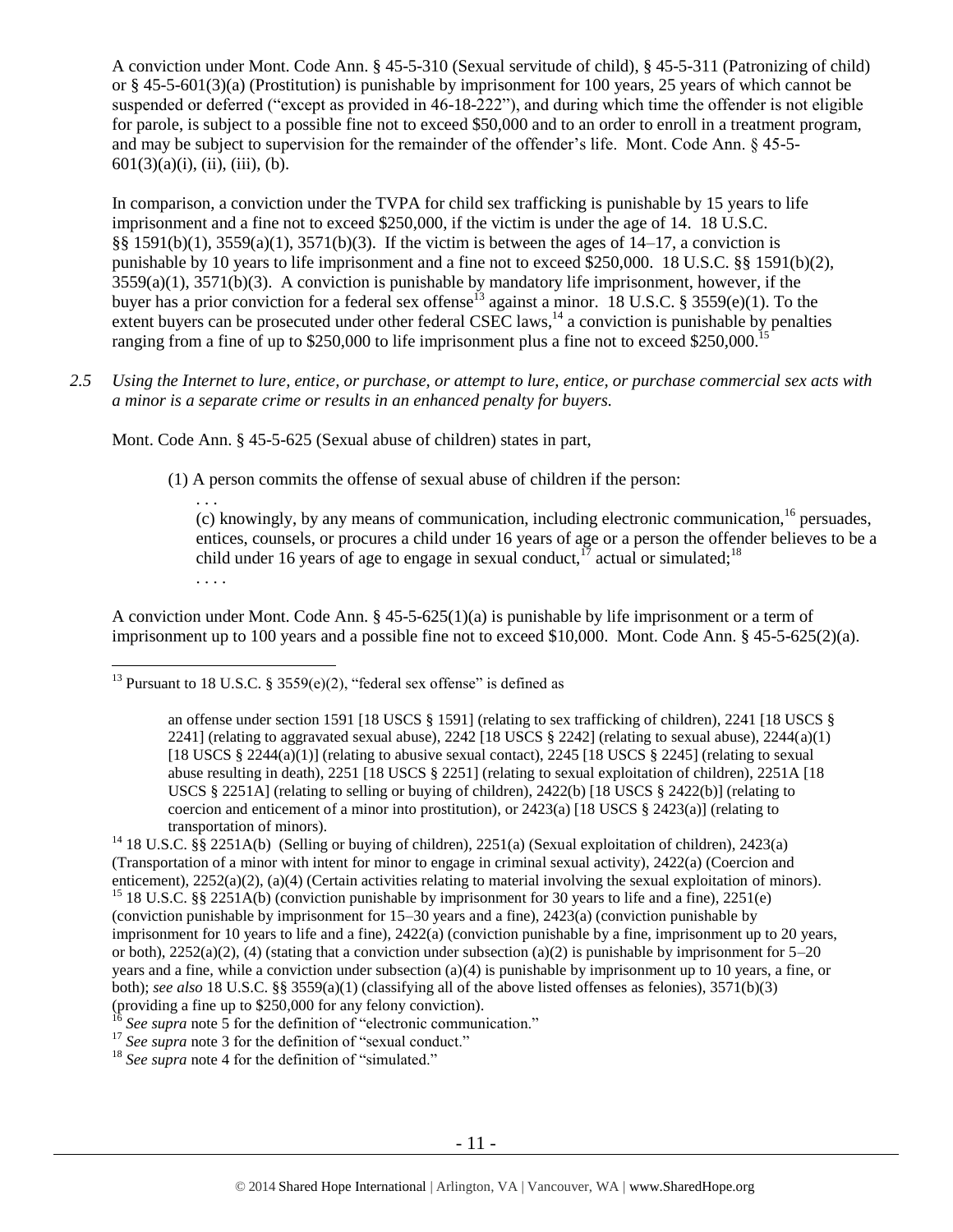However, if the victim is under 16, unless punished under Mont. Code Ann. § 46-18-219, <sup>19</sup> a conviction for sexual abuse of children is punishable by life imprisonment or by imprisonment for 4 –100 years and a possible fine not to exceed \$ 10,000. Mont. Code Ann. § 45-5-625(2)(b). Penalties are enhanced when the child is under 13 and the offender is 18 or older to imprisonment for 100 years, 25 years of which cannot be suspended ("except as provided in 46-18-222"), a possible fine not to exceed \$50,000, an order to enroll in a treatment program, and possible supervision for the remainder of the offender's life. Mont. Code Ann. § 45-5-625(4)(a), (b).

2.5.1 Recommendation: Amend Mont. Code Ann. § 45-5-625 (Sexual abuse of children) to specifically include use of the Internet for the purpose of purchasing commercial sex acts with a minor under 18.

## *2.6 No age mistake defense is permitted for a buyer of commercial sex acts with any minor under 18.*

Under Mont. Code Ann. § 45-5-601(3)(a) (Prostitution), buyers are not allowed a mistake of age defense. This section is violated "[i]f the person patronized was a child and the patron was 18 years of age or older at the time of the offense, whether or not the patron was aware of the child's age." Mont. Code Ann. § 45-5-601(3)(a). A mistake of age defense is also prohibited under Mont. Code Ann. § 45-5-311(2)(a) (Patronizing of child) which applies to "[a] person convicted of the offense of patronizing a child, whether or not the person is aware of the child's age," and under Mont. Code Ann. § 45-5-310(2)(a) (Sexual servitude of child) which applies to "[a] person convicted of the offense of sexual servitude of a child, whether or not the person is aware of the child's age."

Mont. Code Ann. § 45-5-511(1) (Provisions generally applicable to sexual crimes) provides, "When criminality depends on the victim being less than 16 years old, it is a defense for the offender to prove that the offender reasonably believed the child to be above that age. The belief may not be considered reasonable if the child is less than 14 years old." As the heading of this statute indicates, this defense likely only applies to offenses under Part 5 (Sexual crimes).

*2.7 Base penalties for buying sex acts with a minor under 18 are sufficiently high and not reduced for older minors.*

The penalties for violating Mont. Code Ann. § 45-5-601 (Prostitution) are equally high for all victims under 18. If the victim is under 18 and the offender is at least 18, a conviction under Mont. Code Ann. § 45-5-601 is punishable by imprisonment for 100 years, 25 years of which cannot be suspended or deferred ("except as provided in 46-18-222"), and during which time the offender is not eligible for parole, is subject to a possible fine not to exceed \$50,000 and to an order to enroll in a treatment program, and may be subject to supervision for the remainder of the offender's life. Mont. Code Ann.  $\S$  45-5-601(3)(a)(i), (ii), (iii), (b). Similarly, Mont. Code Ann. § 45-5-310 (Sexual servitude of child) and Mont. Code Ann. § 45-5-311 (Patronizing of child) apply equally high penalties to all offenses against a minor victim under 18.

*2.8 Financial penalties for buyers of commercial sex acts with minors are sufficiently high to make it difficult for buyers to hide the crime.* 

A conviction under Mont. Code § 45-5-601(3)(a) (Prostitution), § 45-5-310 (Sexual servitude of child) or § 45- 5-311 (Patronizing of child) is punishable by a possible fine not to exceed \$50,000. Mont. Code Ann. §§ 45-5-  $601(3)(a)(ii)$ ,  $45-5-310(2)(a)(ii)$ ,  $45-5-311(2)(a)(ii)$ .

 $\overline{a}$ 

<sup>&</sup>lt;sup>19</sup> See supra note [6](#page-4-0) for the substantive provision of Mont. Code Ann. § 46-18-219 (Life sentence without possibility of release).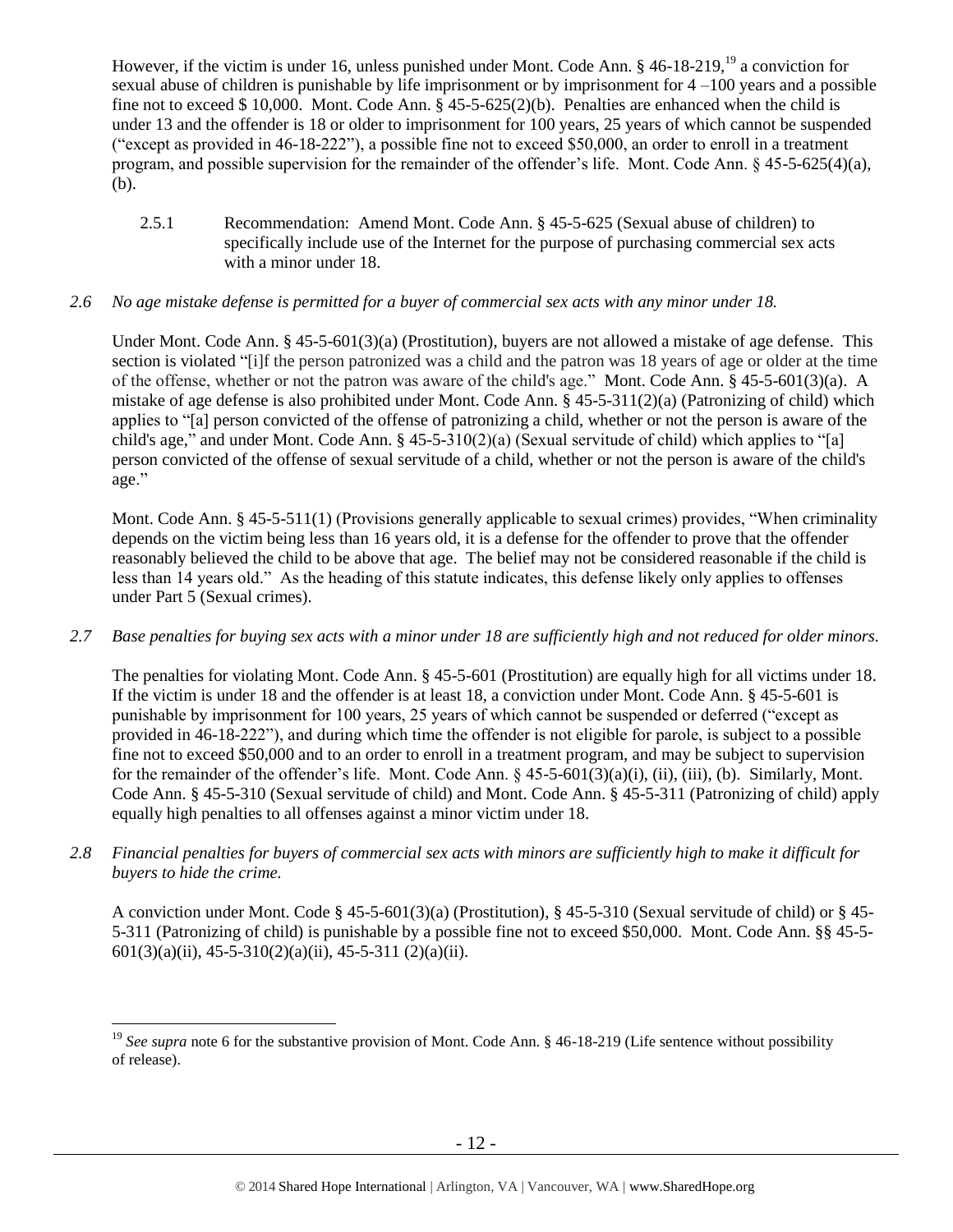Buyers are subject to a mandatory order of restitution in any case that the victim suffers "an economic loss," pursuant to Mont. Code Ann.  $\S$  46-18-241(1)<sup>20</sup> (Condition of restitution), which states,

<span id="page-12-0"></span>As provided in  $46-18-201$ ,<sup>21</sup> a sentencing court shall, as part of the sentence, require an offender to make full restitution to any victim who has sustained pecuniary loss, including a person suffering an economic loss. The duty to pay full restitution under the sentence remains with the offender or the offender's estate until full restitution is paid, whether or not the offender is under state supervision. If the offender is under state supervision, payment of restitution is a condition of any probation or parole.

2.8.1 Recommendation: Enact an asset forfeiture law to reach the assets of convicted buyers.

## *2.9 Buying and possessing child pornography carries penalties as high as similar federal offenses.*

Mont. Code Ann. § 45-5-625 (Sexual abuse of children) states,

(1) A person commits the offense of sexual abuse of children if the person:

. . . . (e) knowingly possesses any visual or print medium,<sup>22</sup> including a medium by use of electronic communication in which a child is engaged in sexual conduct, actual or simulated;

. . . .

 $\overline{a}$ 

A conviction under Mont. Code Ann. § 45-5-625(1)(e) is punishable by imprisonment up to 10 years, a fine not to exceed \$10,000, or both. Mont. Code Ann. § 45-5-625(2)(c). However, if the victim is under 13 and the offender is 18 or older, a conviction under Mont. Code Ann. §  $45-5-625(1)(e)$  is punishable by imprisonment

In addition to any other penalties imposed, if a person has been found guilty of an offense upon a verdict of guilty or a plea of guilty or nolo contendere and the sentencing judge finds that a victim, as defined in 46- 18-243, has sustained a pecuniary loss, the sentencing judge shall, as part of the sentence, require payment of full restitution to the victim, as provided in 46-18-241 through 46-18-249, whether or not any part of the sentence is deferred or suspended.

Mont. Code Ann. § 46-18-243(2)(a)(i) states,

 $(2)(a)$  "Victim" means:

(i) a person who suffers loss of property, bodily injury, or death as a result of: (A) the commission of an offense; . . . .

<sup>&</sup>lt;sup>20</sup> Mont. Code Ann. § 46-18-241 contains one set of provisions that terminates on June 30, 2015 and another set of provisions that become effective July 1, 2015. Here and elsewhere in this report that Mont. Code Ann. § 46-18-241 is mentioned, the current provisions have been used for citations and quotations.

<sup>&</sup>lt;sup>21</sup> Mont. Code Ann. § 46-18-201(5) (Sentences that may be imposed) provides,

Mont. Code Ann. § 46-18-243(2)(b) further provides, "Victim does not include a person who is accountable for the crime or accountable for a crime arising from the same transaction." <sup>22</sup> Mont. Code Ann. § 45-5-625(5)(d) defines "visual medium" as

<sup>(</sup>i) any film, photograph, videotape, negative, slide, or photographic reproduction that contains or incorporates in any manner any film, photograph, videotape, negative, or slide; or

<sup>(</sup>ii) any disk, diskette, or other physical media that allows an image to be displayed on a computer or other video screen and any image transmitted to a computer or other video screen by telephone line, cable, satellite transmission, or other method.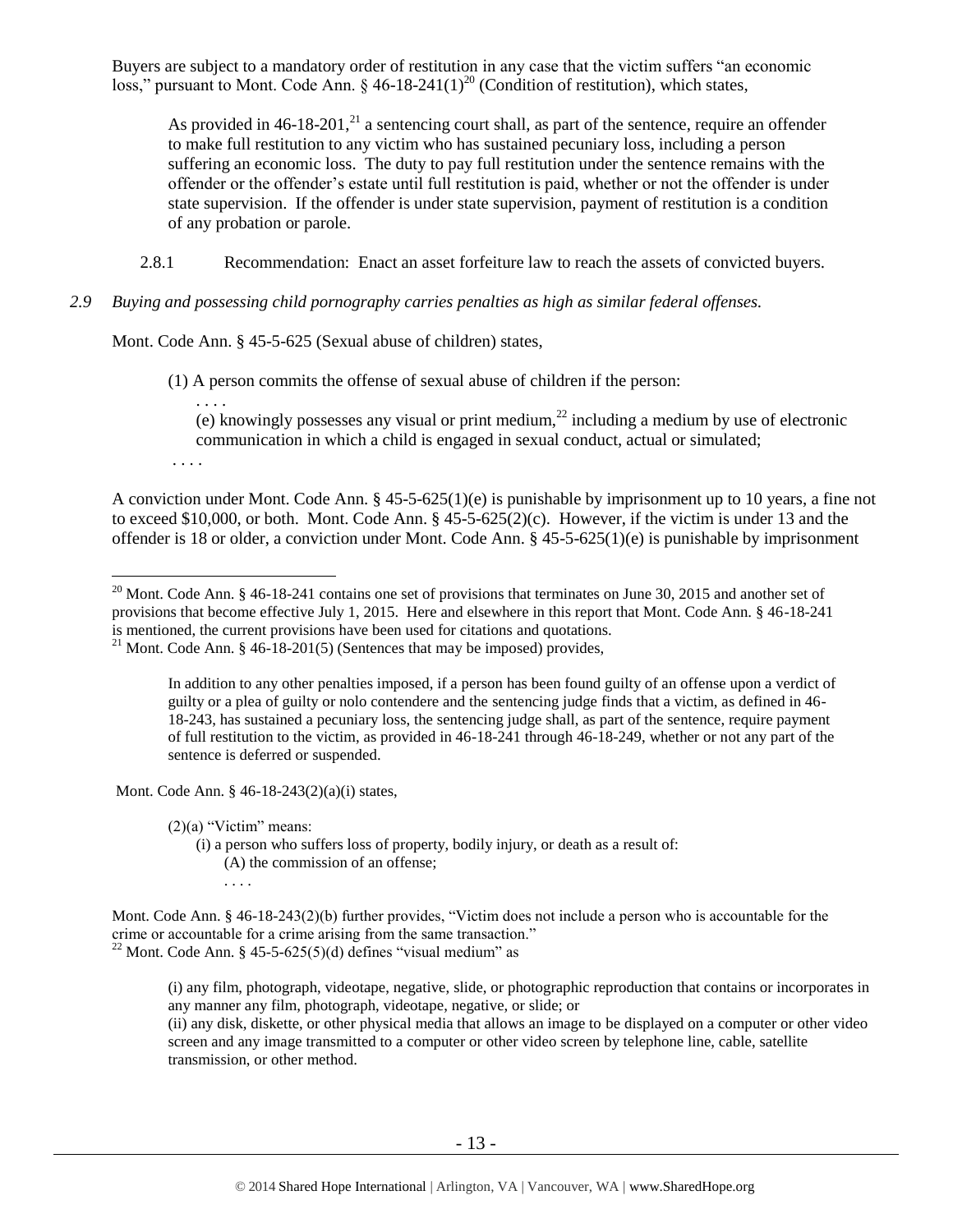for 100 years, 25 years of which cannot be suspended ("except as provided in 46-18-222"), a possible fine not to exceed \$50,000, an order to enroll in a treatment program, and possible supervision for the remainder of the offender's life. Mont. Code Ann. § 45-5-625(4)(a), (b).

In comparison, a federal conviction for possession of child pornography<sup>23</sup> is generally punishable by imprisonment for 5–20 years and a fine not to exceed \$250,000.<sup>24</sup> Subsequent convictions, however, are punishable by imprisonment up to 40 years and a fine not to exceed  $$250,000.<sup>25</sup>$ 

*2.10 Convicted buyers of commercial sex acts with minors and child pornography are required to register as sex offenders.* 

Under the Sexual or Violent Offender Registration Act, Mont. Code Ann. § 46-23-504(1) (Persons required to register—procedure) states,

(1) Except as provided in 41-5-1513 [Disposition—delinquent youth—restrictions], a sexual or violent offender:

(a) shall register immediately upon conclusion of the sentencing hearing if the offender is not sentenced to confinement or is not sentenced to the department and placed in confinement by the department;

(b) must be registered as provided in 46-23-503 [Release of sexual or violent offender from place of confinement--duties of official in charge] at least 10 days prior to release from confinement if sentenced to confinement or sentenced to the department and placed in confinement by the department;

(c) shall register within 3 business days of entering a county of this state for the purpose of residing or setting up a temporary residence for 10 days or more or for an aggregate period exceeding 30 days in a calendar year; and

(d) who is a transient shall register within 3 business days of entering a county of this state.

Mont. Code Ann. § 46-23-502(10) (Definitions) defines "sexual or violent offender" as "a person who has been convicted of or, in youth court, found to have committed or been adjudicated for a sexual or violent offense." Pursuant to Mont. Code Ann. § 46-23-502(9), "sexual offense" is defined as the following:

(a) any violation of or attempt, solicitation, or conspiracy to commit a violation of . . . 45-5-310 [Sexual servitude of a child], 45-5-311 [Patronizing a child], 45-5-502(3) [Sexual assault] (if the victim is less

 $\overline{a}$ 

<sup>&</sup>lt;sup>23</sup> 18 U.S.C. §§ 2252(a)(2), (a)(4) (Certain activities relating to material involving the sexual exploitation of minors),  $2252A(a)(2)$ –(3) (Certain activities relating to material constituting or containing child pornography), 1466A(a), (b) (Obscene visual representations of the sexual abuse of children).

<sup>&</sup>lt;sup>24</sup> 18 U.S.C. §§ 2252(b) (stating that a conviction under subsection (a)(2) is punishable by imprisonment for 5–20 years and a fine, while a conviction under subsection (a)(4) is punishable by imprisonment up to 10 years, a fine, or both),  $2252A(b)(1)$  (a conviction is punishable by imprisonment for 5–20 years and a fine),  $1466A(a)$ , (b) (stating that a conviction under subsection (a) is "subject to the penalties provided in section  $2252A(b)(1)$ ," imprisonment for 5–20 years and a fine, while a conviction under subsection (b) is "subject to the penalties provided in section 2252A(b)(2)," imprisonment up to 10 years, a fine, or both); *see also* 18 U.S.C. §§ 3559(a)(1) (classifying all of the above listed offenses as felonies), 3571(b)(3) (providing a fine up to \$250,000 for any felony conviction).

<sup>&</sup>lt;sup>25</sup> 18 U.S.C. §§ 2252(b) (stating if a person has a prior conviction under subsection (a)(2), or a list of other statutes, a conviction is punishable by a fine and imprisonment for 15–40 years, but if a person has a prior conviction under subsection (a)(4), or a list of other statutes, a conviction is punishable by a fine and imprisonment for  $10-20$  years),  $2252A(b)(1)$  (stating if a person has a prior conviction under subsection (a)(2), (a)(3), or a list of other statutes, a conviction is punishable by a fine and imprisonment for  $15-40$  years),  $1466A(a)$ , (b) (stating that the penalty scheme for section 2252A(b) applies); *see also* 18 U.S.C. §§ 3559(a)(1) (classifying all of the above listed offenses as felonies), 3571(b)(3) (providing a fine up to \$250,000 for any felony conviction).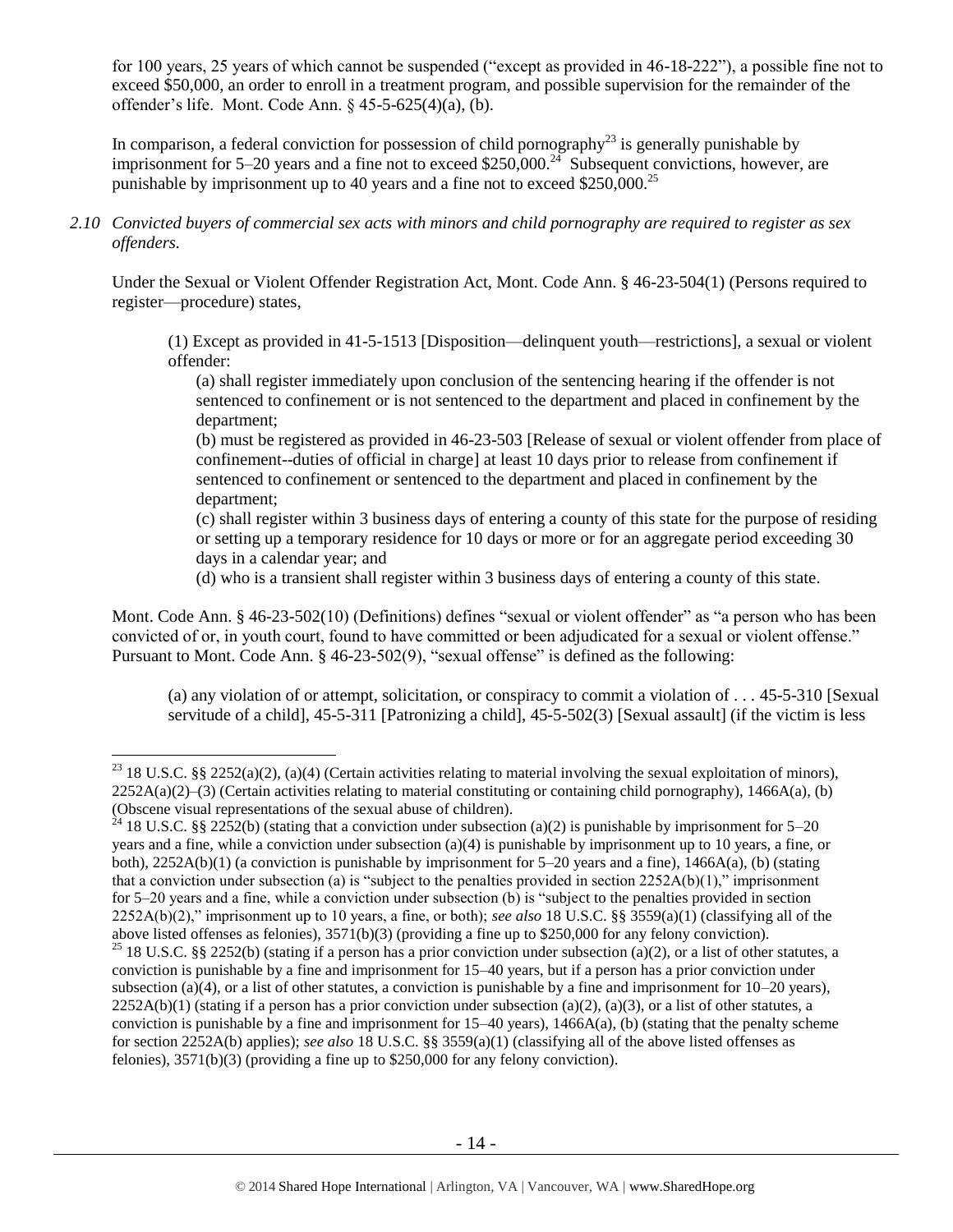than 16 years of age and the offender is 3 or more years older than the victim), 45-5-503 [Sexual intercourse without consent], . . . 45-5-601(3) [Prostitution], . . . or 45-5-625 [Sexual abuse of children]; or

(b) any violation of a law of another state, a tribal government, or the federal government that is reasonably equivalent to a violation listed in subsection (9)(a) or for which the offender was required to register as a sexual offender after an adjudication or conviction.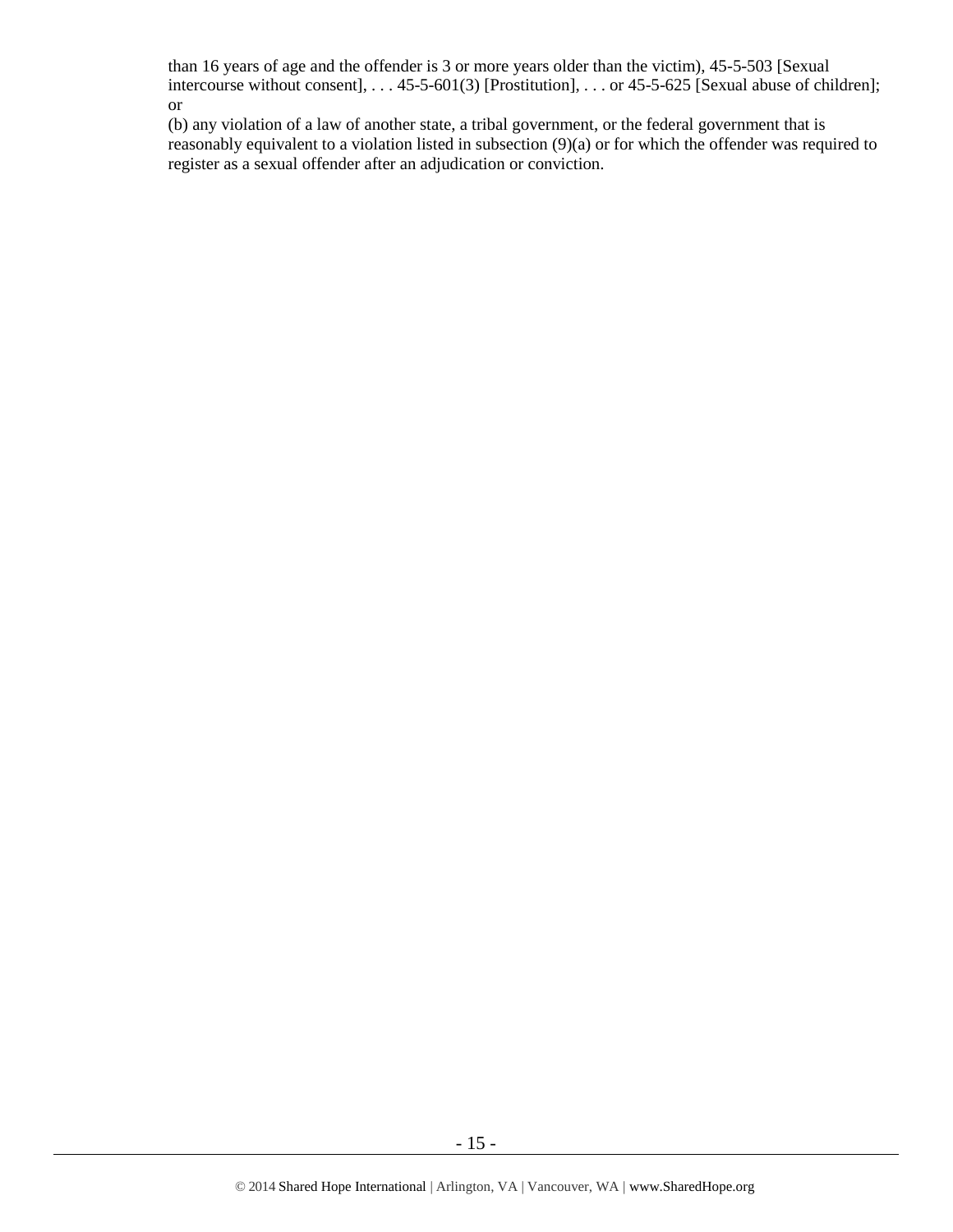## **FRAMEWORK ISSUE 3: CRIMINAL PROVISIONS FOR TRAFFICKERS**

## *Legal Components:*

- *3.1 Penalties for trafficking a child for sexual exploitation are as high as federal penalties.*
- *3.2 Creating and distributing child pornography carries penalties as high as similar federal offenses.*
- *3.3 Using the Internet to lure, entice, recruit or sell commercial sex acts with a minor is a separate crime or results in an enhanced penalty for traffickers.*
- *3.4 Financial penalties for traffickers, including asset forfeiture, are sufficiently high.*
- *3.5 Convicted traffickers are required to register as sex offenders.*
- *3.6 Laws relating to termination of parental rights for certain offenses include sex trafficking or commercial sexual exploitation of children (CSEC) offenses in order to remove the children of traffickers from their control and potential exploitation.*

*\_\_\_\_\_\_\_\_\_\_\_\_\_\_\_\_\_\_\_\_\_\_\_\_\_\_\_\_\_\_\_\_\_\_\_\_\_\_\_\_\_\_\_\_\_\_\_\_\_\_\_\_\_\_\_\_\_\_\_\_\_\_\_\_\_\_\_\_\_\_\_\_\_\_\_\_\_\_\_\_\_\_\_\_\_\_\_\_\_\_\_\_\_\_*

## *Legal Analysis:*

 $\overline{a}$ 

*3.1 Penalties for trafficking a child for sexual exploitation are as high as federal penalties.* 

Traffickers convicted under Mont. Code Ann. § 45-5-310 (Sexual servitude of child) face imprisonment up to 100 years and possible fine not to exceed \$50,000. Mont. Code Ann. §  $45-5-310(2)(a)(i)$ , (ii).

A conviction under Mont. Code Ann. § 45-5-602 (Promoting prostitution) is punishable by imprisonment up to 10 years, a fine not to exceed \$50,000, or both. Mont. Code Ann. § 45-5-602(2). If the child being prostituted was 18 or younger and the buyer is at least 18 or older, then a conviction under Mont. Code § 45-5-602 is punishable by imprisonment for 100 years, the first 25 of which cannot be suspended or eligible for parole, a possible fine not to exceed \$50,000, an order to complete a sexual offender treatment program, and may be subject to supervision for the remainder of the offender's life. Mont. Code Ann.  $\S$  45-5-602(3)(a)(i)–(iii),(b).

A conviction under Mont. Code Ann. § 45-5-603(1)(b) (Aggravated promotion of prostitution) is punishable by imprisonment for 100 years, the first 25 of which cannot be suspended or eligible for parole, a possible fine not to exceed \$50,000, an order to complete a sexual offender treatment program, and may be subject to supervision for the remainder of the offender's life. Mont. Code Ann.  $\S$  45-5-603(2)(b)(i)(A)–(C), (ii).

A conviction under Mont. Code Ann. § 45-5-625(1)(a) (Sexual abuse of children) is punishable by life imprisonment or a term of imprisonment up to 100 years and a possible fine not to exceed \$10,000. Mont. Code Ann. § 45-5-625(2)(a). However, if the victim is under 16, unless punished under Mont. Code Ann. § 46-18-  $219<sup>26</sup>$  a conviction for sexual abuse of children is punishable by life imprisonment or by imprisonment for 4– 100 years and a possible fine not to exceed \$10,000. Mont. Code Ann. § 45-5-625(2)(b). Penalties are enhanced when the child is under 13 and the offender is 18 or older to imprisonment for 100 years, 25 years of which cannot be suspended ("except as provided in  $46-18-222"^{27}$ ), a possible fine not to exceed \$50,000, an order to enroll in a treatment program, and possible supervision for the remainder of the offender's life. Mont. Code Ann. § 45-5-625(4)(a), (b).

<sup>&</sup>lt;sup>26</sup> See supra note [6](#page-4-0) for the substantive provision of Mont. Code Ann. § 46-18-219 (Life sentence without possibility of release).

<sup>&</sup>lt;sup>27</sup> See supra note [2](#page-2-0) for the substantive provision of Mont. Code Ann. § 46-18-222 (Exceptions to mandatory minimum sentences, restrictions on deferred imposition and suspended execution of sentence, and restrictions on parole eligibility).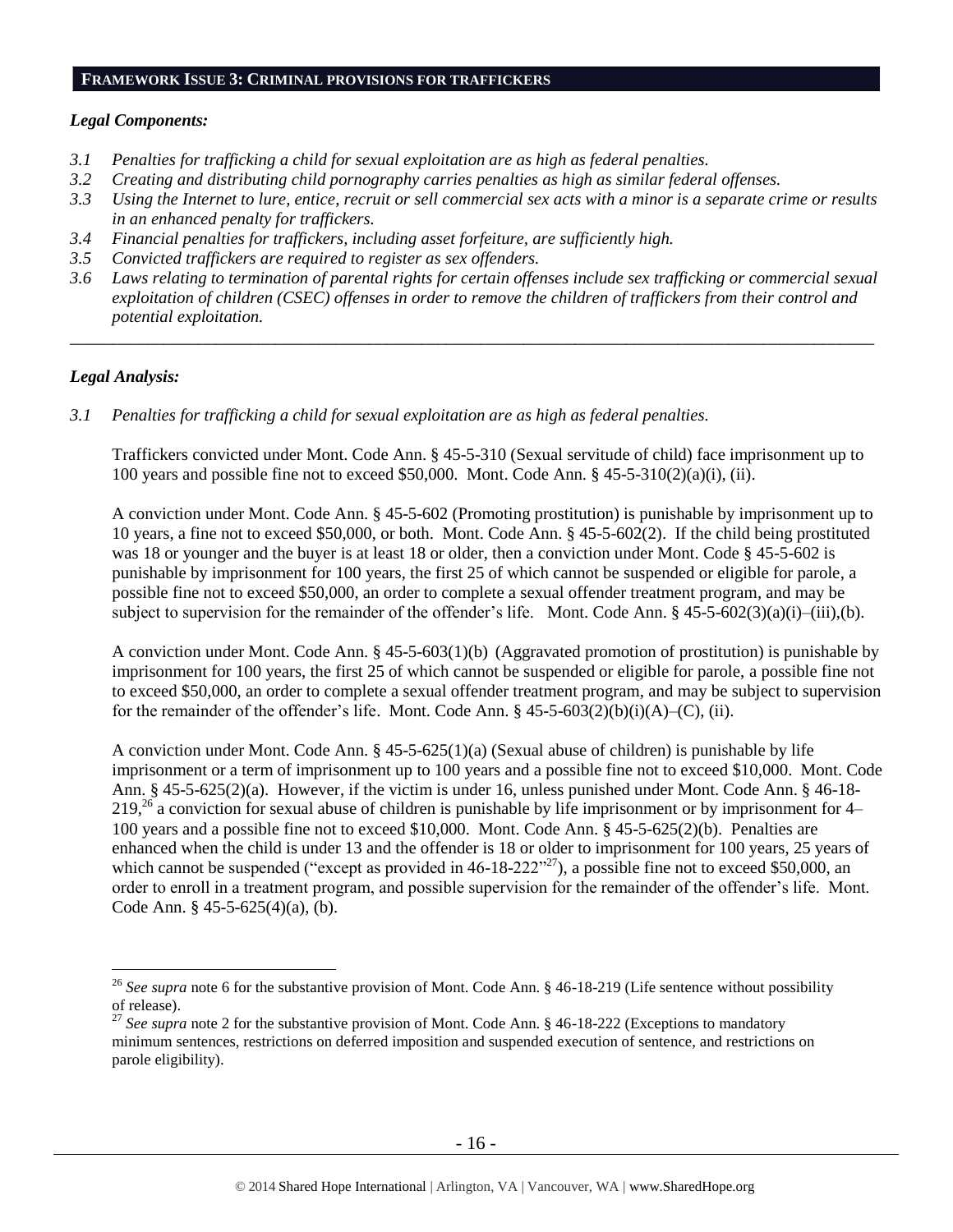Traffickers may also face prosecution for money laundering pursuant to Mont. Code Ann. § 45-6-341(1), (2) (Money laundering), for receiving, acquiring or engaging in transactions involving the proceeds of any unlawful activity. A conviction under Mont. Code Ann. § 45-6-341(1) is punishable by a fine not to exceed \$1,500, up to 6 months imprisonment, or both. However, "if the money laundering is part of a common scheme or if the value of the proceeds or item of value exceeds \$1,500, the person shall be fined not to exceed \$50,000 or be imprisoned in the state prison for a term not to exceed 20 years, or both." Mont. Code Ann. § 45-6-341(2).

In comparison, if the victim is under the age of 14, a conviction under the Trafficking Victims Protection Act (TVPA) for child sex trafficking is punishable by 15 years to life imprisonment and a fine not to exceed \$250,000. 18 U.S.C. §§ 1591(b)(1), 3559(a)(1), 3571(b)(3). If the victim is between the ages of 14–17, a conviction is punishable by 10 years to life imprisonment and a fine not to exceed \$250,000. 18 U.S.C. §§ 1591(b)(2), 3559(a)(1), 3571(b)(3). A conviction is punishable by mandatory life imprisonment, however, if the trafficker has a prior conviction for a federal sex offense<sup>28</sup> against a minor.

## *3.2 Creating and distributing child pornography carries penalties as high as similar federal offenses.*

Creating and distributing child pornography is contained within the same statute of other forms of commercial sex abuse of a minor. Mont. Code Ann. § 45-5-625 (Sexual abuse of children) states,

(1) A person commits the offense of sexual abuse of children if the person:

(a) knowingly employs, uses, or permits the employment or use of a child in an exhibition of sexual conduct, $^{29}$  actual or simulated; $^{30}$ 

(b) knowingly photographs, films, videotapes, develops or duplicates the photographs, films, or videotapes, or records a child engaging in sexual conduct, actual or simulated;

(d) knowingly processes, develops, prints, publishes, transports, distributes, sells, exhibits, or advertises any visual or print medium, including a medium by use of electronic communication<sup>31</sup> in which a child is engaged in sexual conduct, actual or simulated;

. . . . (g) possesses with intent to sell any visual or print medium, including a medium by use of electronic communication in which a child is engaged in sexual conduct, actual or simulated; . . . .

A conviction under Mont. Code Ann. § 45-5-625(1)(a) (Sexual abuse of children) is punishable by life imprisonment or a term of imprisonment up to 100 years and a possible fine not to exceed \$10,000. Mont. Code Ann. § 45-5-625(2)(a). However, if the victim is under 16, unless punished under Mont. Code Ann. § 46-18- 219, a conviction for sexual abuse of children is punishable by life imprisonment or by imprisonment for 4–100 years and a possible fine not to exceed \$10,000. Mont. Code Ann. § 45-5-625(2)(b). Penalties are enhanced when the child is under 13 and the offender is 18 or older to imprisonment for 100 years, 25 years if which cannot be suspended ("except as provided in 46-18-222"), a possible fine not to exceed \$50,000, an order to enroll in a treatment program, and possible supervision for the remainder of the offender's life. Mont. Code Ann. § 45-5-625(4)(a), (b).

In comparison, a conviction under the TVPA for child sex trafficking is punishable by 15 years to life imprisonment and a fine not to exceed \$250,000, if the victim is under the age of 14. 18 U.S.C. §§ 1591(b)(1),  $3559(a)(1)$ ,  $3571(b)(3)$ . If the victim is between the ages of  $14-17$ , a conviction is punishable by 10 years to life

. . . .

 $\overline{a}$ <sup>28</sup> *See supra* note [13](#page-10-0) for the definition of "federal sex offense."

<sup>&</sup>lt;sup>29</sup> See supra note [3](#page-3-1) for the definition of "sexual conduct."

<sup>30</sup> *See supra* note [4](#page-3-2) for the definition of "simulated."

<sup>&</sup>lt;sup>31</sup> See supra note [5](#page-3-0) for the definition of "electronic communication."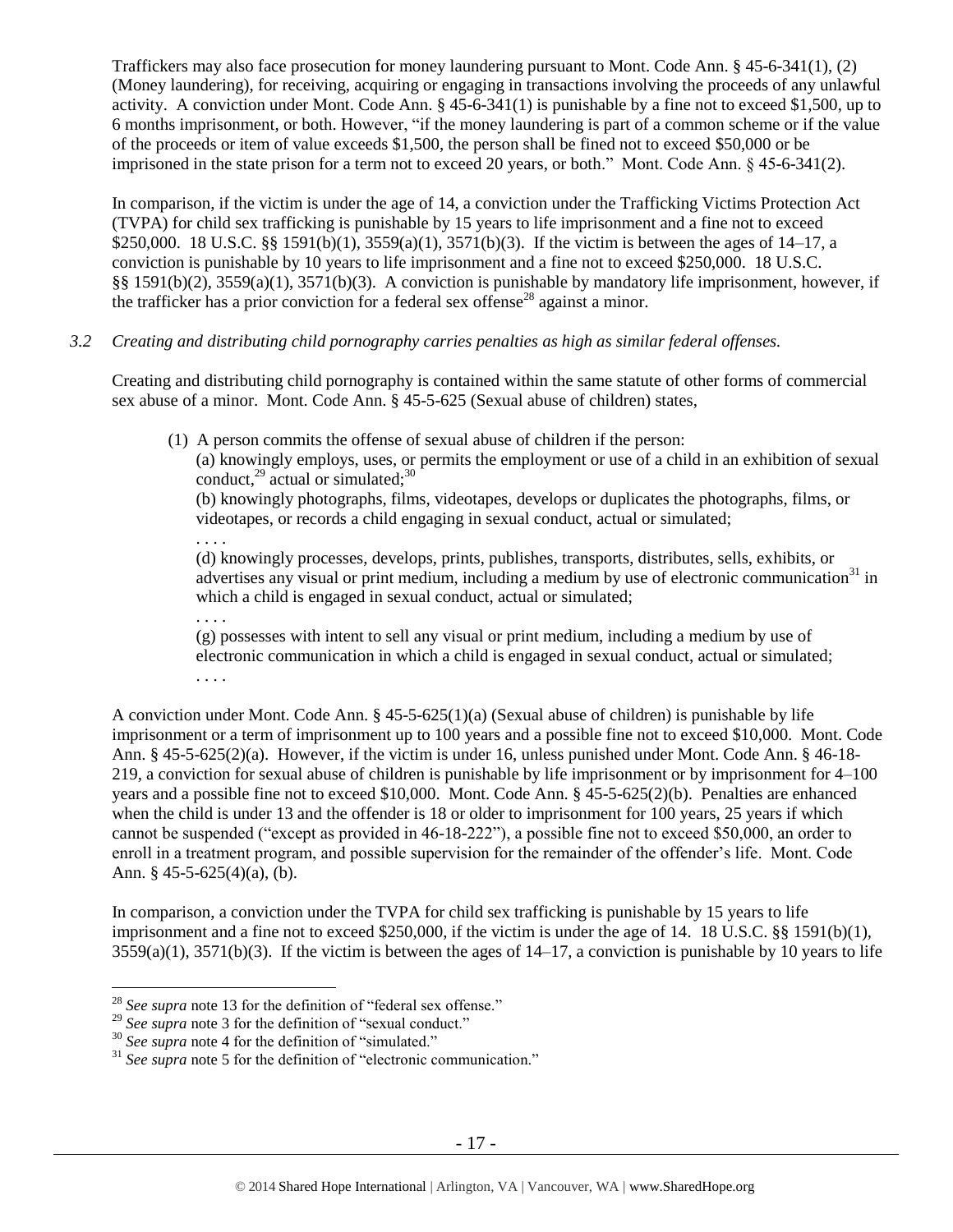imprisonment and a fine not to exceed \$250,000. 18 U.S.C. §§ 1591(b)(2), 3559(a)(1), 3571(b)(3). A conviction is punishable by mandatory life imprisonment, however, if the trafficker has a prior conviction for a federal sex offense<sup>32</sup> against a minor. Additionally, a federal conviction for distribution of child pornography<sup>33</sup> is generally punishable by imprisonment for  $5-20$  years and a fine not to exceed \$250,000.<sup>34</sup> Subsequent convictions, however, are punishable by imprisonment up to 40 years and a fine not to exceed \$250,000.<sup>35</sup>

*3.3 Using the Internet to lure, entice, recruit or sell commercial sex acts with a minor is a separate crime or results in an enhanced penalty for traffickers.*

Use of the Internet to lure, entice, recruit, or purchase commercial sex acts with a minor is not a separate crime and does not result in an enhanced penalty for traffickers. Use of the Internet may be criminalized, however, under Mont. Code Ann. § 45-5-625(1) (Sexual abuse of children), which provides in part,

(1) A person commits the offense of sexual abuse of children if the person:

. . . . (c) knowingly, by any means of communication, including electronic communication, persuades, entices, counsels, or procures a child under 16 years of age or a person the offender believes to be a child under 16 years of age to engage in sexual conduct, actual or simulated; . . . .

A conviction under Mont. Code Ann.  $\S 45-5-625(1)(c)$  (Sexual abuse of children) is punishable by life imprisonment or a term of imprisonment up to 100 years and a possible fine not to exceed \$10,000. Mont. Code Ann. § 45-5-625(2)(a). However, if the victim is under 16, unless punished under Mont. Code Ann. § 46-18- 219, a conviction for sexual abuse of children is punishable by life imprisonment or by imprisonment for 4–100 years and a possible fine not to exceed \$10,000. Mont. Code Ann. § 45-5-625(2)(b). Penalties are enhanced when the child is under 13 and the offender is 18 or older to imprisonment for 100 years, 25 years of which cannot be suspended ("except as provided in 46-18-222"), a possible fine not to exceed \$50,000, an order to enroll in a treatment program, and possible supervision for the remainder of the offender's life. Mont. Code Ann. § 45-5-625(4)(a), (b).

3.3.1 Recommendation: Amend Mont. Code Ann. § 45-5-625 (Sexual abuse of children) to specifically include use of the Internet for the purpose of committing sex trafficking or CSEC offenses involving a minor under 18.

 $\overline{a}$ 

<sup>32</sup> *See supra* note [13](#page-10-0) for the definition of "federal sex offense."

 $33$  18 U.S.C. §§ 2252(a)(1), (a)(2), (a)(3) (Certain activities relating to material involving the sexual exploitation of minors),  $2252A(a)(2)$ , (a)(3) (Certain activities relating to material constituting or containing child pornography), 1466A(a) (Obscene visual representations of the sexual abuse of children).

 $34$  18 U.S.C. §§ 2252(b) (stating that a conviction under subsection (a)(1), (a)(2), or (a)(3) is punishable by imprisonment for 5–20 years and a fine), 2252A(b)(1) (a conviction is punishable by imprisonment for 5–20 years and a fine), 1466A(a), (b) (stating that a conviction under subsection (a) is "subject to the penalties provided in section 2252A(b)(1)," imprisonment for 5–20 years and a fine, while a conviction under subsection (b) is "subject to the penalties provided in section 2252A(b)(2)," imprisonment up to 10 years, a fine, or both); *see also* 18 U.S.C. §§  $3559(a)(1)$  (classifying all of the above listed offenses as felonies),  $3571(b)(3)$  (providing a fine up to \$250,000 for any felony conviction).

<sup>&</sup>lt;sup>35</sup> 18 U.S.C. §§ 2252(b) (stating if a person has a prior conviction under subsection (a)(1), (a)(2), or (a)(3) or a list of other statutes, a conviction is punishable by a fine and imprisonment for  $15-40$  years),  $2252A(b)(1)$  (stating if a person has a prior conviction under subsection (a)(2), (a)(3), or a list of other statutes, a conviction is punishable by a fine and imprisonment for  $15-40$  years),  $1466A(a)$ , (b) (stating that the penalty scheme for section  $2252A(b)$ applies); *see also* 18 U.S.C. §§ 3559(a)(1) (classifying all of the above listed offenses as felonies), 3571(b)(3) (providing a fine up to \$250,000 for any felony conviction).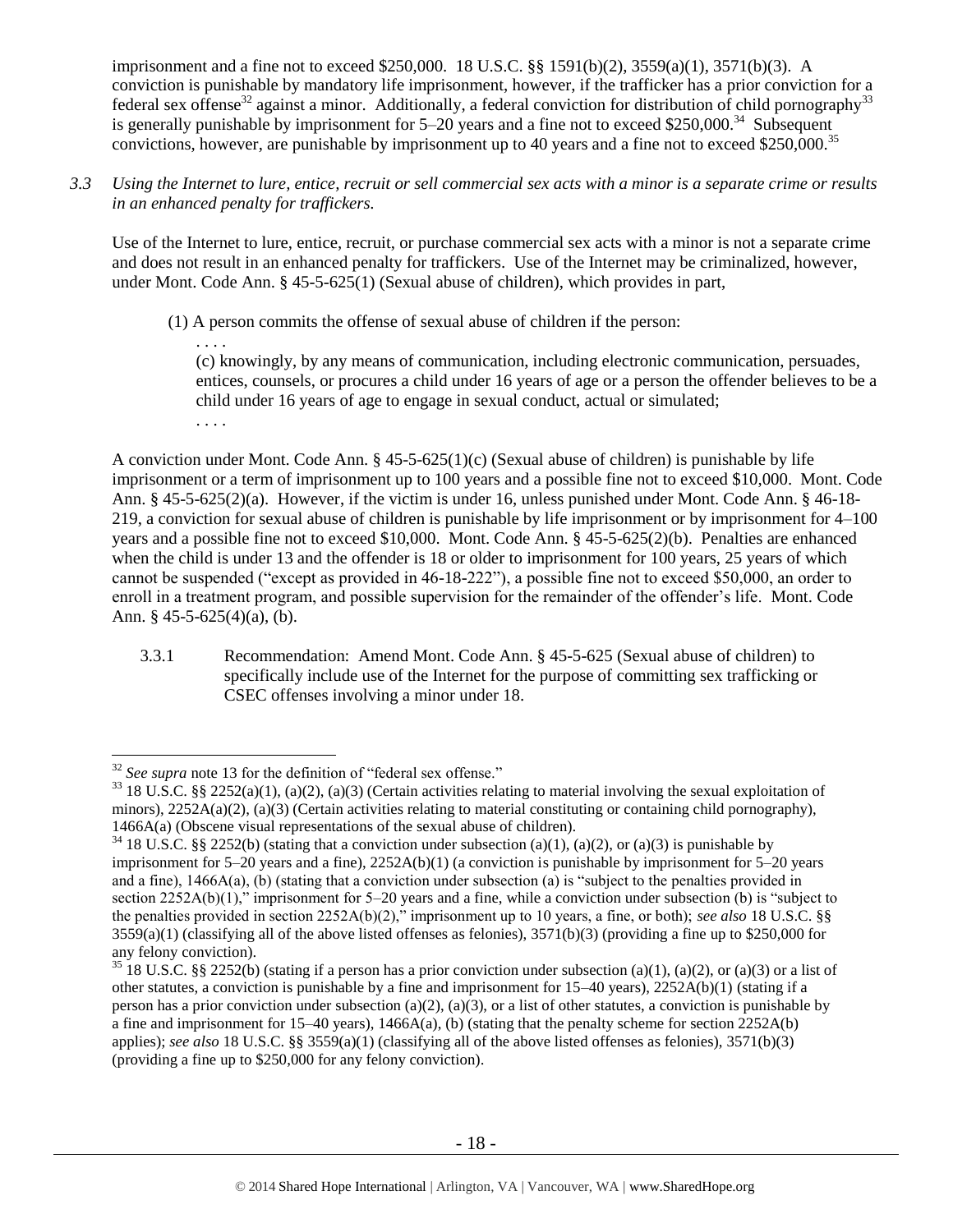# *3.4 Financial penalties for traffickers, including asset forfeiture, are sufficiently high.*

Traffickers convicted under Mont. Code Ann. § 45-5-310 (Sexual servitude of child), § 45-5-602 (Promoting prostitution) or § 45-5-603(1)(b) (Aggravated promotion of prostitution) face a possible fine not to exceed \$50,000. Mont. Code Ann. §§ 45-5-310(2)(a)(i), (ii), 45-5-602(2), (3)(a)(ii), 45-5-603(2)(b)(i)(B).

A conviction under Mont. Code Ann. § 45-5-625 (Sexual abuse of children) is punishable by a possible fine not to exceed \$10,000, but if the child is under 16, then the offense is punishable by a possible fine not to exceed \$10,000. Mont. Code Ann. § 45-5-625(2)(a), (b). A conviction under Mont. Code Ann. § 45-5-625 when the victim was 12 or younger is punishable by a possible fine not to exceed \$50,000. Mont. Code Ann. § 45-5-  $625(4)(a)(ii)$ .

Mandatory restitution must be ordered where the victim suffers "an economic loss," pursuant to Mont. Code Ann. § 46-18-241(1) (Condition of restitution),<sup>36</sup> which states,

As provided in  $46-18-201$ ,  $37$  a sentencing court shall, as part of the sentence, require an offender to make full restitution to any victim who has sustained pecuniary loss, including a person suffering an economic loss. The duty to pay full restitution under the sentence remains with the offender or the offender's estate until full restitution is paid, whether or not the offender is under state supervision. If the offender is under state supervision, payment of restitution is a condition of any probation or parole.

If convicted of Mont. Code Ann. § 45-6-341(1) (Money laundering), a trafficker faces a fine not to exceed \$1,500, unless "the money laundering is part of a common scheme or if the value of the proceeds or item of value exceeds \$1,500," in which case the fine is not to exceed \$50,000. Mont. Code Ann. § 45-6-341(2). In addition, pursuant to Mont. Code Ann. § 45-6-341(3)(a), the court shall order a convicted trafficker to forfeit

(i) money, including digital currency, and raw materials, products, equipment of any kind, and any other personal property involved in the money laundering;

(ii) personal property constituting or derived from proceeds obtained directly or indirectly from the money laundering; and

(iii) real property, including any right, title, and interest in any lot or tract of land and any appurtenances or improvements, that is directly used or intended to be used in any manner to commit or facilitate the commission of, or that is derived from or maintained by the proceeds resulting from, the money laundering.

Pursuant to Mont. Code Ann. § 45-6-341(3)(b), "The sheriff of the county where forfeited property is located shall sell the property at auction. The proceeds of the sale must be deposited in the state general fund."

3.4.1 Recommendation: Establish an asset forfeiture law that applies to the assets of traffickers convicted under Mont. Code Ann. § 45-5-310 (Sexual servitude of child), § 45-5-602 (Promoting prostitution) or § 45-5-603(1)(b) (Aggravated promotion of prostitution).

# *3.5 Convicted traffickers are required to register as sex offenders.*

Under the Sexual or Violent Offender Registration Act, Mont. Code Ann. § 46-23-504(1) (Persons required to register—procedure) requires that a sex offender,

 $\overline{a}$ <sup>36</sup> The text of Mont. Code Ann. § 46-18-241(1) indicates that this provision will be effective July 1, 2015.

<sup>&</sup>lt;sup>37</sup> See supra note [21](#page-12-0) for the substantive provision of Mont. Code Ann. § 46-18-201 (Sentences that may be imposed).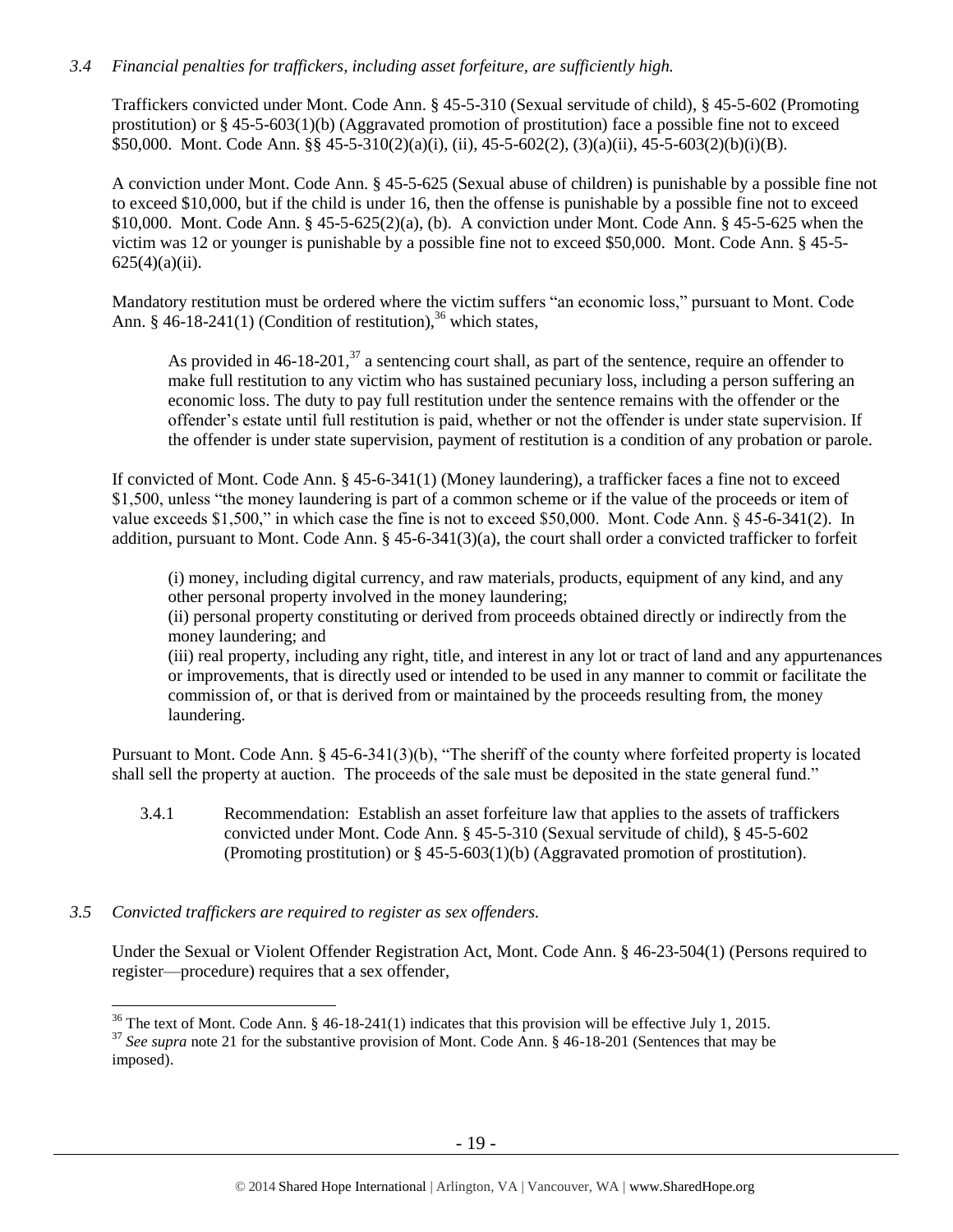(1) Except as provided in 41-5-1513 [Disposition—delinquent youth—restrictions], a sexual or violent offender:

(a) shall register immediately upon conclusion of the sentencing hearing if the offender is not sentenced to confinement or is not sentenced to the department and placed in confinement by the department;

(b) must be registered as provided in 46-23-503 [Release of sexual or violent offender from place of confinement--duties of official in charge] at least 10 days prior to release from confinement if sentenced to confinement or sentenced to the department and placed in confinement by the department;

(c) shall register within 3 business days of entering a county of this state for the purpose of residing or setting up a temporary residence for 10 days or more or for an aggregate period exceeding 30 days in a calendar year; and

(d) who is a transient shall register within 3 business days of entering a county of this state.

Mont. Code Ann. § 46-23-502(10) (Definitions) defines "sexual or violent offender" as "a person who has been convicted of or, in youth court, found to have committed or been adjudicated for a sexual or violent offense." Pursuant to Mont. Code Ann. § 46-23-502(9), "sexual offense" is defined as the following:

(a) any violation of or attempt, solicitation, or conspiracy to commit a violation of 45-5-301 [Unlawful restraint] (if the victim is less than 18 years of age and the offender is not a parent of the victim), 45-5- 302 [Kidnapping] (if the victim is less than 18 years of age and the offender is not a parent of the victim), 45-5-303 [Aggravated kidnapping] (if the victim is less than 18 years of age and the offender is not a parent of the victim), [section 3] [Sexual servitude of a child], [section 4] [Patronizing a child], 45-5-502(3) [Sexual assault] (if the victim is less than 16 years of age and the offender is 3 or more years older than the victim), 45-5-503 [Sexual intercourse without consent], . . . 45-5-601(3) [Prostitution if the prostitute was a child and the patron was 18 years of age or older], 45-5-602(3) [Promoting prostitution], 45-5-603(1)(b) or (2)(b) [Aggravated promotion of prostitution], or 45-5-625 [Sexual abuse of children]; or

(b) any violation of a law of another state, a tribal government, or the federal government that is reasonably equivalent to a violation listed in subsection (9)(a) or for which the offender was required to register as a sexual offender after an adjudication or conviction.

*3.6 Laws relating to termination of parental rights for certain offenses include sex trafficking or commercial sexual exploitation of children (CSEC) offenses in order to remove the children of traffickers from their control and potential exploitation.* 

Pursuant to Mont. Code Ann. § 41-3-609(1) (Criteria for termination),

(1) The court may order a termination of the parent-child legal relationship upon a finding established by clear and convincing evidence, except as provided in the federal Indian Child Welfare Act, if applicable, that any of the following circumstances exist:

(c) the parent is convicted of a felony in which sexual intercourse occurred or is a minor adjudicated a delinquent youth because of an act that, if committed by an adult, would be a felony in which sexual intercourse occurred and, as a result of the sexual intercourse, the child is born; (d) the parent has subjected a child to any of the circumstances listed in  $41-3-423(2)(a)$  [Reasonable efforts required to prevent removal of child or to return -- exemption -- findings -- permanency plan] through  $(2)(e)$ ;

. . . .

. . .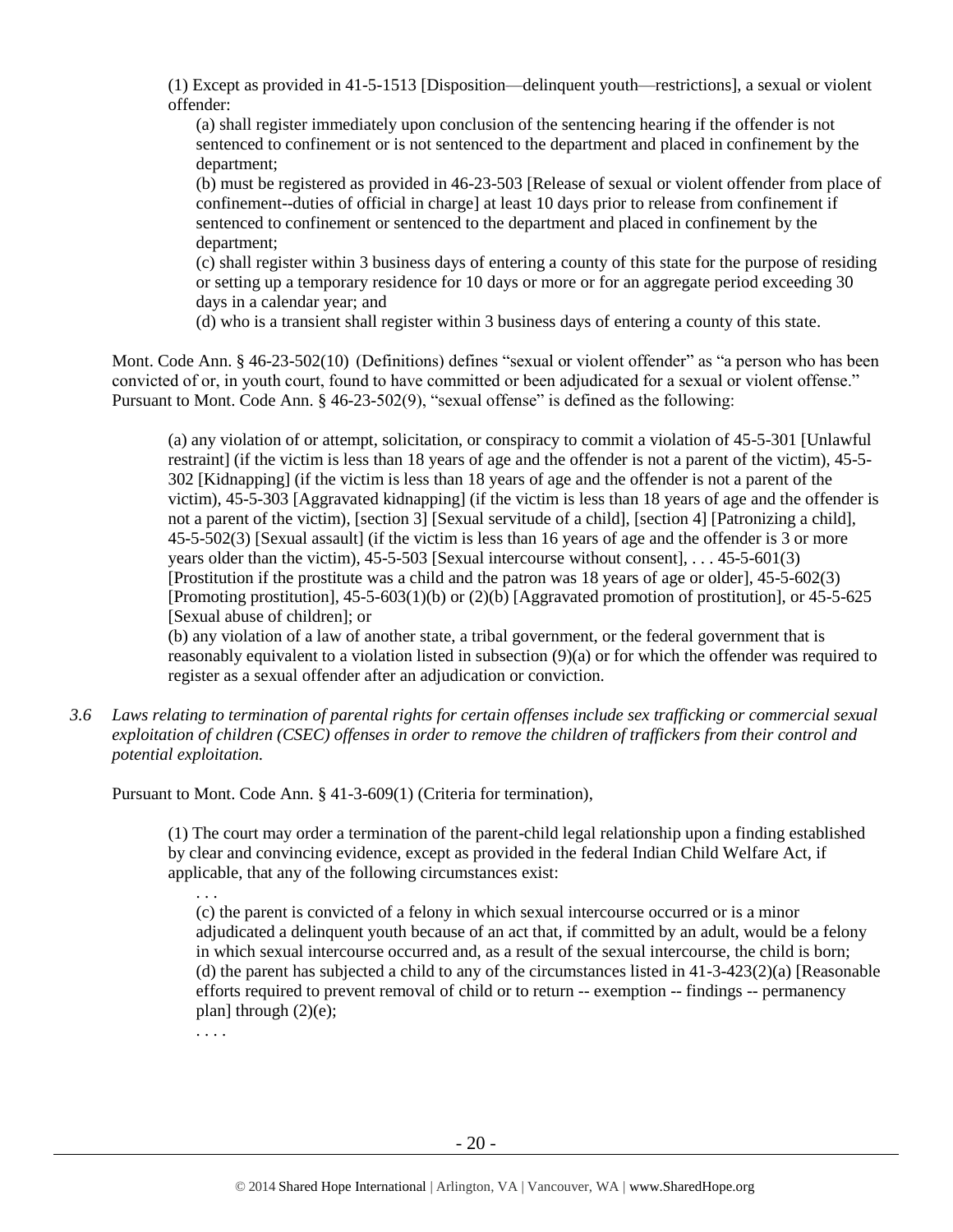The grounds provided pursuant to Mont. Code Ann. § 41-3-423(2)(a) include when a parent has "subjected a child to aggravated circumstances, including but not limited to abandonment, torture, chronic abuse, or sexual abuse or chronic, severe neglect of a child."

Mont. Code Ann. § 41-3-102(27)(a) (Definitions) states, "(a) 'Sexual abuse' means the commission of sexual assault, sexual intercourse without consent, indecent exposure, deviate sexual conduct, sexual abuse, ritual abuse, or incest, as described in Title 45, chapter 5." Pursuant to Mont. Code Ann. § 41-3-102(7)(a), (b)(i)(A) (Definitions),

- (a) "Child abuse or neglect" means:
	- (i) actual physical or psychological harm to a child;
	- (ii) substantial risk of physical or psychological harm to a child; or
	- (iii) abandonment.
- (b) (i) The term includes:
	- (A) actual physical or psychological harm to a child or substantial risk of physical or psychological harm to a child by the acts or omissions of a person responsible for the child's welfare; . . .

Mont. Code Ann. § 41-3-102(21)(a) states,

"Physical or psychological harm to a child" means the harm that occurs whenever the parent or other person responsible for the child's welfare:

(i) inflicts or allows to be inflicted upon the child physical abuse, physical neglect, or psychological abuse or neglect;

- (ii) commits or allows sexual abuse or exploitation of the child;
- . . . .

Mont. Code Ann. § 41-3-102(28) defines "sexual exploitation" as "allowing, permitting, or encouraging a child to engage in a prostitution offense, as described in 45-5-601 through 45-5-603 [Prostitution, Promoting prostitution, Aggravated promotion of prostitution], or allowing, permitting, or encouraging sexual abuse of children as described in 45-5-625."

Additionally if a victim of domestic minor sex trafficking has a child as a result of sexual intercourse without consent, the offender forfeits and terminates all parental rights. Mont. Code § 45-5-503 (Sexual intercourse without consent) states,

(7) If as a result of sexual intercourse without consent a child is born, the offender who has been convicted of an offense under this section, and who is the biological parent of the child resulting from the sexual intercourse without consent, forfeits all parental and custodial rights to the child if the provisions of 46–1–401 have been followed.

Parenting plans may be altered and subject to court ordered mediation when trafficking occurs. However, termination of parental rights is still not specifically listed in these provisions. Pursuant to Mont. Code Ann. § 40-4-219 (Amendment of parenting plan—mediation),

The court may in its discretion amend a prior parenting plan if it finds, upon the basis of facts that have arisen since the prior plan or that were unknown to the court at the time of entry of the prior plan, that a change has occurred in the circumstances of the child and that the amendment is necessary to service the best interest of the child. In determining the child's best interest under this section, the court may, in addition to the criteria in 40-4-212 [Best interest of the child], also consider whether . . . a parent or other person residing in that parent's household has been convicted of any of the crimes listed in subsection 8(b).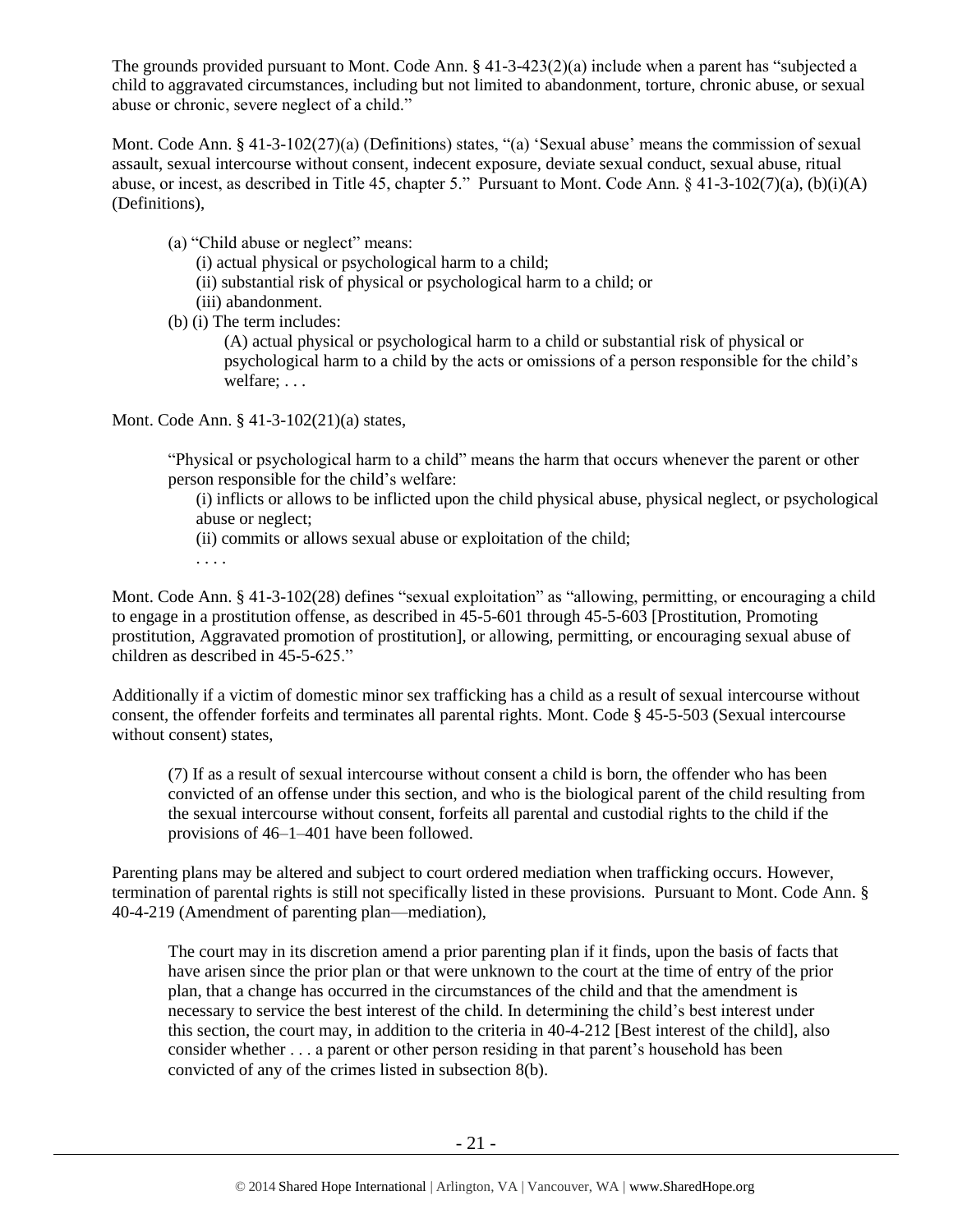The crimes included in Mont. Code Ann. § 40-4-219 subsection 8(b) include (iii) sexual assault, as described in 45-5-502, (iv) sexual intercourse without consent, as described in 45-5-503, (vii) aggravated promotion of prostitution of a child, as described in 45-5-603(1)(b); (viii) engendering the welfare of children, as described in 45-5-622, and (x) sexual abuse of children, as described in 45-5-625.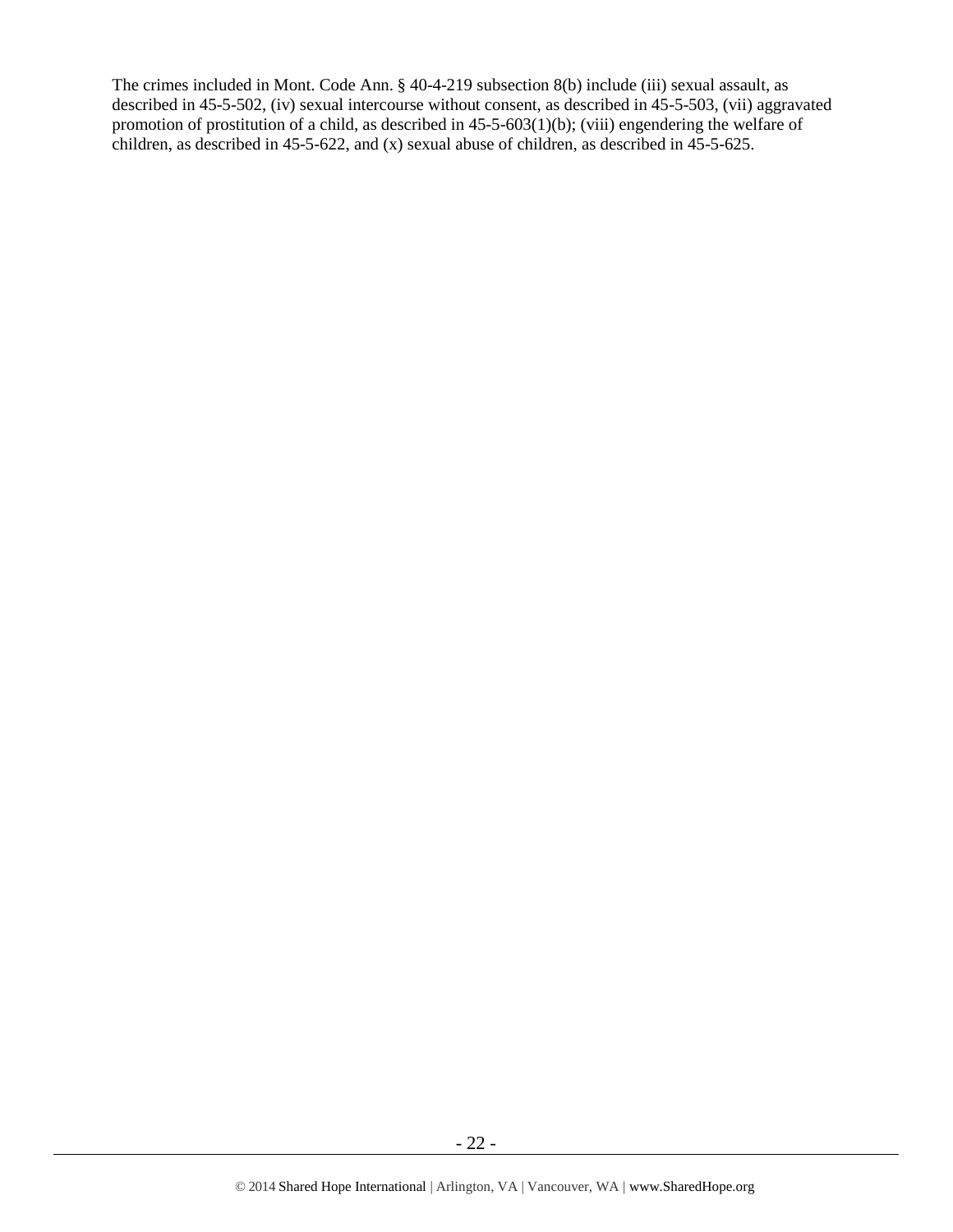#### **FRAMEWORK ISSUE 4: CRIMINAL PROVISIONS FOR FACILITATORS**

## *Legal Components:*

- *4.1 The acts of assisting, enabling, or financially benefitting from child sex trafficking are included as criminal offenses in the state sex trafficking statute.*
- *4.2 Financial penalties, including asset forfeiture laws, are in place for those who benefit financially from or aid and assist in committing domestic minor sex trafficking.*

*\_\_\_\_\_\_\_\_\_\_\_\_\_\_\_\_\_\_\_\_\_\_\_\_\_\_\_\_\_\_\_\_\_\_\_\_\_\_\_\_\_\_\_\_\_\_\_\_\_\_\_\_\_\_\_\_\_\_\_\_\_\_\_\_\_\_\_\_\_\_\_\_\_\_\_\_\_\_\_\_\_\_\_\_\_\_\_\_\_\_\_\_\_\_*

- *4.3 Promoting and selling child sex tourism is illegal.*
- *4.4 Promoting and selling child pornography is illegal.*

## *Legal Analysis:*

*4.1 The acts of assisting, enabling, or financially benefitting from child sex trafficking are included as criminal offenses in the state sex trafficking statute.*

The state sex trafficking law includes financially benefitting from domestic minor sex trafficking under Mont. Code Ann. § 45-5-310 (Sexual servitude of child) which provides,

(1) A person commits the offense of sexual servitude of a child if the person purposely or knowingly:

. . . . (b) benefits, financially or by receiving anything of value, from participation in a venture that has engaged in the offense of sexual servitude of a child.

(2) (a) A person convicted of the offense of sexual servitude of a child, whether or not the person is aware of the child's age:

(i) shall be punished by imprisonment in a state prison for a term of 100 years. The court may not suspend execution or defer imposition of the first 25 years of a sentence of imprisonment imposed under this subsection  $(2)(a)(i)$  except as provided in 46-18-222, and during the first 25 years of imprisonment, the person is not eligible for parole.

(ii) may be fined an amount not to exceed \$50,000; and

(iii) shall be ordered to enroll in and successfully complete the educational phase and the cognitive and behavioral phase of a sexual offender treatment program provided or approved by the department of corrections.

(b) If the person is released after the mandatory minimum period of imprisonment, the person is subject to supervision by the department of corrections for the remainder of the person's life and shall participate in the program for continuous, satellite-based monitoring provided for in 46-23- 1010.

Mont. Code Ann. § 45-5-602 (Promoting prostitution) is also applicable to facilitators who participate in transporting minors or provide premises for domestic minor sex trafficking. A conviction under Mont. Code Ann. § 45-5-602 (Promoting prostitution) is punishable by imprisonment up to 10 years, a fine not to exceed \$50,000, or both. Mont. Code Ann. § 45-5-602(2). If the person being prostituted was a child and the patron is at least 18 or older, then a conviction under Mont. Code Ann. § 45-5-602 is punishable by imprisonment for 100 years, 25 years of which cannot be suspended, a possible fine not to exceed \$50,000, an order to complete a sexual offender treatment program, and may be subject to supervision for the remainder of the offender's life Mont. Code Ann. § 45-5-602(3)(a)(i)–(iii), (b).

Mont. Code Ann. §45-5-603(1)(b)-(c) (Aggravated promotion of prostitution) may also be applicable to facilitation. Subsections (b)-(c) state,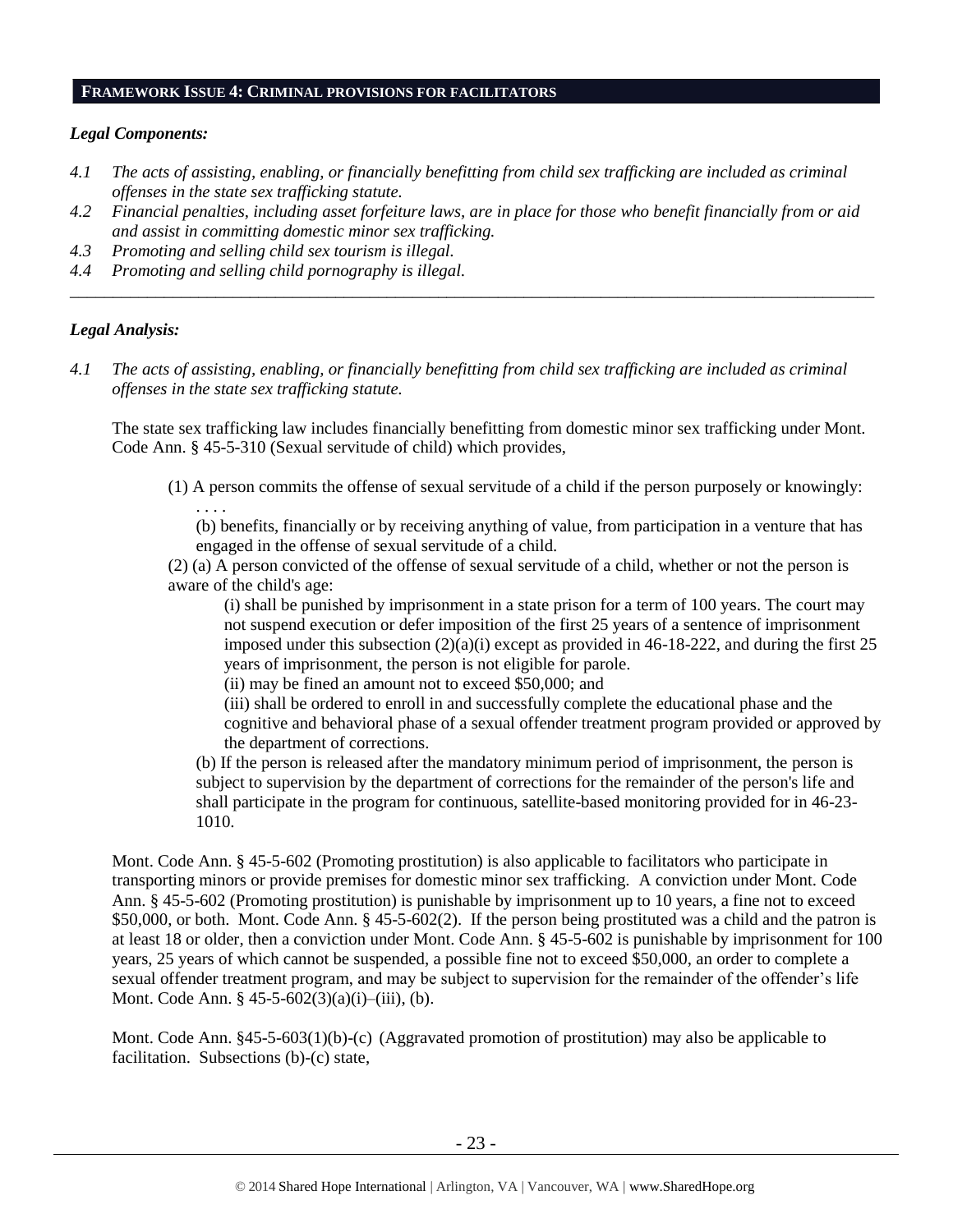(1) A person commits the offense of aggravated promotion of prostitution if the person purposely or knowingly commits any of the following acts:

. . . (b) promotes prostitution of a child, whether or not the person is aware of the child's age; (c) promotes the prostitution of one's spouse, child, ward, or any person for whose care, protection, or support the person is responsible.

As discussed above, promotion of prostitution includes the keeping a house of prostitution, procuring an individual for prostitution, transporting an individual with the purpose to promote that individual's engaging prostitution, leases or permits a place to be used for prostitution. Mont. Code Ann.  $845-5-602(1)(a)-(g)$ .

A facilitator may also face charges under Mont. Code Ann. § 45-5-625(1)(i) (Sexual abuse of children), assuming it encompasses transporting a child to engage in sexual conduct with a third party.<sup>38</sup> A conviction under Mont. Code Ann. § 45-5-625(1)(a) (Sexual abuse of children) is punishable by life imprisonment or a term of imprisonment up to 100 years and a possible fine not to exceed \$10,000. Mont. Code Ann. § 45-5- 625(2)(a). However, if the victim is under 16, unless punished under Mont. Code Ann.  $\S$  46-18-219,<sup>39</sup> a conviction for sexual abuse of children is punishable by life imprisonment or by imprisonment for 4–100 years and a possible fine not to exceed \$ 10,000. Mont. Code Ann. § 45-5-625(2)(b). Penalties are enhanced when the child is under 13 and the offender is 18 or older to imprisonment for 100 years, 25 years of which cannot be suspended ("except as provided in  $46-18-222^{40}$ ), a possible fine not to exceed \$50,000, an order to enroll in a treatment program, and possible supervision for the remainder of the offender's life. Mont. Code Ann. § 45-5-625(4)(a), (b).

Pursuant to Mont. Code Ann. § 45-6-341(1), (2) (Money laundering),

 $\overline{a}$ 

(1) A person commits the offense of money laundering if the person knowingly:

(a) receives or acquires the proceeds of, or engages in transactions involving proceeds of, any activity that is unlawful under the laws of the United States or the state in which the activity occurred;

(b) gives, sells, transfers, trades, invests, conceals, transports, or otherwise makes available anything of value that the person knows is intended to be used for the purpose of committing or furthering the commission of any activity that is unlawful under the laws of the United States or the state in which the committing or furthering of the commission of the activity occurs;

(c) directs, plans, organizes, initiates, finances, manages, supervises, or facilitates the transportation or transfer of proceeds that the person knows are derived from any activity that is unlawful under the laws of the United States or the state in which the activity occurred; or

(d) conducts a financial transaction involving proceeds that the person knows are derived from any activity that is unlawful under the laws of the United States or the state in which the activity occurred when the transaction is designed in whole or in part to conceal or disguise the nature, location, source, ownership, or control of the proceeds or to avoid a transaction reporting requirement under federal law.

(2) A person convicted of money laundering shall be fined an amount not to exceed \$1,500 or be imprisoned in the county jail for a term not to exceed 6 months, or both. If the money laundering is part of a common scheme or if the value of the proceeds or item of value exceeds \$1,500, the person shall be

<sup>38</sup> *See supra* Section 1.2 for the relevant text of Mont. Code Ann. § 45-5-625(1)(i) (Sexual abuse of children).

<sup>&</sup>lt;sup>39</sup> See supra note [6](#page-4-0) for the substantive provision of Mont. Code Ann. § 46-18-219 (Life sentence without possibility of release).

<sup>&</sup>lt;sup>40</sup> See supra note [2](#page-2-0) for the substantive provision of Mont. Code Ann. § 46-18-222 (Exceptions to mandatory minimum sentences, restrictions on deferred imposition and suspended execution of sentence, and restrictions on parole eligibility).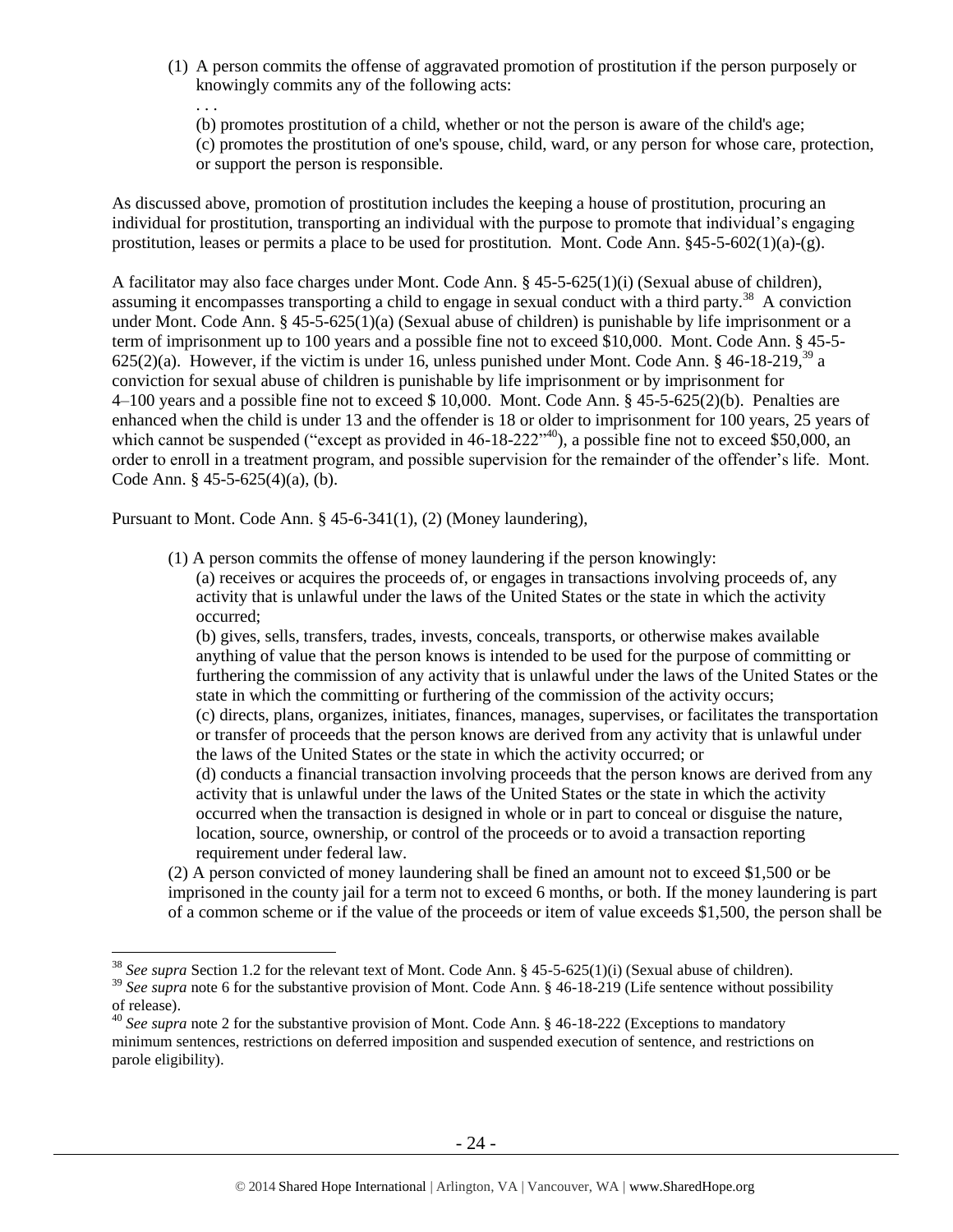fined not to exceed \$50,000 or be imprisoned in the state prison for a term not to exceed 20 years, or both.

*4.2 Financial penalties, including asset forfeiture laws, are in place for those who benefit financially from or aid and assist in committing domestic minor sex trafficking.*

Facilitators convicted under Mont. Code Ann. § 45-5-310(1)(b) (Sexual servitude of child), face fines up to \$50,000. Mont. Code Ann. § 45-5-306(2)(b). A facilitator convicted under Mont. Code Ann. § 45-5-602(1)(g) (Promoting prostitution) faces a fine of up to \$50,000. Mont. Code Ann. § 45-5-602(2).

Restitution must be ordered by the court in any case that the victim suffers "an economic loss," pursuant to Mont. Code Ann. § 46-18-241(1) (Condition of restitution), which states,

As provided in  $46-18-201$ ,<sup>41</sup> a sentencing court shall, as part of the sentence, require an offender to make full restitution to any victim who has sustained pecuniary loss, including a person suffering an economic loss. The duty to pay full restitution under the sentence remains with the offender or the offender's estate until full restitution is paid, whether or not the offender is under state supervision. If the offender is under state supervision, payment of restitution is a condition of any probation or parole.

Forfeiture may also be available to the extent that trafficker is found guilty of money laundering under Mont. Code Ann. § 45-6-341(1) (Money laundering).<sup>42</sup> If convicted, a facilitator faces a fine not to exceed \$1,500, unless "the money laundering is part of a common scheme or if the value of the proceeds or item of value exceeds \$1,500," in which case the fine is not to exceed \$50,000. Mont. Code Ann. § 45-6-341(2). In addition, pursuant to Mont. Code Ann. § 45-6-341(3)(a), the court shall order a convicted trafficker to forfeit

(i) money, including digital currency, and raw materials, products, equipment of any kind, and any other personal property involved in the money laundering;

(ii) personal property constituting or derived from proceeds obtained directly or indirectly from the money laundering; and

(iii) real property, including any right, title, and interest in any lot or tract of land and any appurtenances or improvements, that is directly used or intended to be used in any manner to commit or facilitate the commission of, or that is derived from or maintained by the proceeds resulting from, the money laundering.

Pursuant to Mont. Code Ann. § 45-6-341(3)(b), "The sheriff of the county where forfeited property is located shall sell the property at auction. The proceeds of the sale must be deposited in the state general fund."

4.2.1 Recommendation: Establish an asset forfeiture law to reach the assets of facilitators convicted of Mont. Code Ann. § 45-5-310 (Sexual servitude of child), § 45-5-602 (Promoting prostitution) or § 45-5-603(1)(b) (Aggravated promotion of prostitution).

# *4.3 Promoting and selling child sex tourism is illegal.*

 $\overline{a}$ 

Montana has no specific provision expressly prohibiting the promoting or selling of child sex tourism in Montana.

<sup>&</sup>lt;sup>41</sup> See supra note [21](#page-12-0) for the substantive provision of Mont. Code Ann. § 46-18-201 (Sentences that may be imposed).

<sup>&</sup>lt;sup>42</sup> See supra Section 3.4 for the relevant provisions of Mont. Code Ann. § 45-6-341(1) (Money laundering).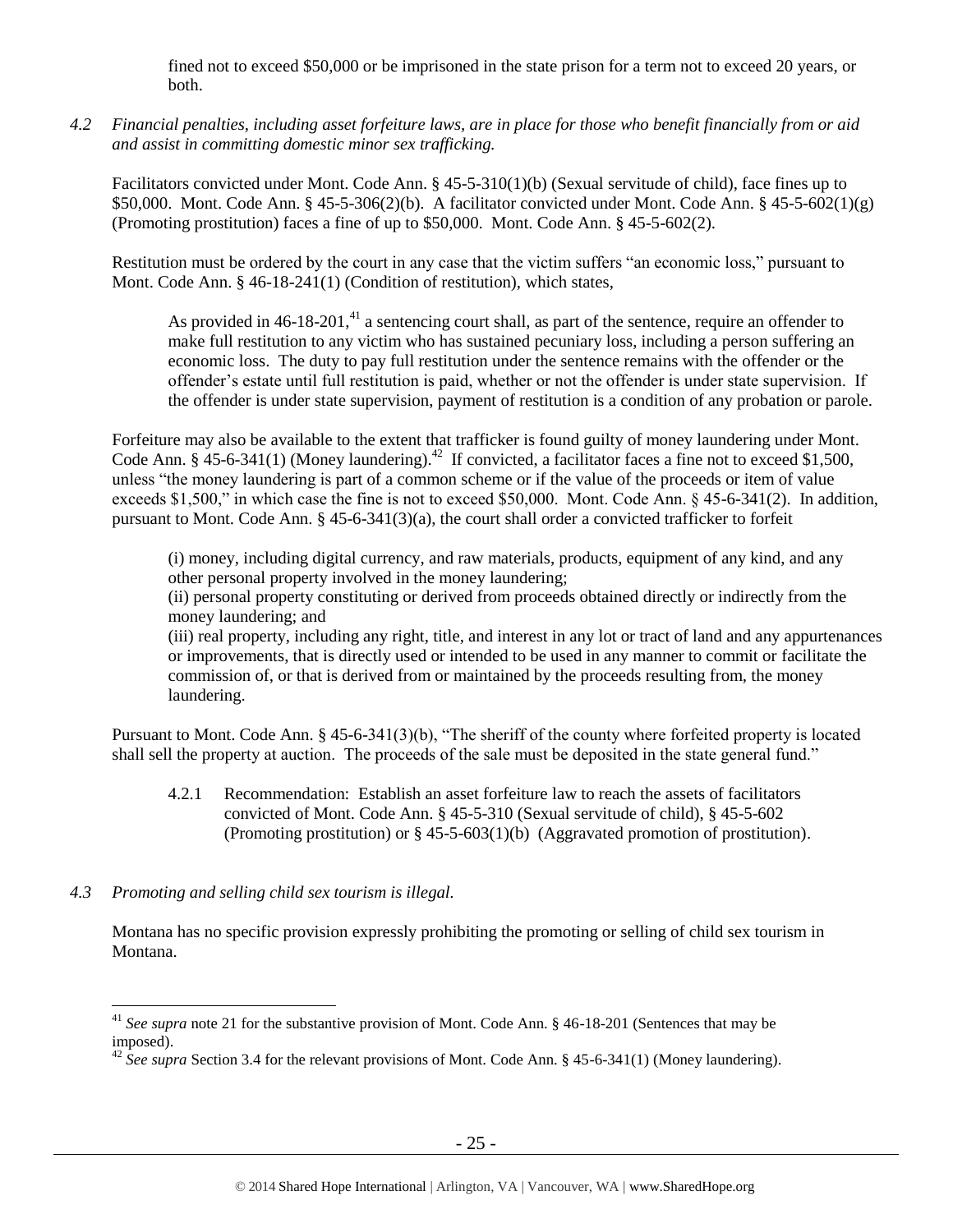4.3.1 Recommendation: Enact a law that prohibits selling or offering to sell travel services that include or facilitate travel in or outside of Montana for the purpose of engaging in commercial sexual exploitation of a minor under the age of 18.

# *4.4 Promoting and selling child pornography is illegal.*

Mont. Code Ann. § 45-5-625(1) (Sexual abuse of children) states,

(1) A person commits the offense of sexual abuse of children if the person:

. . . .

(d) knowingly processes, develops, prints, publishes, transports, distributes, sells, exhibits, or advertises any visual or print medium, including a medium by use of electronic communication in which a child is engaged in sexual conduct, actual or simulated;

. . . . (f) finances any of the activities described in subsections (1)(a) through (1)(d) and (1)(g), knowing that the activity is of the nature described in those subsections;

(g) possesses with intent to sell any visual or print medium, including a medium by use of electronic communication in which a child is engaged in sexual conduct, actual or simulated; . . . .

A conviction under Mont. Code Ann.  $\S 45-5-625(1)(a)$  (Sexual abuse of children) is punishable by life imprisonment or a term of imprisonment up to 100 years and a possible fine not to exceed \$10,000. Mont. Code Ann. § 45-5-625(2)(a). However, if the victim is under 16, unless punished under Mont. Code Ann. § 46-18- 219, a conviction for sexual abuse of children is punishable by life imprisonment or by imprisonment for 4–100 years and a possible fine not to exceed \$10,000. Mont. Code Ann. § 45-5-625(2)(b). Penalties are enhanced when the child is under 13 and the offender is 18 or older to imprisonment for 100 years, 25 years of which cannot be suspended ("except as provided in 46-18-222"), a possible fine not to exceed \$50,000, an order to enroll in a treatment program, and possible supervision for the remainder of the offender's life. Mont. Code Ann. § 45-5-625(4)(a), (b).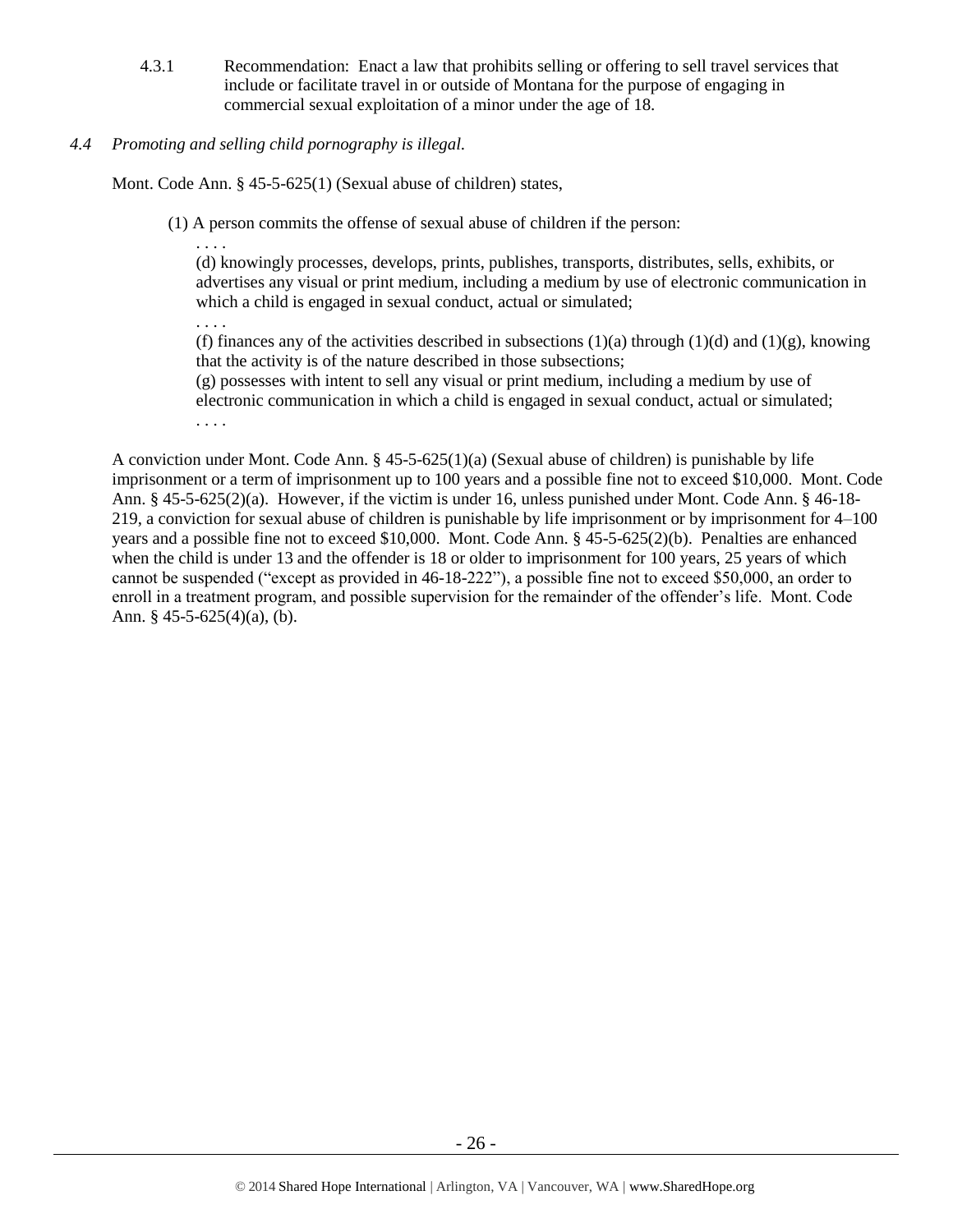#### **FRAMEWORK ISSUE 5: PROTECTIVE PROVISIONS FOR THE CHILD VICTIMS**

#### *Legal Components:*

- *5.1 Statutorily-mandated victim services define "victim" to specifically include victims of domestic minor sex trafficking or commercial sexual exploitation of children (CSEC) to ensure prompt identification and access to victims' rights and services.*
- *5.2 The state sex trafficking statute expressly prohibits a defendant from raising consent of the minor to the commercial sex acts as a defense.*
- *5.3 Prostitution laws apply only to adults, making minors under 18 specifically immune from this offense.*
- *5.4 Child victims of sex trafficking or commercial sexual exploitation are provided with a child protection response, including specialized shelter and services, and are not detained in juvenile detention facilities.*
- *5.5 Commercial sexual exploitation is identified as a type of abuse and neglect within child protection statutes.*
- *5.6 The definition of "caregiver" (or similar term) in the child welfare statutes is broad enough to include a trafficker who has custody or control of a child in order to bring a trafficked child into protection of child protective services.*
- *5.7 Crime victims' compensation is specifically available to a child victim of sex trafficking or commercial sexual exploitation of children (CSEC) without regard to ineligibility factors.*
- *5.8 Victim-friendly procedures and protections are provided in the trial process for minors under 18.*
- *5.9 Expungement or sealing of juvenile delinquency records resulting from arrests or adjudications for prostitution-related offenses committed as a result of, or in the course of, the commercial sexual exploitation of a minor is available within a reasonable time after turning 18.*
- *5.10 Victim restitution and civil remedies for victims of domestic minor sex trafficking or commercial sexual exploitation of children (CSEC) are authorized by law.*
- *5.11 Statutes of limitations for civil and criminal actions for child sex trafficking or commercial sexual exploitation of children (CSEC) offenses are eliminated or lengthened sufficiently to allow prosecutors and victims a realistic opportunity to pursue criminal action and legal remedies.*

*\_\_\_\_\_\_\_\_\_\_\_\_\_\_\_\_\_\_\_\_\_\_\_\_\_\_\_\_\_\_\_\_\_\_\_\_\_\_\_\_\_\_\_\_\_\_\_\_\_\_\_\_\_\_\_\_\_\_\_\_\_\_\_\_\_\_\_\_\_\_\_\_\_\_\_\_\_\_\_\_\_\_\_\_\_\_\_\_\_\_\_\_\_\_*

## *Legal Analysis:*

 $\overline{a}$ 

*5.1 Statutorily-mandated victim services define "victim" to specifically include victims of domestic minor sex trafficking or commercial sexual exploitation of children (CSEC) to ensure prompt identification and access to victims' rights and services.* 

For purposes of Montana's Crime Victims Compensation Act,  $43$  "victim" as defined in Mont. Code Ann.  $\S$  53-9-103(6) (Definitions) means,

<span id="page-26-0"></span>(a) a person who suffers bodily injury or death as a result of: (i) criminally injurious conduct;  $44$ (ii) the person's good faith effort to prevent criminally injurious conduct; or

- (a) occurs or is attempted in this state or an act of international terrorism, as defined in 18 U.S.C. 2331, committed outside of the United States against a resident of this state;
- (b) results in bodily injury or death or involves domestic violence in a home where minor children were present; and

(c) is punishable by fine, imprisonment, or death or would be so punishable except that the person

<sup>43</sup> Mont. Code Ann. §§ 53-9-101 through 133.

<sup>44</sup> Mont. Code Ann. § 53-9-103(3) states,

<sup>(3)</sup> "Criminally injurious conduct" means conduct that: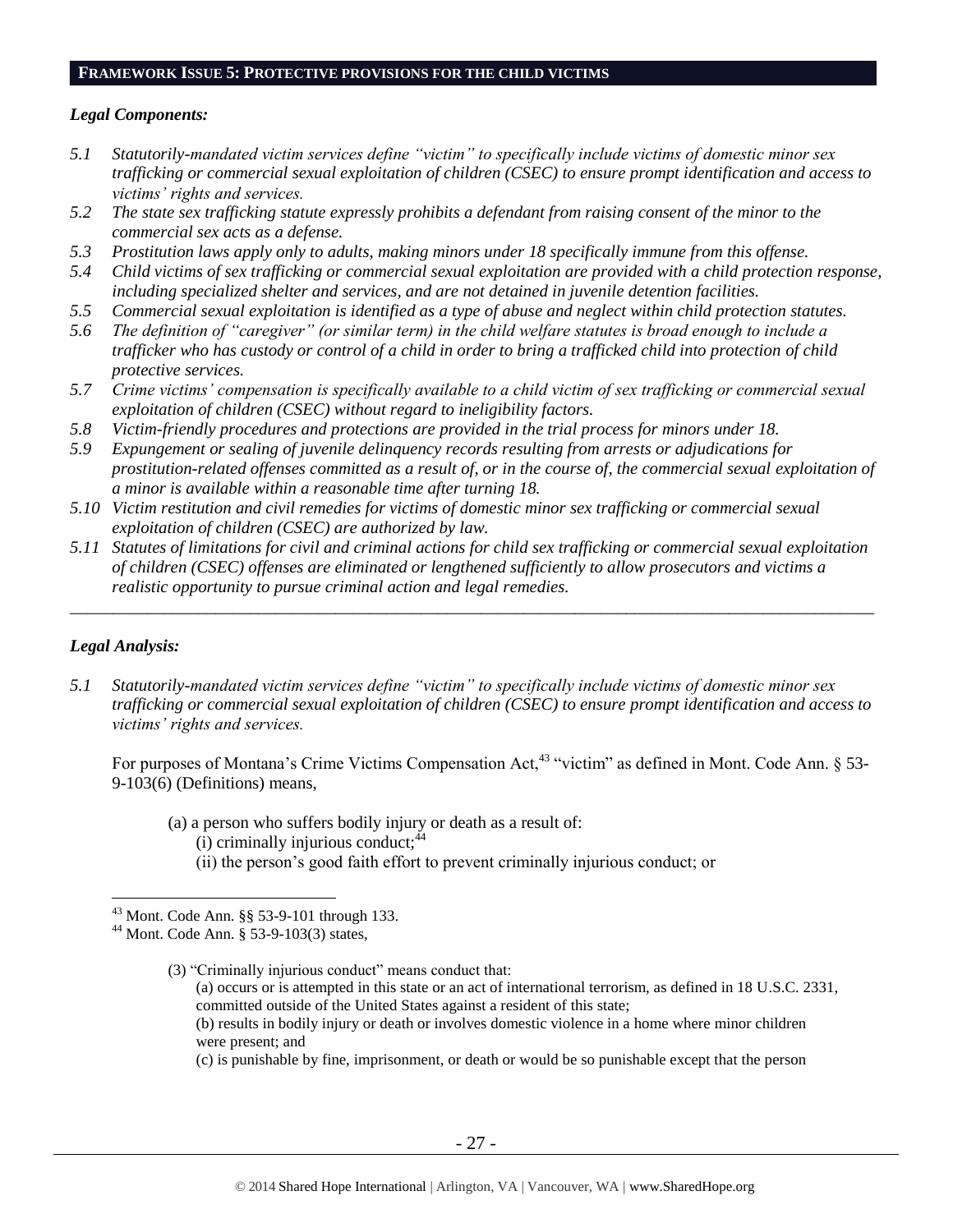(iii) the person's good faith effort to apprehend a person reasonably suspected of engaging in criminally injurious conduct; or

(b) a minor child present in a home where domestic violence occurred.

Under this definition, a sexually exploited child who suffers bodily injury or death as the result of a crime that is punishable by fine, imprisonment, or death could be a victim though victims of trafficking and CSEC offenses are not expressly included.

For purposes of crime victim advocate services, under Mont. Code § 26-1-812 (Advocate privilege.),

(a) "Advocate" means an employee or volunteer of a domestic violence shelter, crisis line, or victim's services provider that provides services for victims of sexual assault, stalking, or any assault on a partner or family member.

(b) "Victim" means a person seeking assistance because of partner or family member assault, any sexual assault, or stalking, whether or not the victim seeks or receives services within the criminal justice system.

This limited definition does not readily identify CSEC and trafficking victims for confidential and privileged information with a victim advocate.

For purposes of sentencing and victim restitution, under Mont. Code Ann. § 46-18-243(2)

(a) "Victim" means:

 $\overline{a}$ 

- (i) a person who suffers loss of property, bodily injury, or death as a result of:
	- (A) the commission of an offense;
	- (B) the good faith effort to prevent the commission of an offense; or
	- (C) the good faith effort to apprehend a person reasonably suspected of committing an offense;

. . . . (b) Victim does not include a person who is accountable for the crime or accountable for a crime arising from the same transaction.

While this broad definition may include domestic minor sex trafficking and CSEC victims, it may preclude recovery for victims who have been charged with prostitution arising out of the same transaction as the CSEC offenses (Mont. Code Ann. § 45-5-601 (Prostitution); Mont. Code Ann. § 45-5-602 (Promoting prostitution); Mont. Code Ann. § 45-5-603 (Aggravated promotion of prostitution); Mont. Code Ann. § 45-5-625(1) (Sexual abuse of children)).

For purposes of restitution payments under the Youth Court Act, "'Victim' means: (a) a person who suffers property, physical, or emotional injury as a result of an offense committed by a youth that would be a criminal offense if committed by an adult . . . ." Mont. Code Ann. § 41-5-103(44). This would indirectly include CSEC and trafficking victims.

engaging in the conduct lacked capacity to commit the crime under the laws of this state; however, criminally injurious conduct does not include conduct arising out of the ownership, maintenance, or use of a motor vehicle unless the bodily injury or death occurred during the commission of an offense defined in Title 45 that requires the mental state of purposely as an element of the offense or the injury or death was inflicted by the driver of a motor vehicle who is found by the office, by a preponderance of the evidence, to have been operating the motor vehicle while under the influence, as that term is defined in 61-8-401; or

<sup>(</sup>d) is committed in a state without a crime victims compensation program that covers a resident of this state if the conduct meets the requirements in subsections  $(3)(b)$  and  $(3)(c)$ .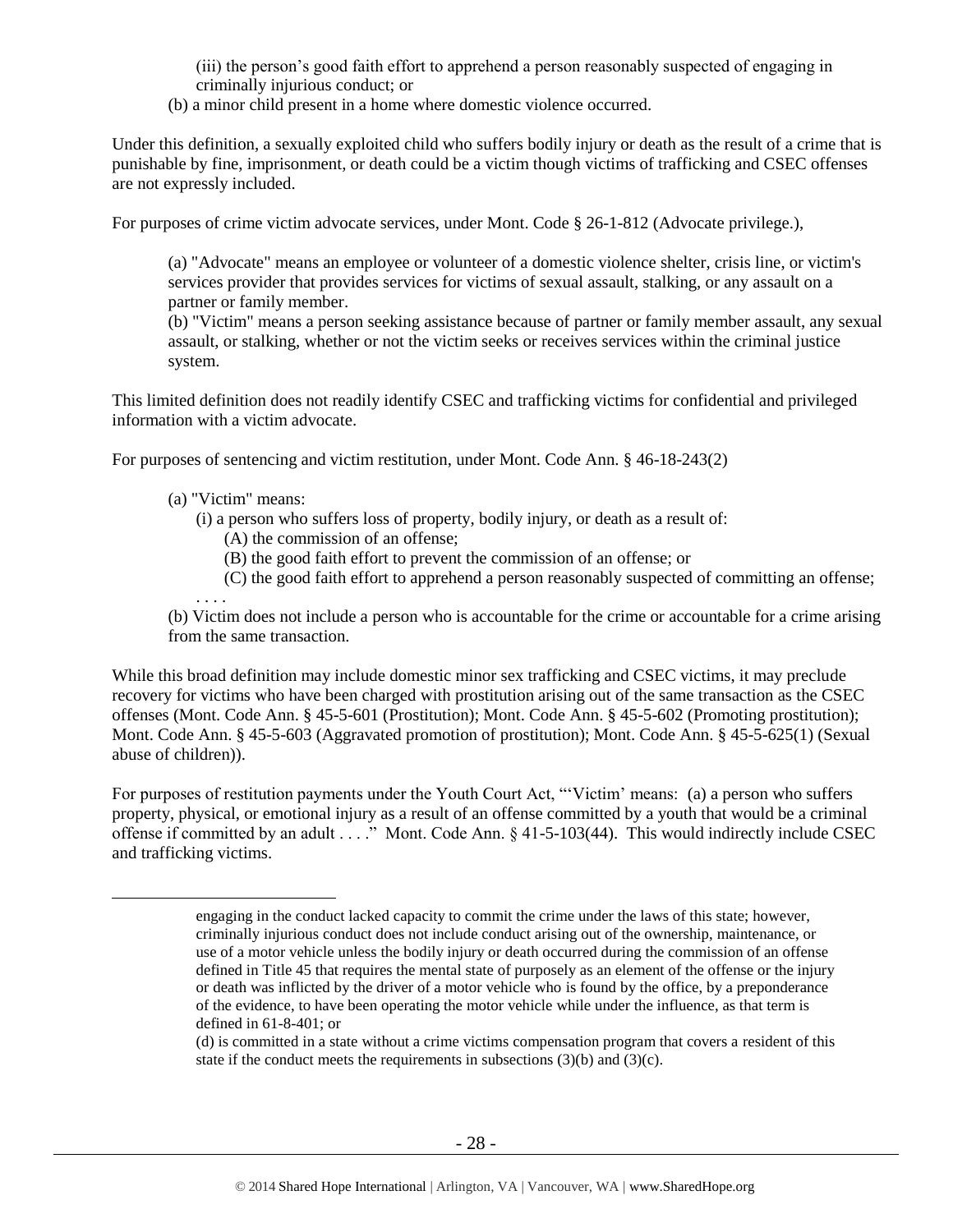Under Title 46, Chapter 24, Part 2 (Services to victims and witnesses), the term victim is not defined, though several types of services are made available to crime victims pursuant to Mont. Code Ann. § 46-24-201 (Services to victims of crime.) $45$ 

- 5.1.1 Recommendation: Amend the definitions of victim in Mont. Code Ann. § 53-9-103(6) (Crime victims compensation act definitions), § 26-1-812 (Advocate privilege), § 46-18- 243(2) (Relating to sentencing and restitution) and § 41-5-103(44) (Youth Court Act Definitions) to expressly include trafficking and CSEC offenses.
- 5.1.2 Recommendation: Amend Mont. Code Ann. § 46-24-201 (Services to victims of crime) to include a definition of victim as used for Title 46, Chapter 24, Part 2 (Services to victims of crimes) that expressly includes CSEC offenses and trafficking offenses.
- *5.2 The state sex trafficking statute expressly prohibits a defendant from raising consent of the minor to the commercial sex acts as a defense.*

Neither the state sex trafficking laws nor the CSEC laws expressly prohibit a defense based on the consent of the victim.

- 5.2.1 Recommendation: Amend Mont. Code Ann. § 45-5-310 (Sexual servitude of child), § 45-5-311 (Patronizing of child), § 45-5-601 (Prostitution), § 45-5-602 (Promoting prostitution), § 45-5-603 (Aggravated promotion of prostitution), and § 45-5-625 (Sexual abuse of children) to expressly prevent a defense based upon the consent of the victim.
- *5.3 Prostitution laws apply only to adults, making minors under 18 specifically immune from this offense.*

Mont. Code Ann. § 45-5-601 (Prostitution) does not expressly make minors immune from the offense.

5.3.1 Recommendation: Amend Mont. Code Ann. § 45-5-601 (Prostitution) to make minors expressly immune from prosecution for prostitution.

 $\overline{a}$ 

<sup>45</sup> Services provided pursuant to Mont. Code Ann. § 46-24-201 include:

<sup>(1)</sup> Law enforcement personnel shall ensure that a victim of a crime receives emergency social and medical services as soon as possible and that the victim is given written notice, in the form supplied by the attorney general, of the following:

<sup>(</sup>a) the availability of crime victim compensation;

<sup>(</sup>b) access by the victim and the defendant to information about the case, including the right to receive documents under [46-24-106;](http://data.opi.mt.gov/bills/mca/46/24/46-24-106.htm)

<sup>(</sup>c) the role of the victim in the criminal justice process, including what the victim can expect from the system, as well as what the system expects from the victim, and including the right to be accompanied during interviews as provided in [46-24-106;](http://data.opi.mt.gov/bills/mca/46/24/46-24-106.htm) and

<sup>(</sup>d) stages in the criminal justice process of significance to a crime victim and the manner in which information about the stages may be obtained.

<sup>(2)</sup> In addition to the information supplied under subsection (1), law enforcement personnel shall provide the victim with written information on community-based victim treatment programs, including medical, housing, counseling, and emergency services available in the community.

<sup>(3)</sup> As soon as possible, law enforcement personnel shall give to the victim the following information:

<sup>(</sup>a) the name, office address, and telephone number of a law enforcement officer assigned to investigate the case; and

<sup>(</sup>b) the prosecuting attorney's name, office address, and telephone number.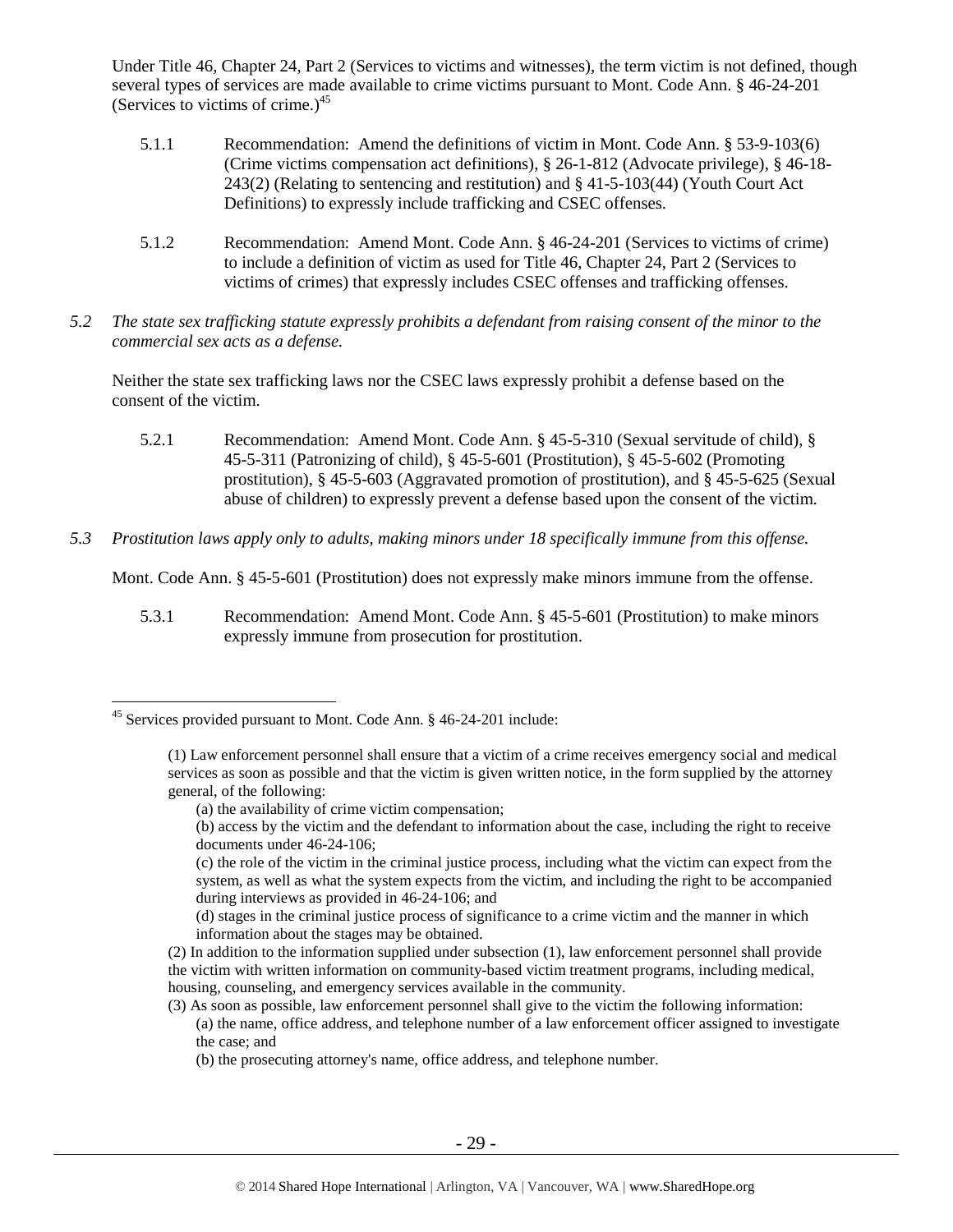*5.4 Child victims of sex trafficking or commercial sexual exploitation are provided with a child protection response, including specialized shelter and services, and are not detained in juvenile detention facilities.*

## **Child Identified as Youth in Need of Care (Abused/Neglected)**

Pursuant to Mont. Code Ann. § 41-3-102(21)(a) (Definitions)<sup>46</sup>, a sexually exploited child is likely to be identified as abused or neglected. Montana does not specifically use the term "caregiver" in its child welfare statutes, and if a child is identified as abused or neglected under Mont. Code Ann. § 41-3-102(21)(a), the definition of the person responsible for the child under Mont. Code Ann. § 41-3-102(2)(a)<sup>47</sup> is not sufficiently broad to involve Child Protective Services in investigations where the child is in the custody or control of a nonfamily trafficker.

No special services are statutorily mandated for minor victims of sex trafficking or CSEC offenses. A victim of child sex trafficking may receive child protective services if reported as abused through a mandatory report made pursuant to Mont. Code Ann. § 41-3-201 (Reports).

Under Mont. Code Ann. § 41-3-201(1),

When the professionals and officials listed in subsection  $(2)^{48}$  know or have reasonable cause to suspect, as a result of information they receive in their professional or official capacity, that a child is abused or neglected by anyone regardless of whether the person suspected of causing the abuse or neglect is a parent or other person responsible for the child's welfare, they shall report the matter promptly to the department of public health and human services.

Additionally, Mont. Code Ann. § 41-3-201(5) further expands child protection reporting requirements, stating,

(a) When a professional or official required to report under subsection (2) makes a report, the department may share information with:

(ii) other individuals with whom the professional or official works in an official capacity if the individuals are part of a team that responds to matters involving the child or the person

 $\overline{a}$ 

Professionals and officials required to report are:

(a) a physician, resident, intern, or member of a hospital's staff engaged in the admission, examination, care, or treatment of persons;

(b) a nurse, osteopath, chiropractor, podiatrist, medical examiner, coroner, dentist, optometrist, or any other health or mental health professional;

- (c) religious healers;
- (d) school teachers, other school officials, and employees who work during regular school hours; (e) a social worker, operator or employee of any registered or licensed day-care or substitute care facility, staff of a resource and referral grant program organized under 52-2-711 or of a child and adult food care program, or an operator or employee of a child-care facility;

<sup>(</sup>i) that professional or official; or

<sup>&</sup>lt;sup>46</sup> See *infra* section 5.5 for a full analysis of the definition of "abuse" as it relates to identification of sexually exploited children.

 $47$  See *infra* section 5.6 for a full analysis of the definition of "caregiver."

 $48$  Pursuant to Mont. Code Ann.  $41-3-201(2)$  (Reports).

<sup>(</sup>f) a foster care, residential, or institutional worker;

<sup>(</sup>g) a peace officer or other law enforcement official;

<sup>(</sup>h) a member of the clergy, as defined in  $15-6-201(2)(b)$ ;

<sup>(</sup>i) a guardian ad litem or a court-appointed advocate who is authorized to investigate a report of alleged abuse or neglect; or

<sup>(</sup>j) an employee of an entity that contracts with the department to provide direct services to children.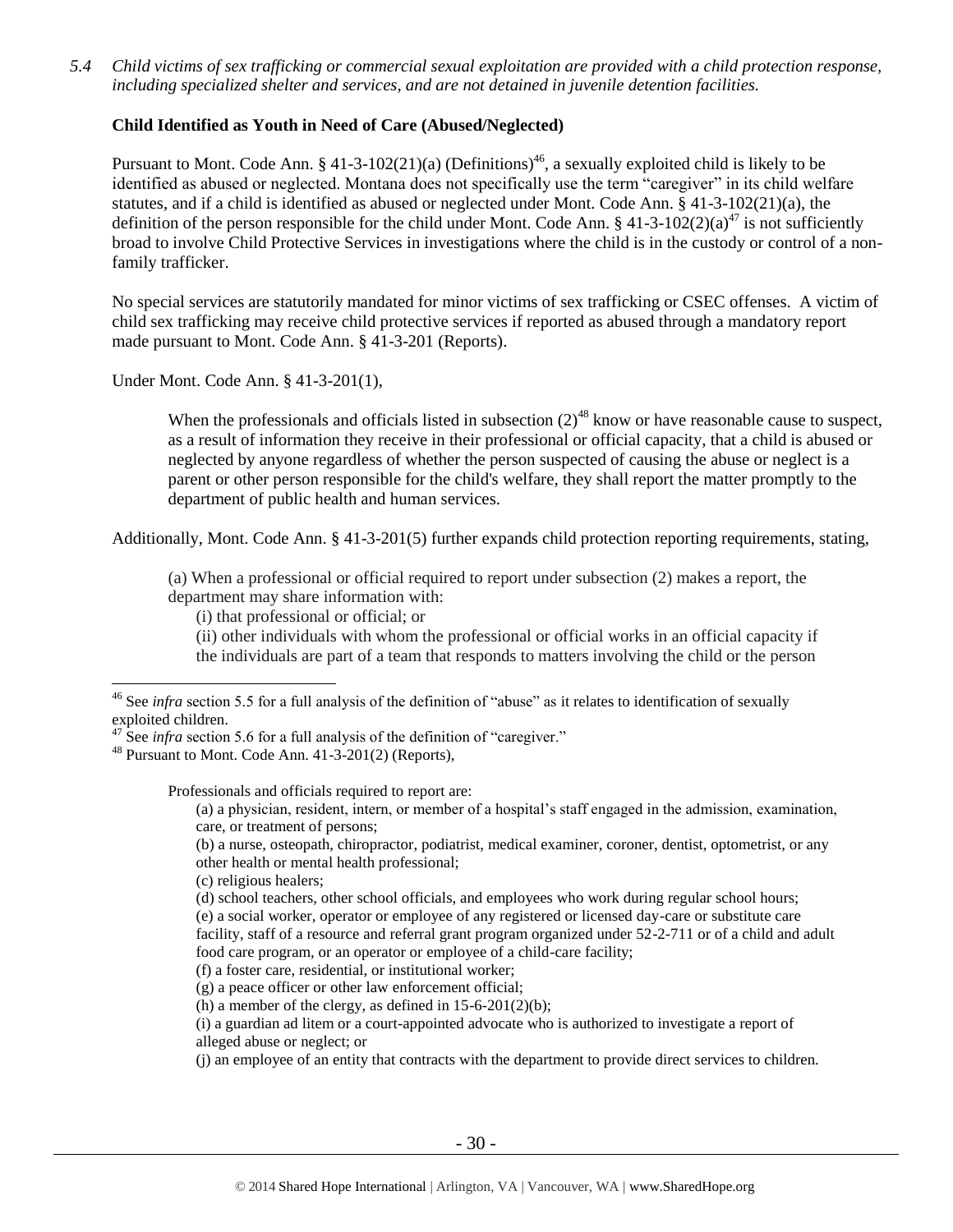about whom the report was made and the professional or official has asked that the information be shared with the individuals.

(b) The department may provide information in accordance with  $41-3-202(8)$  [as amended by Ch. 61, L. 2013] and also share information about the investigation, limited to its outcome and any subsequent action that will be taken on behalf of the child who is the subject of the report. (c) Individuals who receive information pursuant to this subsection (5) shall maintain the confidentiality of the information as required by 41–3–205.

Additionally, pursuant to Mont. Code Ann. § 41-3-202(1), (5)(a), (8) (Action on reporting),

(1) Upon receipt of a report that a child is or has been abused or neglected, the department shall promptly assess the information contained in the report and make a determination regarding the level of response required and the timeframe within which action must be initiated. If the department determines that an investigation is required, a social worker, the county attorney, or a peace officer shall promptly conduct a thorough investigation into the circumstances surrounding the allegations of abuse or neglect of the child.

. . .

(5) (a) If from the investigation the department has reasonable cause to suspect that the child suffered abuse or neglect, the department may provide emergency protective services to the child, pursuant to 41-3-301, or voluntary protective services pursuant to 41-3-302, and may provide protective services to any other child under the same care.

. . .

 $\overline{a}$ 

(8) The department shall, upon request from any reporter of alleged child abuse or neglect, verify whether the report has been received, describe the level of response and timeframe for action that the department has assigned to the report, and confirm that it is being acted upon.<sup>49</sup>

*I. Initial Custody* 

# a. Authority for initial custody and placement

In exigent circumstances, Mont. Code Ann. § 41-3-301(1) (Emergency protective service) permits "[a]ny child protective social worker of the department, a peace officer, or the county attorney who has reason to believe any youth is in immediate or apparent danger of harm . . . [to] immediately remove the child and place the child in a protective facility."

# *II. Process following initial custody*

Mont. Code. Ann. § 41-3-427(1)(a) (Petition for immediate protection and emergency protective services order—service) provides that "[i]n a case in which it appears that a child is abused or neglected or is in danger of being abused or neglected, the county attorney, the attorney general, or an attorney hired by the county may file a petition for immediate protection and emergency protective services. In implementing the policy of this section, the child's health and safety are of paramount concern." A child in need of care may be able to receive services if a child protective team is established as provided in Mont. Code Ann. § 41-3-108 (Child protective teams), which states,

<sup>&</sup>lt;sup>49</sup> In addition to reporting requirements, pursuant to Mont. Code Ann. § 44-4-1501 (Human trafficking hotline), a human trafficking hotline must be operated 24/7. Under Mont. Code Ann. § 60-2-244 (Human trafficking hotline posted notice required at rest areas) notification of this human trafficking hotline is to be included on posters "at each rest area within the limits of the right-of-way of interstate highways and other state highways" in Montana.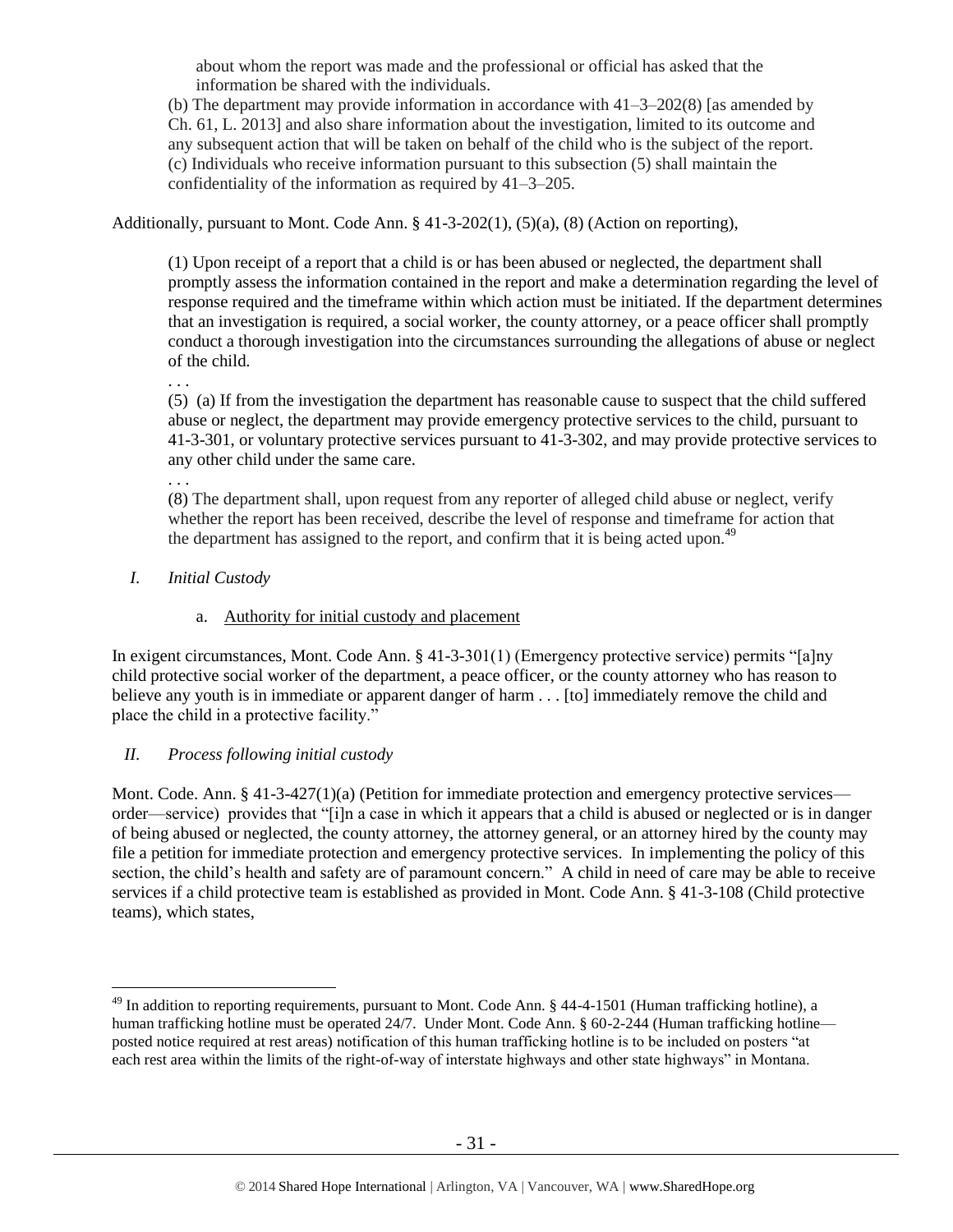The county attorney, county commissioners, guardian ad litem, or department may convene one or more temporary or permanent interdisciplinary child protective teams. These teams may assist in assessing the needs of, formulating and monitoring a treatment plan for, and coordinating services to the child and the child's family. The supervisor of child protective services in a local service area or the supervisor's designee shall serve as the team's coordinator. Members must include:

- (1) a social worker;
- (2) a member of a local law enforcement agency;
- (3) a representative of the medical profession;
- (4) a representative of a public school system;
- (5) a county attorney; and

(6) if an Indian child or children are involved, someone, preferably an Indian person, knowledgeable about Indian culture and family matters.

# *III. Placement process pending adjudication/ investigation*

Mont. Code Ann.  $\S 41-3-427(2)$  states, "Pursuant to subsection (1), if the court finds probable cause ... the court may issue an order for immediate protection of the child. The court shall consider the parents' statements, if any, included with the petition and any accompanying affidavit or report to the court." If probable cause is found, the court may grant certain forms of relief, including, in part, "the right of entry by a peace officer or department worker;" "the right to place the child in temporary medical or out-ofhome care, including but not limited to care provided by a noncustodial parent, kinship or foster family, group home, or institution;" and "any other temporary disposition that may be required in the best interests of the child that does not require an expenditure of money by the department unless the court finds after notice and a hearing that the expenditure is reasonable and that resources are available for payment. The department is the payor of last resort after all family, insurance, and other resources have been examined." Mont. Code Ann. § 41-3-427(2).

# *IV. Adjudication*

Mont. Code Ann. § 41-3-422(1)(a) (Abuse and neglect petitions—burden of proof) provides in part that

A petition may request the following relief:

- (i) immediate protection and emergency protective services, as provided in 41-3-427;
- (ii) temporary investigative authority, as provided in 41-3-433;
- (iii) temporary legal custody, as provided in 41-3-442;
- (iv) long-term custody, as provided in 41-3-445;
- (v) termination of the parent-child legal relationship, as provided in 41-3-607;
- (vi) appointment of a guardian pursuant to 41-3-444;
- (vii) a determination that preservation or reunification services need not be provided; or

(viii) any combination of the provisions of subsections  $(1)(a)(i)$  through  $(1)(a)(vi)$  or any other relief that may be required for the best interests of the child.

"The court may make an adjudication on a petition under 41-3-422 if the court determines by a preponderance of the evidence . . . that the child is a youth in need of care." Mont. Code § 41-3-437(2). "If the child is adjudicated a youth in need of care, the court shall set a date for a dispositional hearing to be conducted within 20 days, as provided in 41-3-438(1), and order any necessary or required investigations. The court may issue a temporary dispositional order pending the dispositional hearing." Mont. Code Ann. § 41-3-437(6)(b).

*V. Outcomes*

Pursuant to Mont. Code Ann. § 41-3-438(3) (Disposition—hearing—order), "If a child is found to be a youth in need of care under 41-3-437, the court may enter its judgment, making any of the following dispositions to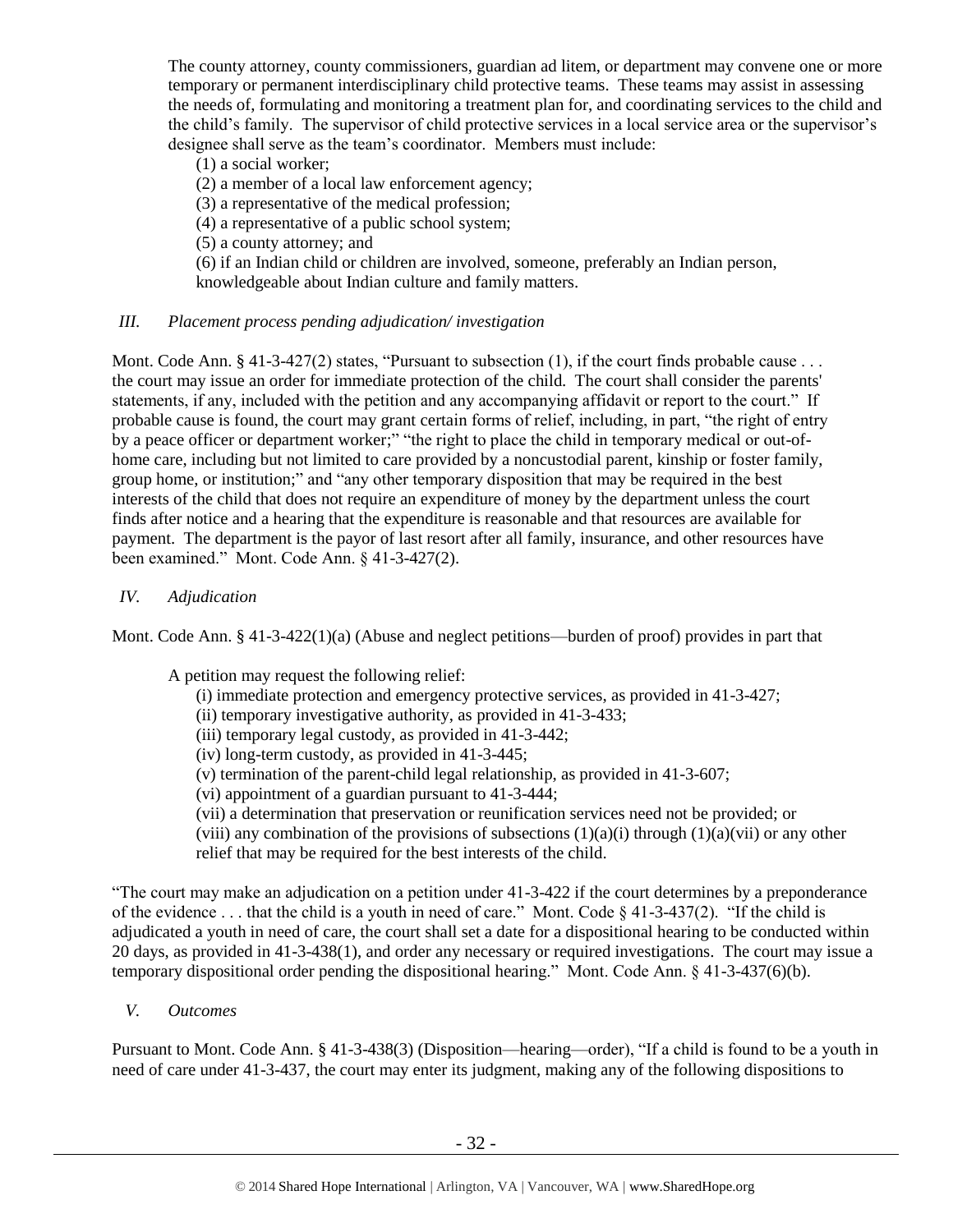protect the welfare of the child," including allowing the child to remain with the child's parents subject to certain court-ordered conditions; "order the department to evaluate the noncustodial parent as a possible caretaker;" "order the temporary placement of the child with the noncustodial parent, superseding any existing custodial order, and keep the proceeding open pending completion by the custodial parent of any treatment plan ordered pursuant to 41-3-443;" or "transfer temporary legal custody" of the child to the department, a childplacing agency, or a relative or other person.

# **Child Identified as Delinquent or Youth in Need of Intervention**

When a minor is taken into custody for a juvenile or status offense, Montana's Youth Court Act<sup>50</sup> does not identify or distinguish "commercially sexually exploited children," but a process is available that makes it possible that a minor victim of commercial sexual exploitation who is a runaway or is habitually truant could be determined to be a "youth in need of intervention" as defined in Mont. Code Ann. § 41-5-103(51)(a) (Definitions).

A domestic minor sex trafficking victim may also be considered a "delinquent youth," which pursuant to Mont. Code Ann. § 41-5-103(11) is defined as

[A] youth who is adjudicated under formal proceedings under the Montana Youth Court Act as a youth: (a) who has committed an offense that, if committed by an adult, would constitute a criminal offense; or

(b) who has been placed on probation as a delinquent youth and who has violated any condition of probation.

Under Mont. Code Ann. § 41-5-103(51)(b), a minor who has committed acts that would qualify him or her as a delinquent youth may also be treated as a "youth in need of intervention" at the court's discretion.

# *I. Initial Custody*

## *a. Authority for Initial Custody*

A youth may be taken into custody by law enforcement for a "violation of the law" or "pursuant to a lawful order or process of any court." Mont. Code Ann. § 41-5-321(1). Within 24 hours (excluding weekends and holidays) of initial custody, the court must hold "a hearing to determine whether there is probable cause to believe the youth is a delinquent youth or a youth in need of intervention" unless "the youth is released" before the 24 hours has passed. Mont. Code Ann. § 41-5-332(1).

*b. Placement*

During initial custody, the decision immediate placement of the minor are at the discretion of the peace officer. Under Mont. Code Ann. §41-5-322 (Release from custody -- detention -- shelter care):

(1) Whenever a peace officer believes, on reasonable grounds, that a youth can be released to a responsible person, the peace officer may release the youth to that person upon receiving a written promise from the person to bring the youth before the juvenile probation officer at a time and place specified in the written promise, or a peace officer may release the youth under any other reasonable circumstances.

(2) Whenever the peace officer believes, on reasonable grounds, that the youth must be detained, the peace officer shall notify the juvenile probation officer immediately and shall, as soon as

 $\overline{a}$ <sup>50</sup> Mont. Code Ann. §§ 41-5-101– 2510.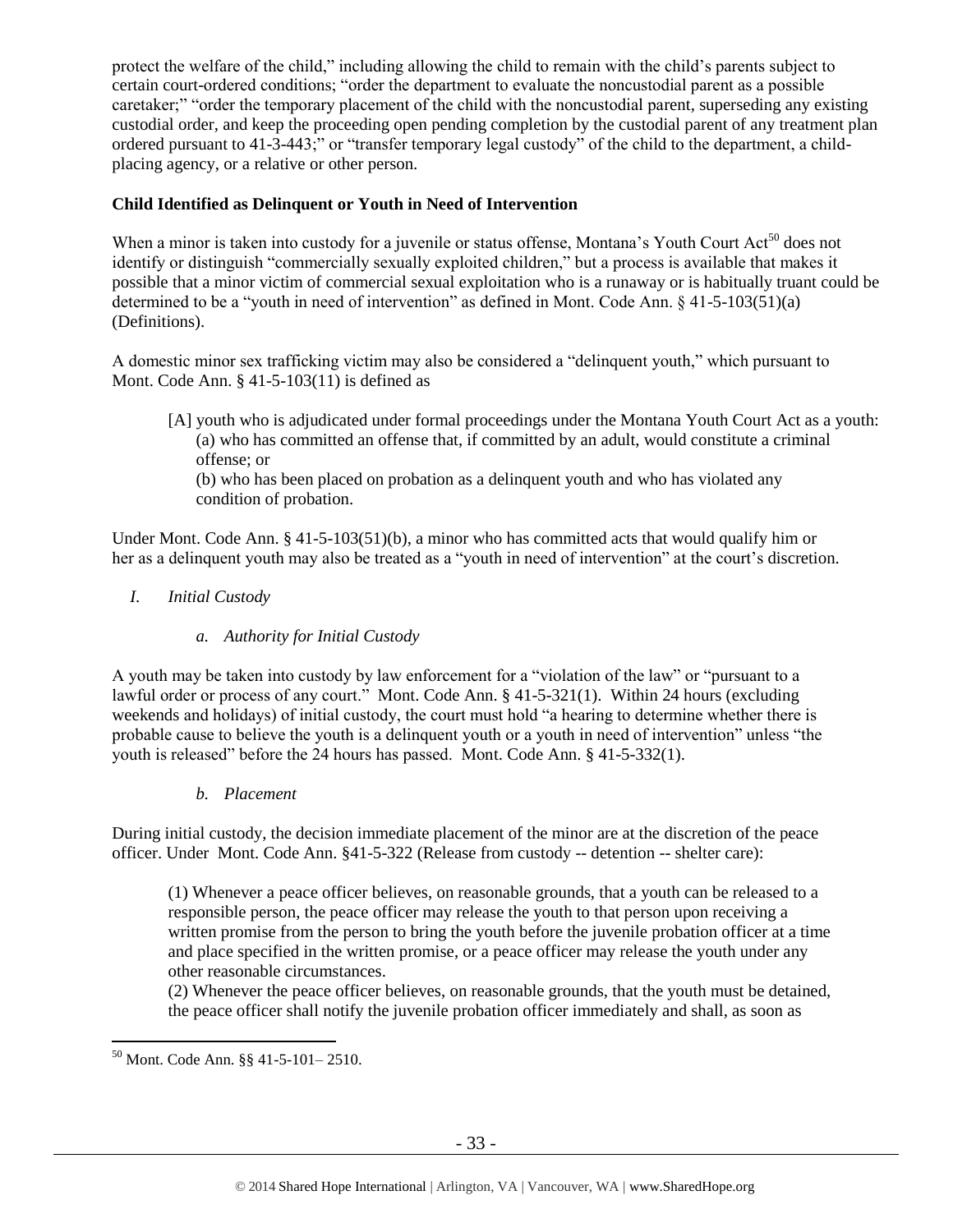practicable, provide the juvenile probation officer with a written report of the peace officer's reasons for holding the youth in detention. If it is necessary to hold the youth pending appearance before the youth court, then the youth must be held in a place of detention, as provided in 41-5- 348, that is approved by the youth court.

(3) If the peace officer believes that the youth must be sheltered, the peace officer shall notify the juvenile probation officer immediately and shall provide a written report of the peace officer's reasons for placing the youth in shelter care. If the youth is then held, the youth must be placed in a shelter care facility approved by the youth court.

# II. *Process following initial custody*

Montana provides for a process within its juvenile justice response to identify and provide services to minors who are actually victims of abuse and neglect. Under Mont. Code Ann. § 41-5-1201 (Preliminary inquiry -- referral of youth in need of care),

(1) Whenever the court receives information from an agency or person, including a parent or guardian of a youth, based upon reasonable grounds, that a youth is or appears to be a delinquent youth or a youth in need of intervention or that the youth is subject to a court order or consent order and has violated the terms of an order, a juvenile probation officer or an assessment officer shall make a preliminary inquiry into the matter.

(2) If the juvenile probation officer or assessment officer determines that the facts indicate that the youth is a youth in need of care, as defined in 41-3-102, the matter must be immediately referred to the department of public health and human services.

# *II. Placement process pending adjudication*

Mont. Code Ann. § 41-5-334 (Custody—hearing for probable cause—determinations—detention—release) provides,

If, at a probable cause hearing held pursuant to 41-5-332 [Custody-hearing for probable cause], it is determined that there is probable cause to believe that the youth is a delinquent youth or a youth in need of intervention, the court having jurisdiction in the case shall determine whether the youth should be retained in custody. If the court determines that continued custody of the youth is necessary and if the youth meets the criteria in 41-5-341 [Criteria for placement of youth in secure detention facilities] through 41-5-343 [Criteria for placement of youth in youth assessment centers], the youth may be placed in a detention facility, a youth assessment center, or a shelter care facility . . . but may not be placed in a jail or other facility used for the confinement of adults accused or convicted of criminal offenses.

If at this stage, the court elects in its discretion to treat the minor as a Youth In Need of Intervention, detention is not an option under Mont. Code Ann. § 41-5-345 (Limitation on placement of youth in need of intervention):

(1) After a probable cause hearing provided for in 41-5-332, a youth alleged to be a youth in need of intervention may be placed only in shelter care, as provided in 41-5-347. (2) A youth alleged or found to be a youth in need of intervention may not be placed in a jail, secure detention facility, or correctional facility.

If a youth is alleged a delinquent or in need of intervention, the youth must admit or deny the offenses. Mont. Code. Ann. § 41-5-1502(1). If the youth denies the offenses, an adjudicatory hearing must be set "to determine whether the contested offenses are supported by proof beyond a reasonable doubt in cases involving a youth alleged to be delinquent or in need of intervention." Mont. Code Ann. § 41-5-1502(2). If the court finds the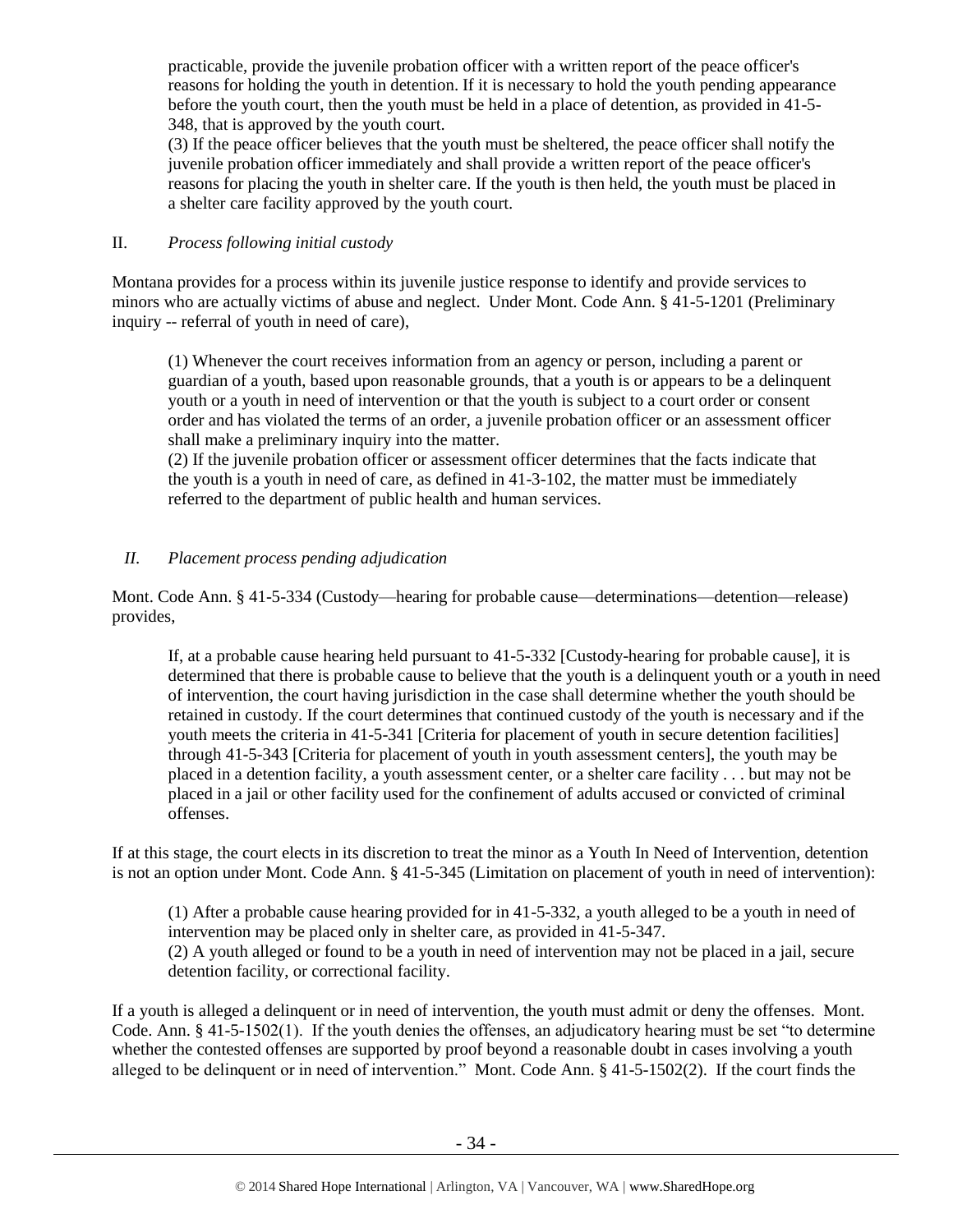youth delinquent or in need of intervention by the youth's admissions or through the adjudicatory hearing, a dispositional hearing will occur "as soon as practicable." Mont. Code Ann. §§ 41-5-1502(8).

## *III. Adjudication/Alternative Process*

Before the formal hearing process commences, the county attorney may elect to move through an alternative process under Mont. Code Ann. § 41-5-1302 (Consent adjustment without petition):

(1) Before referring the matter to the county attorney and subject to the limitations in subsection (3), the juvenile probation officer or assessment officer may enter into a consent adjustment and give counsel and advice to the youth, the youth's family, and other interested parties if it appears that:

(a) the admitted facts bring the case within the jurisdiction of the court;

(b) counsel and advice without filing a petition would be in the best interests of the child, the family, and the public; and

(c) the youth may be a youth in need of intervention and the juvenile probation officer or assessment officer believes that the parents, foster parents, physical custodian, or guardian exerted all reasonable efforts to mediate, resolve, or control the youth's behavior and the youth continues to exhibit behavior beyond the control of the parents, foster parents, physical custodian, or guardian.

(2) Any probation or other disposition imposed under this section against a youth must conform to the following procedures:

(a) Every consent adjustment must be reduced to writing and signed by the youth and the youth's parents or the person having legal custody of the youth.

(b) If the juvenile probation officer or assessment officer believes that the youth is a youth in need of intervention, the juvenile probation officer or assessment officer shall determine that the parents, foster parents, physical custodian, or guardian exerted all reasonable efforts to mediate, resolve, or control the youth's behavior and that the youth continues to exhibit behavior beyond the control of the parents, foster parents, physical custodian, or guardian. (c) Approval by the youth court judge is required if the complaint alleges commission of a felony or if the youth has been or will be in any way detained.

(3) A consent adjustment without petition under this section may not be used to dispose of a youth's alleged second or subsequent offense if:

(a) the youth has admitted commission of or has been adjudicated or sentenced for a prior offense that would be a felony if committed by an adult;

(b) the second or subsequent offense would be a felony if committed by an adult and was committed within 3 years of a prior offense; or

(c) the second or subsequent offense would be a misdemeanor if committed by an adult and was committed within 3 years of a prior offense, other than a felony, unless the juvenile probation officer notifies the youth court and obtains written approval from the county attorney and the youth court judge.

(4) For purposes of subsection (3), related offenses committed by a youth during the same 24 hour period must be considered a single offense.

## *IV. Outcomes*

Pursuant to Mont. Code Ann. § 41-5-1512(1) (Disposition of youth in need of intervention or youth who violate consent adjustments), a youth in need of intervention may be placed in several dispositions including on probation, committed to a private out-of-home facility, be ordered to perform community service, receive treatment or care the court considers appropriate, placed on house arrest, placed in a "youth assessment center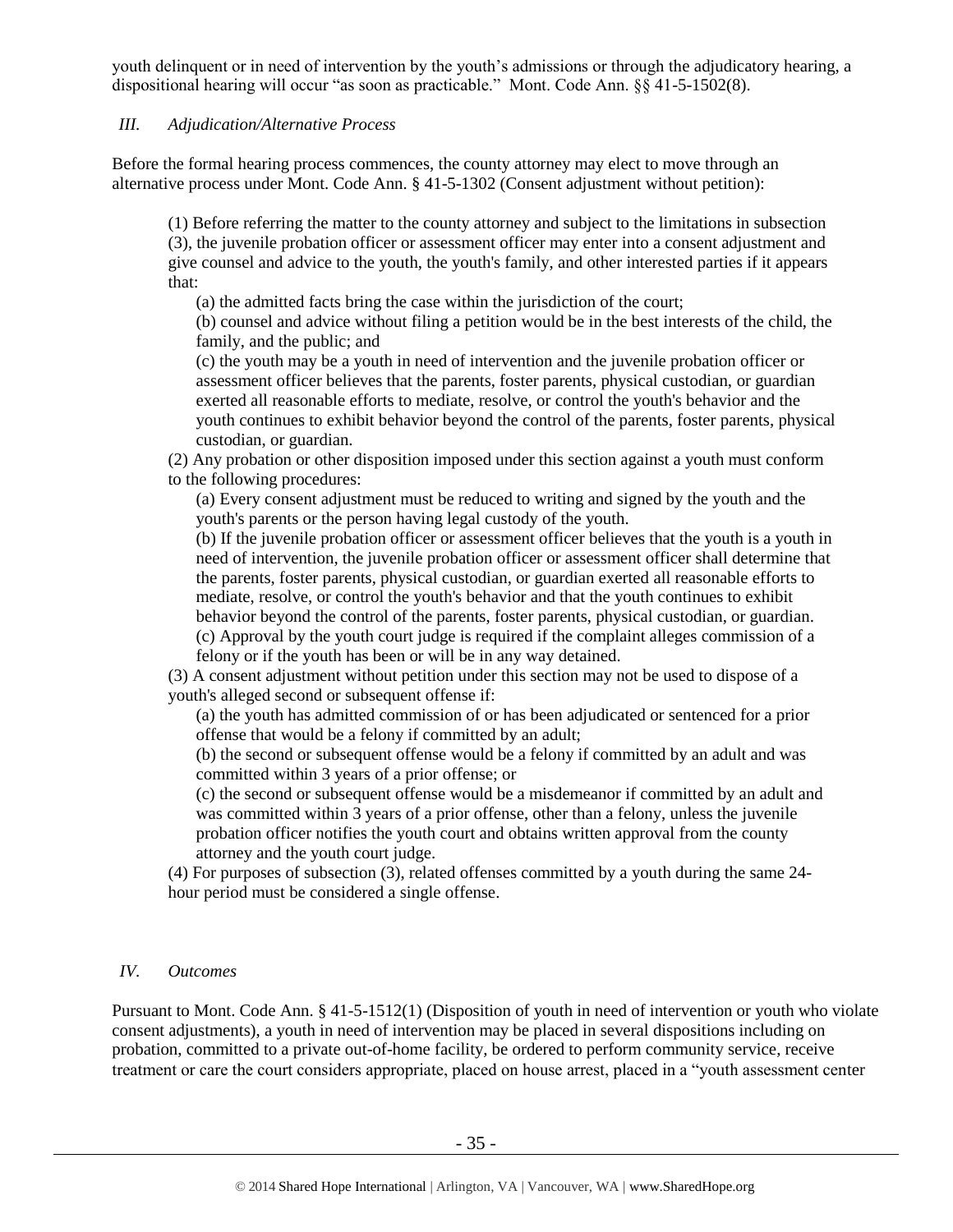for up to 10 days," or placed "in a residence that ensures the youth is accountable, that provides for rehabilitation, and that protects the public."

The court may give a delinquent youth any disposition the court may order for a youth in need of intervention or "commit the youth to the department for placement in a state youth correctional facility and recommend to the department that the youth not be released until the youth reaches 18 years of age." Mont. Code Ann. § 41-5- 1513(1)(a)–(b). However, pursuant to Mont. Code Ann. § 41-5-1513(1)(b) (Disposition—delinquent youth restrictions), "The court may not place a youth adjudicated to be a delinquent youth in a state youth correctional facility for an act that would be a misdemeanor if committed by an adult unless: (i) the youth committed four or more misdemeanors in the prior 12 months . . . ."

Pursuant to Mont. Code Ann. § 41-5-1522 (Commitment to department—restrictions on placement)

When a youth is committed to the department, the department shall determine the appropriate placement and rehabilitation program for the youth after considering the recommendations made by the youth placement committee. Placement is subject to the following limitations:

(1) A youth may not be held in a state youth correctional facility for a period of time in excess of the maximum period of imprisonment that could be imposed on an adult convicted of the offense or offenses that brought the youth under the jurisdiction of the youth court. This section does not limit the power of the department to enter into a parole agreement with the youth pursuant to 52-5-126. (2) A youth may not be placed in or transferred to a state adult correctional facility or other facility used for the execution of sentences of adults convicted of crimes.

(3) The department may not place a youth in need of intervention, a youth adjudicated delinquent for commission of an act that would not be an offense if committed by an adult, or a youth who violates a consent adjustment in a state youth correctional facility.

The placement outcomes are dependent on whether or not the youth was adjudicated as a Youth in Need of Intervention or a Deliquent Youth.

Under Mont. Code Ann. § 41-5-342 (Criteria for placement of youth in shelter care facilities),

A youth may be placed in a shelter care facility only if:

(1) the youth and the youth's family need shelter care to address their problematic situation and it is not possible for the youth to remain at home;

- (2) the youth needs to be protected from physical or emotional harm;
- (3) the youth needs to be deterred or prevented from immediate repetition of troubling behavior;
- (4) shelter care is necessary to assess the youth and the youth's environment;
- (5) shelter care is necessary to provide adequate time for case planning and disposition; or

(6) shelter care is necessary to intervene in a crisis situation and provide intensive services or attention that might alleviate the problem and reunite the family.

A delinquent youth may be placed in a secure detention facility under Mont. Code Ann. § 41-5-341 (Criteria for placement of youth in secure detention facilities) which states in part,

A youth may be placed in a secure detention facility only if the youth:

. . .

- (2) is alleged to be a delinquent youth and:
	- (a) has escaped from a correctional facility or secure detention facility;
	- (b) has violated a valid court order or a parole agreement;
	- (c) the youth's detention is required to protect persons or property;

(d) the youth has pending court or administrative action or is awaiting a transfer to another jurisdiction and may abscond or be removed from the jurisdiction of the court;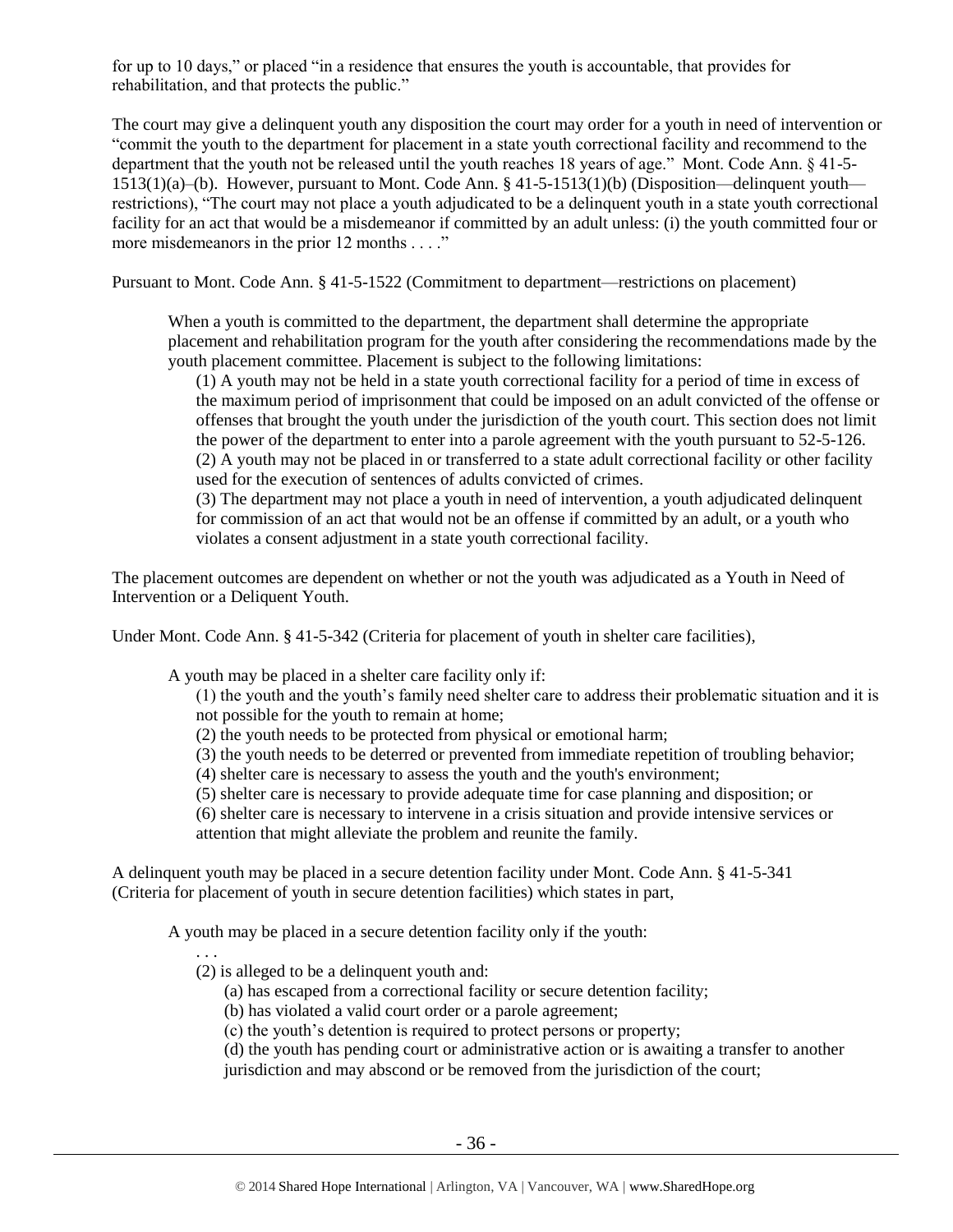(e) there are not adequate assurances that the youth will appear for court when required; or (f) the youth meets additional criteria for secure detention established by the youth court in the judicial district that has current jurisdiction over the youth; or

- (3) has been adjudicated delinquent and is awaiting final disposition of the youth's case.
- 5.4.1 Recommendation: Enact a law providing specialized multidisciplinary services for minor victims of sex trafficking that will divert them away from delinquency adjudication into a protective system.
- *5.5 Commercial sexual exploitation is identified as a type of abuse and neglect within child protection statutes.*

Under Chapter 3 (Child abuse and neglect), commercial sexual exploitation is identified as a type of abuse and neglect. Mont. Code Ann. § 41-3-102(7)(a) (Definitions) defines "child abuse or neglect" as

- (i) actual physical or psychological harm to a child;
- (ii) substantial risk of physical or psychological harm to a child; or
- (iii) abandonment.

Pursuant to Mont. Code Ann. § 41-3-102(7)(b)(i)(A), "The term includes: (A) actual physical or psychological harm to a child or substantial risk of physical or psychological harm to a child by the acts or omissions of a person responsible for the child's welfare."

Mont. Code Ann.  $\S$  41-3-102(21)(a) defines "physical or psychological harm to a child" as

[H]arm that occurs whenever the parent or other person responsible for the child's welfare:

- (i) inflicts or allows to be inflicted upon the child physical abuse, physical neglect, or psychological abuse or neglect;
- (ii) commits or allows sexual abuse or exploitation of the child;

(iii) induces or attempts to induce a child to give untrue testimony that the child or another child was abused or neglected by a parent or other person responsible for the child's welfare;

. . .

(v) exposes or allows the child to be exposed to an unreasonable risk to the child's health or welfare by failing to intervene or eliminate the risk; or;

. . . .

Mont. Code Ann. § 41-3-102(28) defines "sexual exploitation" as "allowing, permitting, or encouraging a child to engage in a prostitution offense, as described in 45-5-601 [Prostitution] through 45-5-603 [Aggravated promotion of prostitution], or allowing, permitting, or encouraging sexual abuse of children as described in 45- 5-625."

*5.6 The definition of "caregiver" (or similar term) in the child welfare statutes is broad enough to include a trafficker who has custody or control of a child in order to bring a trafficked child into protection of child protective services.*

The term "caregiver" is not utilized in the Montana child welfare statutes. Instead, the applicable phrase is as follows: "A person responsible for a child's welfare." Mont. Code Ann. § 41-3-102(2)(a) (Definitions) defines "a person responsible for a child's welfare" to include "an adult who resides in the same home in which the child resides," which makes the definition broad enough to potentially apply to a trafficker who has custody or control of a minor victim.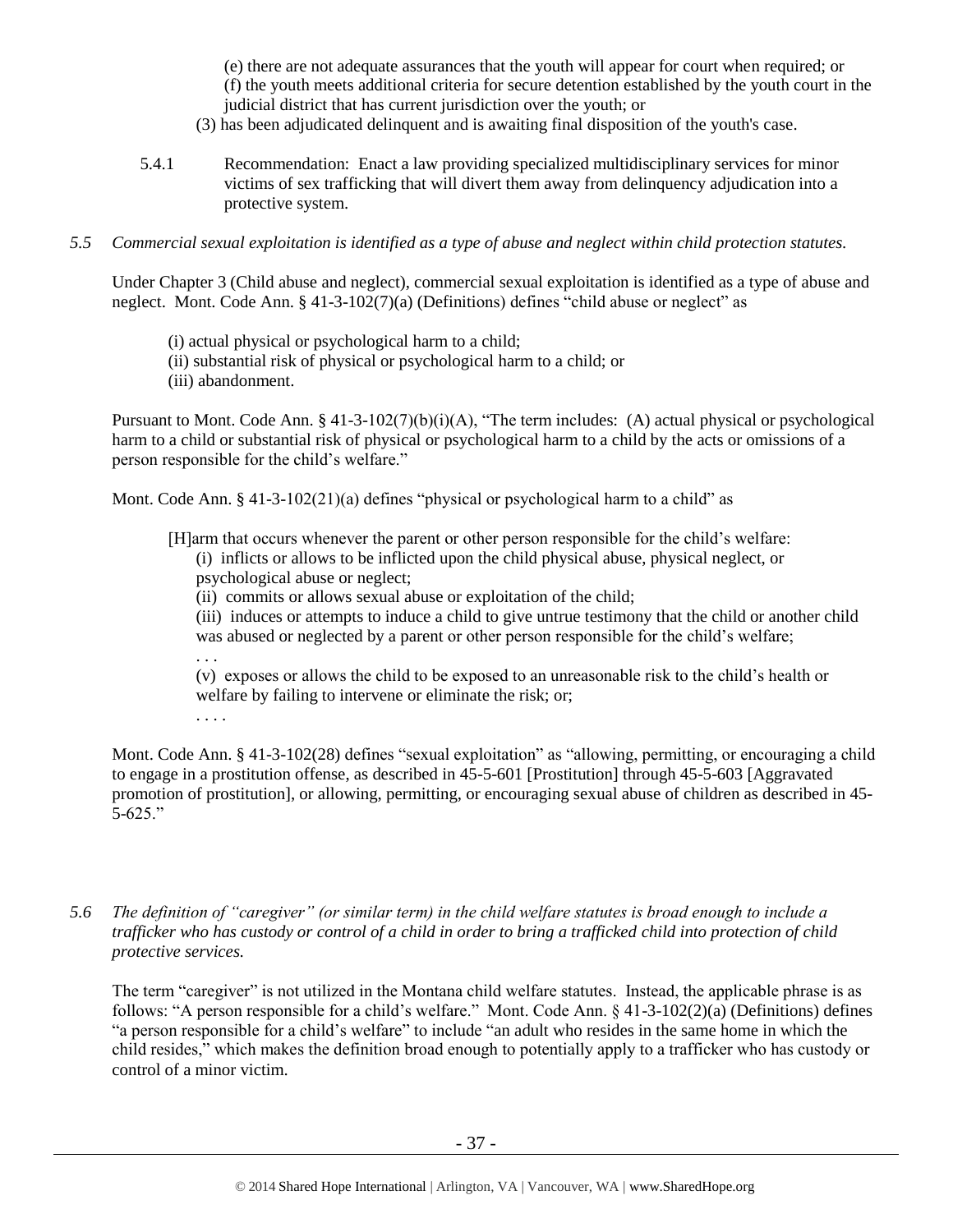- 5.6.1 Recommendation: Amend Mont. Code Ann. § 41-3-102(2)(a) (Definitions) to define "person responsible for a child's welfare" to include a trafficker who has custody or control of a child.
- *5.7 Crime victims' compensation is specifically available to a child victim of sex trafficking or commercial sexual exploitation of children (CSEC) without regard to ineligibility factors.*

For purposes of Montana's Crime Victims Compensation Act,<sup>51</sup> a domestic minor sex trafficking victim may be considered a victim<sup>52</sup> if the victim "suffers bodily injury or death" from the offense. Mont. Code Ann. § 53-9-103(6)(a). Several additional requirements for compensation may, however, present difficulties for victims of commercial sexual exploitation. Mont. Code Ann. § 53-9-125 (Limitations on awards) outlines the limitations on victims' compensation awards including the following:

(1) Except as otherwise provided in this section, compensation may not be awarded unless the claim is filed with the office within 1 year after the day the criminally injurious conduct occurred causing the injury or death upon which the claim is based. Compensation in cases involving sexual offenses against minors may not be awarded unless the claim is filed with the office within 1 year after the day the criminally injurious conduct was reported to a law enforcement agency or an agency of the state responsible for provision of child welfare services, or within 1 year after the day the victim reaches 18 years of age, whichever occurs last. The time for filing a claim may be extended by the office for good cause shown.

(2) Compensation may not be awarded to a claimant who is the offender or an accomplice of the offender . . . .

(3) Compensation may not be awarded unless the criminally injurious conduct resulting in injury or death was reported to a law enforcement officer. The report must be made within 72 hours after its occurrence, except in a case involving a sexual offense against a minor or when the office finds there was good cause for the failure to report within that time.

(4) In order to be entitled to benefits under this part, a claimant shall fully cooperate with all law enforcement agencies and prosecuting attorneys in the apprehension and prosecution of the offender causing the criminally injurious conduct. The office, upon finding that the claimant or victim has not fully cooperated with appropriate law enforcement agencies or prosecuting attorneys, may deny or reconsider and reduce an award of compensation.

. . . .

 $\overline{a}$ 

(6) Persons serving a sentence of imprisonment or residing in any other public institution which provides for the maintenance of the person are not entitled to the benefits of this part.

(7) Compensation may be denied or reduced if the victim contributed to the infliction of death or injury with respect to which the claim is made. Any reduction in benefits under this subsection must be in proportion to what the office finds to be the victim's contribution to the infliction of death or injury.

Nothing in the code expressly exempts commercially sexually exploited victims from these requirements or award reduction factors, or explains what constitutes good cause for the failure to report the crime or cooperate with law enforcement.

5.7.1 Recommendation: Amend the definition of victim in Mont. Code Ann. § 53-9-103(6) (Definitions) to include a domestic minor sex trafficking victim regardless of whether the victim suffers bodily injury or death.

<sup>51</sup> *See supra* note [43](#page-26-0) for the citation to relevant provisions.

<sup>52</sup> *See supra* Section 5.1 for the definition of "victim."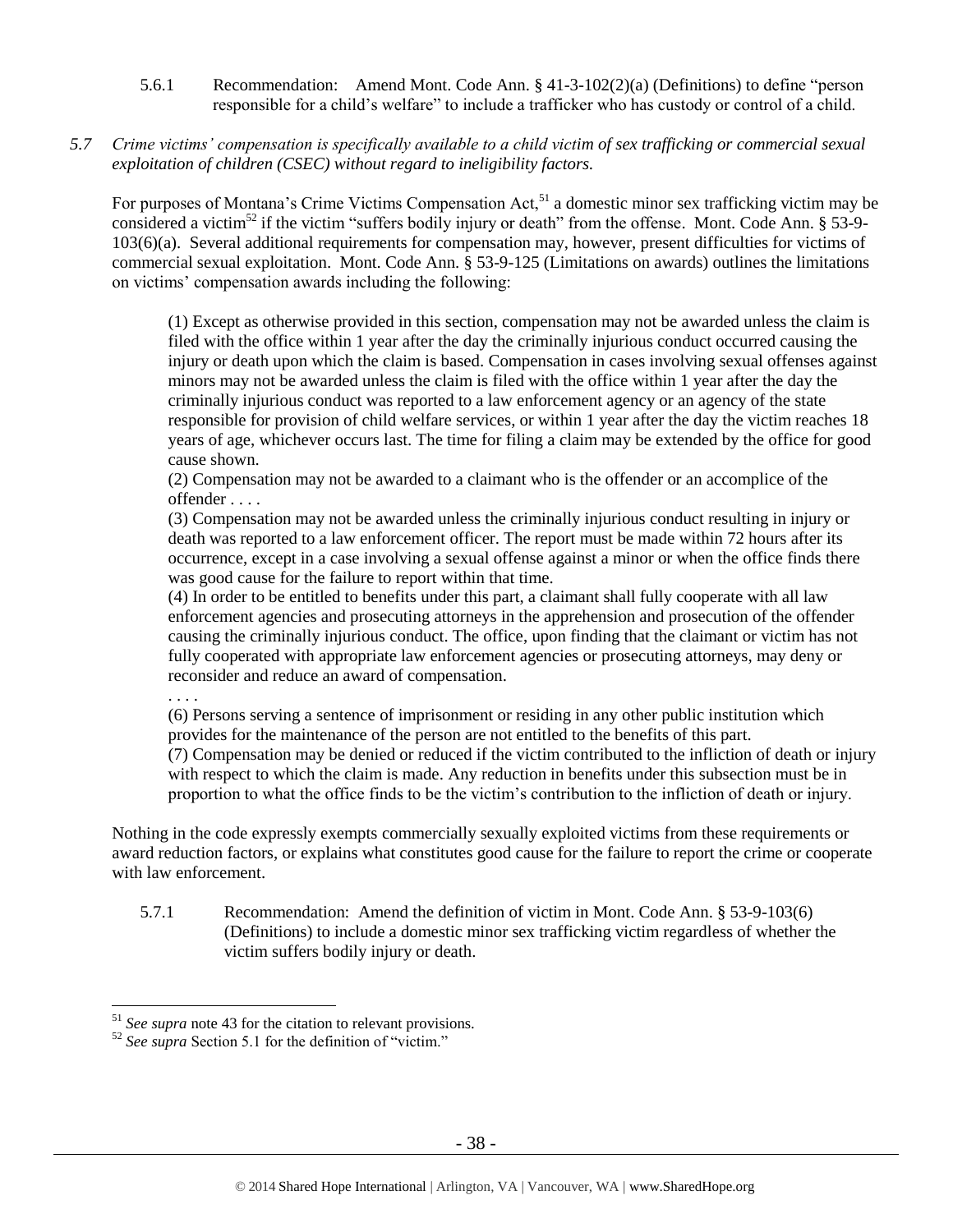5.7.2 Recommendation: Amend Mont. Code Ann. § 53-9-125 (Limitations on awards) to expressly provide that victims of domestic minor sex trafficking are exempt from the listed ineligibility and award reduction factors.

# *5.8 Victim-friendly procedures and protections are provided in the trial process for minors under 18.*

There are victim-friendly criminal justice procedures provided in the court system process, like Mont. Code Ann. § 45-5-511(2)–(5) (Provisions generally applicable to sexual crimes), Montana's rape shield law, which states,

(2) Evidence concerning the sexual conduct of the victim is inadmissible in prosecutions under this part except evidence of the victim's past sexual conduct with the offender or evidence of specific instances of the victim's sexual activity to show the origin of semen, pregnancy, or disease that is at issue in the prosecution.

(3) If the defendant proposes for any purpose to offer evidence described in subsection (2), the trial judge shall order a hearing out of the presence of the jury to determine whether the proposed evidence is admissible under subsection (2).

(4) Evidence of failure to make a timely complaint or immediate outcry does not raise any presumption as to the credibility of the victim.

(5) Resistance by the victim is not required to show lack of consent. Force, fear, or threat is sufficient alone to show lack of consent.

There are also rules of evidence in cases involving sexual offenses (including Mont. Code Ann. § 45-5-603 (Aggravated promotion of prostitution) and § 45-5-625 (Sexual abuse of children)), which are victim-friendly. Mont. Code Ann. § 46-16-226. Under Mont. Code Ann. § 46-16-220 (Child hearsay exception—criminal proceedings), a court may allow the out-of-court statement of a child under 15 who is "an alleged victim of a sexual offense<sup>53</sup> or other crime of violence" and "unavailable as a witness" in certain circumstances if the requirements of the statute are met. Mont. Code Ann. § 46-16-220(1), (4). Pursuant to Mont. Code Ann. § 46- 16-229(1), (2) (Order for two-way electronic audio-video communication testimony—finding by court procedure for conducting testimony),

(1) The court shall order that the testimony of a child witness be taken by two-way electronic audiovideo communication if, after considering the factors set forth in 46-16-228(3) [Hearing—procedure evidence that may be received—protection for child witness],<sup>54</sup> the court finds by clear and convincing

 $\overline{a}$ 

(3) In ruling on the motion, the court shall consider the following factors:

(b) the possible effect that testifying in person might have on the child witness;

- (e) the nature of the offense;
- (f) threats made to the child witness or the child witness's family in order to prevent or dissuade the child witness from attending or giving testimony at any trial or court proceeding;
- (g) conduct on the part of the defendant or the defendant's attorney that causes the child witness to be unable to continue the child witness's testimony; and

 $53$  Pursuant to Mont. Code Ann. § 46-16-226(2) (Definitions) "'Sexual offense' means any violation of or attempt, solicitation, or conspiracy to commit a violation of 45-5-502 [Sexual assault], 45-5-503 [Sexual intercourse without consent], 45-5-504 [Indecent exposure], 45-5-507 [Incest], 45-5-603 [Aggravated promotion of prostitution], or 45- 5-625 [Sexual abuse of children]."

<sup>54</sup> Mont. Code Ann. § 46-16-228(3) states,

<sup>(</sup>a) the age and maturity of the child witness;

<sup>(</sup>c) the extent of the trauma that the child witness has already suffered;

<sup>(</sup>d) the nature of the testimony to be given by the child witness;

<sup>(</sup>h) any other matter that the court considers relevant.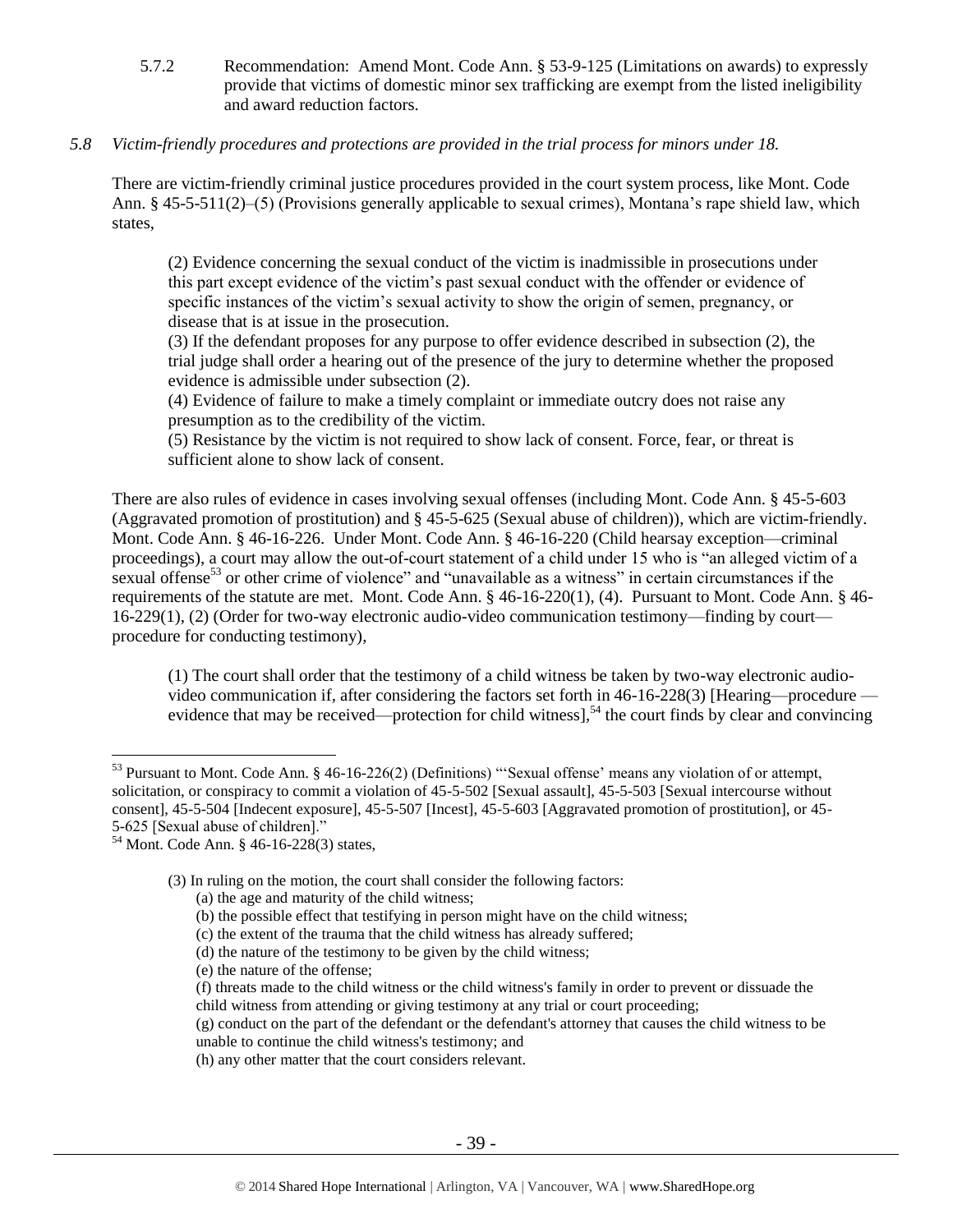evidence that the child witness is unable to testify in open court in the presence of the defendant for any of the following reasons:

(a) the child witness is unable to testify because of fear caused by the presence of the defendant; (b) the child witness would suffer substantial emotional trauma from testifying in the presence of the defendant; or

(c) conduct by the defendant or the defendant's attorney causes the child witness to be unable to continue testifying.

(2) If the court orders that the child witness's testimony be taken by two-way electronic audio-video communication, the testimony must be taken outside the courtroom in a suitable location designated by the judge. Examination and cross-examination of the child witness must proceed as though the child witness were testifying in the courtroom. . . .

. . . .

- 5.8.1 Recommendation: Amend Mont. Code Ann. § 45-5-511(2)–(5) (Provisions generally applicable to sexual crimes) to extend these protections to minor victims of Mont. Code Ann. § 45-5-310 (Sexual servitude of child), § 45-5-311 (Patronizing of child), § 45-5-601 (Prostitution), § 45-5-602 (Promoting prostitution) and § 45-5-603 (Aggravated promotion of prostitution).
- *5.9 Expungement or sealing of juvenile delinquency records resulting from arrests or adjudications for prostitution-related offenses committed as a result of, or in the course of, the commercial sexual exploitation of a minor is available within a reasonable time after turning 18.*

Juvenile criminal records may be sealed pursuant to Mont. Code Ann. § 41-5-216 (Disposition of youth court, law enforcement, and department records—sharing and access to records), which states,

(1) Formal youth court records, law enforcement records, and department records that are not exempt from sealing under subsections (4) and (6) and that pertain to a youth covered by this chapter must be physically sealed on the youth's 18th birthday. In those cases in which jurisdiction of the court or any agency is extended beyond the youth's 18th birthday, the records must be physically sealed upon termination of the extended jurisdiction.

. . . .

(3) Except as provided in subsection (6), this section does not prohibit the destruction of records with the consent of the youth court judge or county attorney after 10 years from the date of sealing.

. . . .

. . . .

(5) After formal youth court records, law enforcement records, and department records are sealed, they are not open to inspection except, upon order of the youth court, for good cause, including when a youth commits a new offense, to:

(a) those persons and agencies listed in [41-5-215\(](http://data.opi.mt.gov/bills/mca/41/5/41-5-215.htm)2) [Youth court and department records notification of school]; and

(b) adult probation professional staff preparing a presentence report on a youth who has reached the age of majority.

(7) (a) Informal youth court records for a youth for whom formal proceedings have been filed must be physically sealed on the youth's 18th birthday or, in those cases in which jurisdiction of the court or any agency is extended beyond the youth's 18th birthday, upon termination of the extended jurisdiction and may be inspected only pursuant to subsection (5).

(b) The informal youth court records may be maintained and inspected only by youth court personnel upon a new offense prior to the youth's 18th birthday.

(c) Except as provided in subsection  $(7)(a)$ , when a youth becomes 18 years of age or when extended supervision ends and the youth was involved only in informal proceedings, informal youth court records that are in hard-copy form must be destroyed and any electronic records in the youth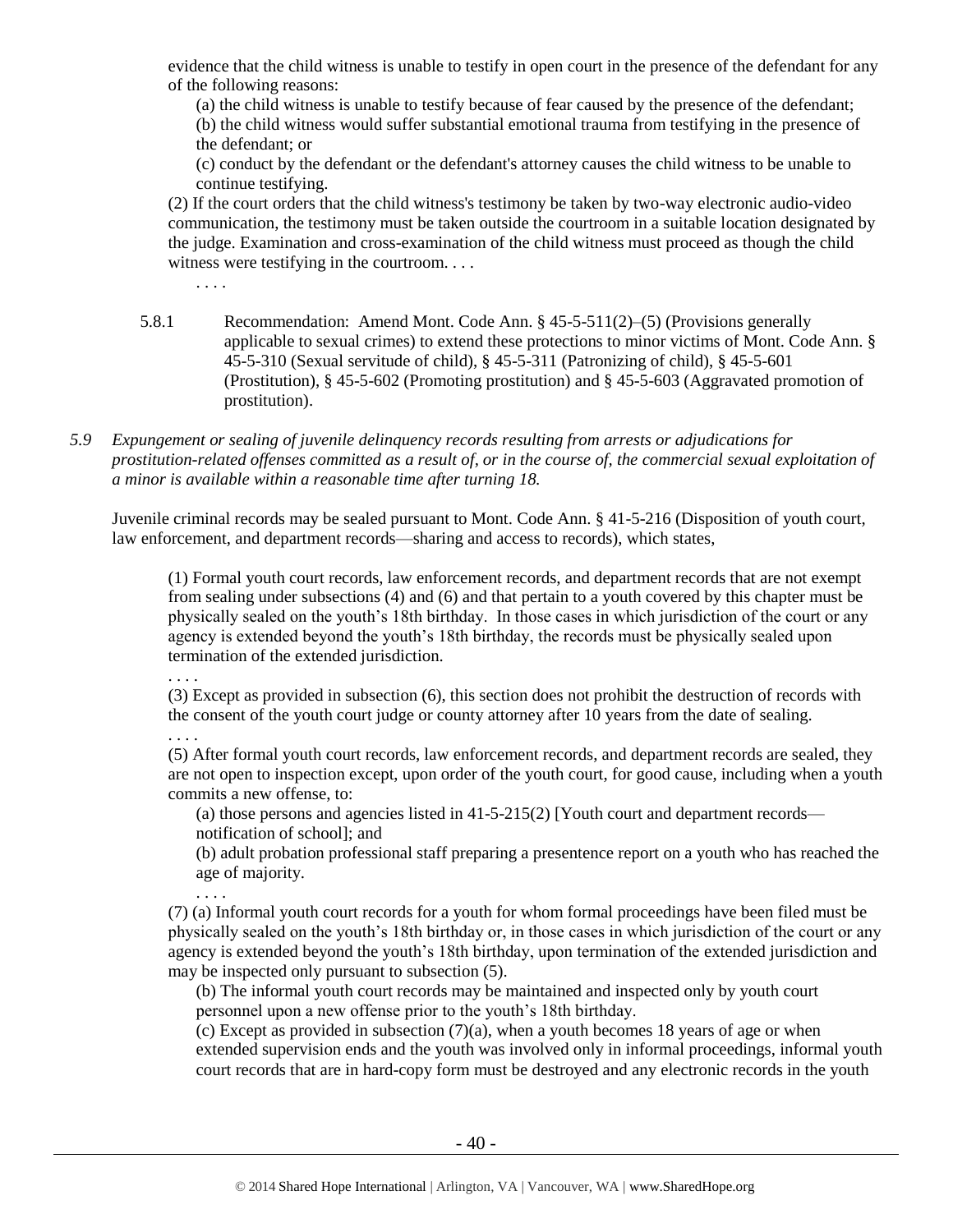court management information system must disassociate the offense and disposition information from the name of the youth and may be used only for the following purposes: (i) for research and program evaluation authorized by the office of the court administrator and

subject to any applicable laws; and

(ii) as provided in Title 5, chapter 13.

Victims of sex trafficking may vacate prostitution charges under Mont. Code Ann. § 46-18-608 (Motion to vacate prostitution conviction—trafficking victims) stating, "(1) On the motion of a person, a court may vacate the person's conviction of the offense of prostitution under 45-5-601 if the court finds that the person's participation in the offense was a result of having been a victim of trafficking for commercial sexual activity under 45-5-306 or of sex trafficking under the federal Trafficking Victims Protection Act, 22 U.S.C. 7103 through 7112."

*5.10 Victim restitution and civil remedies for victims of domestic minor sex trafficking or commercial sexual exploitation of children (CSEC) are authorized by law.* 

Restitution is mandatory in a case where the victim suffers "an economic loss," pursuant to Mont. Code Ann. § 46-18-241(1) (Condition of restitution),<sup>55</sup> which states,

As provided in 46-18-201, a sentencing court shall, as part of the sentence, require an offender to make full restitution to any victim<sup>56</sup> who has sustained pecuniary loss, including a person suffering an economic loss. The duty to pay full restitution under the sentence remains with the offender or the offender's estate until full restitution is paid, whether or not the offender is under state supervision. If the offender is under state supervision, payment of restitution is a condition of any probation or parole.

Mont. Code Ann. § 46-18-249 (Civil actions by victim) provides,

(1) The total amount that a court orders to be paid to a victim may be treated as a civil judgment against the offender and may be collected by the victim at any time, including after state supervision of the offender ends, using any method allowed by law, including execution upon a judgment, for the collection of a civil judgment. However, 46-18-241 through 46-18-248 and this section do not limit or impair the right of a victim to sue and recover damages from the offender in a separate civil action. (2) The findings in the sentencing hearing and the fact that restitution was required or paid are not admissible as evidence in a separate civil action and have no legal effect on the merits of a separate civil action.

(3) Any restitution paid by the offender to the victim under a restitution order contained in a criminal sentence, including an amount or amounts paid in a civil proceeding to enforce payment of a restitution order contained in a criminal sentence, must be set off against any pecuniary loss awarded to the victim in a separate civil action arising out of the facts or events that were the basis for the restitution. The

. . . .

 $\overline{a}$ 

Mont. Code Ann. § 46-18-243(2)(b) further provides, "Victim does not include a person who is accountable for the crime or accountable for a crime arising from the same transaction."

<sup>&</sup>lt;sup>55</sup> Mont. Code Ann. § 46-18-241 contains one set of provisions that terminates on June 30, 2015 and another set of provisions that become effective July 1, 2015. Here and elsewhere in this report that Mont. Code Ann. § 46-18-241 is mentioned, the current provisions have been used for citations and quotations, unless indicated otherwise. <sup>56</sup> Mont. Code Ann. § 46-18-243(2)(a)(i) states,

 $(2)(a)$  "Victim" means:

<sup>(</sup>i) a person who suffers loss of property, bodily injury, or death as a result of: (A) the commission of an offense;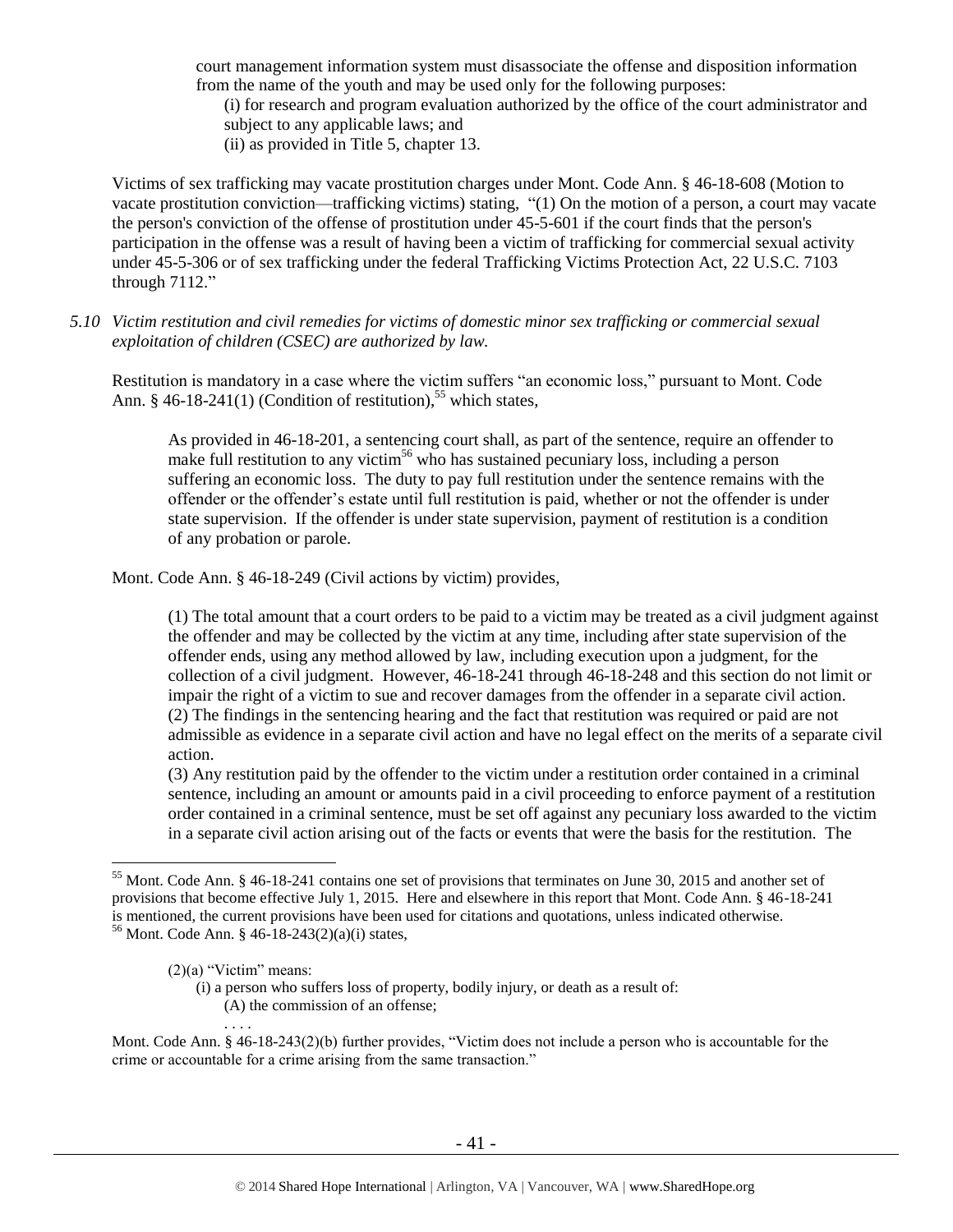court trying the separate civil action shall determine the amount of any setoff asserted by the defendant under this section.

More generally, Mont. Code Ann. § 27-1-104 (Bases for civil actions) states, "A civil action arises out of: (1) an obligation; [or] (2) an injury."<sup>57</sup> Mont. Code Ann. § 27-1-202 (Right to compensatory damages) states, "Every person who suffers detriment<sup>58</sup> from the unlawful act or omission of another may recover from the person in fault a compensation therefor [sic] in money, which is called damages."

*5.11 Statutes of limitations for civil and criminal actions for child sex trafficking or commercial sexual exploitation of children (CSEC) offenses are eliminated or lengthened sufficiently to allow prosecutors and victims a realistic opportunity to pursue criminal action and legal remedies.*

Mont. Code Ann. § 45-1-205 (General time limitations) establishes the statutes of limitations in prosecutions as follows:

 $(1)$  . . . .

 $\overline{a}$ 

(b) Except as provided in subsection (9) [DNA], a prosecution for a felony offense under 45-5-502 [Sexual assault], 45-5-503 [Sexual intercourse without consent], or 45-5-507 [Incest] (4) or (5) may be commenced within 10 years after it is committed, except that it may be commenced within 10 years after the victim reaches 18 years of age if the victim was less than 18 years of age at the time that the offense occurred. A prosecution for a misdemeanor offense under those provisions may be commenced within 1 year after the offense is committed, except that it may be commenced within 5 years after the victim reaches 18 years of age if the victim was less than 18 years of age at the time that the offense occurred.

(c) Except as provided in subsection (9), a prosecution under . . . 45-5-625 [Sexual abuse of children], . . . may be commenced within 5 years after the victim reaches 18 years of age if the victim was less than 18 years of age at the time that the offense occurred.

(2) Except as provided in subsection (7)(b) or as otherwise provided by law, prosecutions for other offenses are subject to the following periods of limitation:

- (a) A prosecution for a felony must be commenced within 5 years after it is committed.
- (b) A prosecution for a misdemeanor must be commenced within 1 year after it is committed.  $\dots$

Statutes of limitations for civil actions for child sex abuse are not sufficiently lengthened. Mont. Code Ann. § 27-2-216 (Tort actions—childhood sexual abuse) provides,

(1) An action based on intentional conduct brought by a person for recovery of damages for injury suffered as a result of childhood sexual abuse must be commenced not later than:

(a) 3 years after the act of childhood sexual abuse that is alleged to have caused the injury; or

(b) 3 years after the plaintiff discovers or reasonably should have discovered that the injury was caused by the act of childhood sexual abuse.

(2) It is not necessary for a plaintiff to establish which act, in a series of acts of childhood sexual abuse, caused the injury that is the subject of the suit. The plaintiff may compute the period referred to in subsection (1)(a) from the date of the last act by the same perpetrator.

(3) As used in this section, "childhood sexual abuse" means any act committed against a plaintiff who was less than 18 years of age at the time the act occurred and that would have been a violation of 45-5- 502 [Sexual assault], 45-5-503 [Sexual intercourse without consent], 45–5–504 [Indecent Exposure], 45–5–507 [Incest], 45-5-625 [Sexual abuse of children], or prior similar laws in effect at the time the

 $57$  Mont. Code Ann. § 27-1-106(1)(a) (Injury defined) defines "injury" as "to the person."

<sup>&</sup>lt;sup>58</sup> Mont. Code Ann. § 27-1-201 defines "detriment" as "a loss or harm suffered in person or property."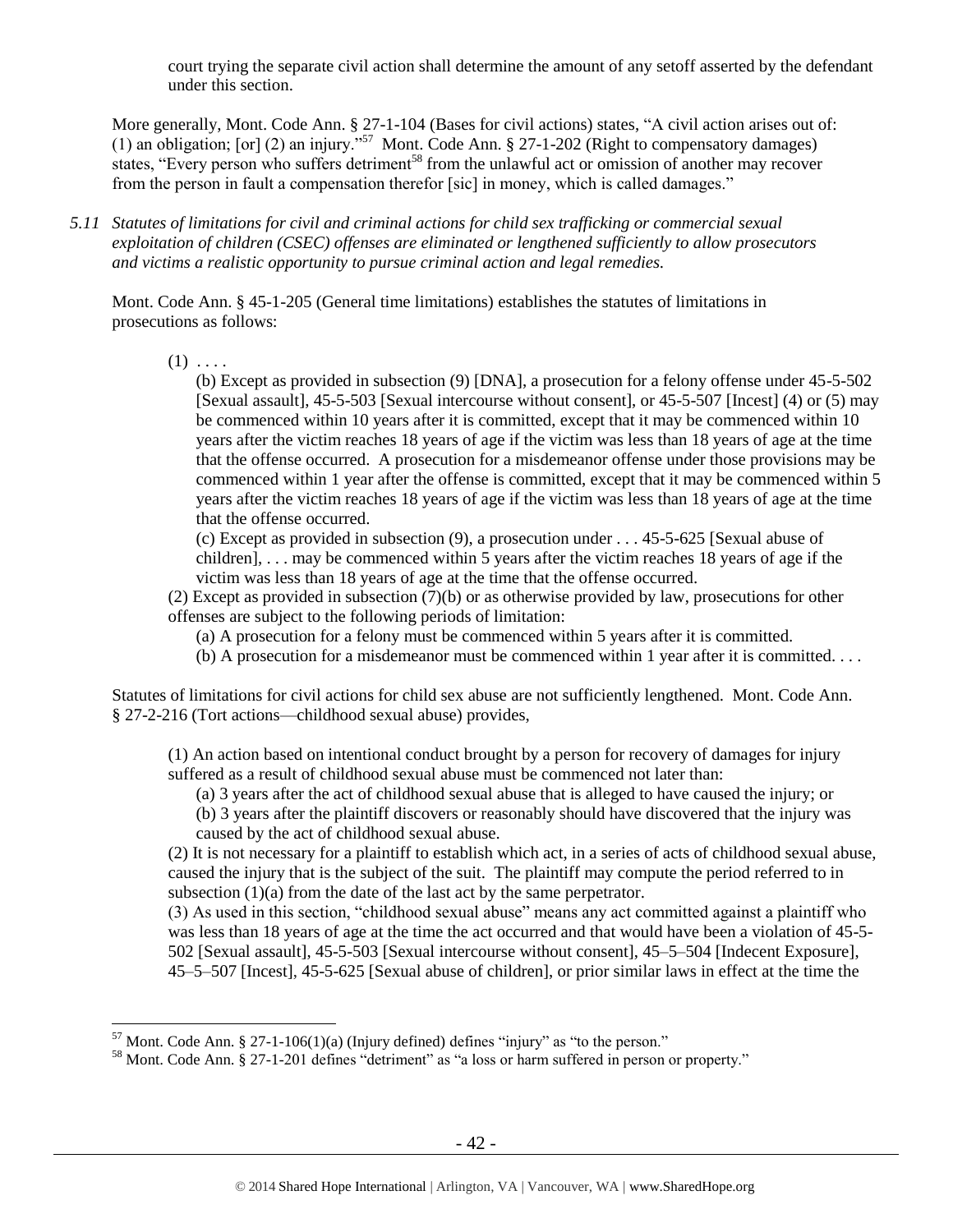act occurred. . . . .

Pursuant to Mont. Code Ann. § 27-2-204(1) (Tort actions—general and personal injury), the "commencement of an action upon a liability not founded upon an instrument in writing is within 3 years." Statute of limitations can be tolled under Mont. Code Ann. § 27-2-401(1), if the person bringing the action "is, at the time the cause of action accrues, either a minor or has been committed pursuant to 53-21-127 [Post trial disposition], the time of the disability is not part of the time limit for commencing the action. However, the time limit cannot be extended more than 5 years by the disability of commitment."

5.11.1 Recommendation: Amend Mont. Code Ann. § 45-1-205 (General time limitations) to make Mont. Code Ann. § 45-5-310 (Sexual servitude of child), § 45-5-311 (Patronizing of child), § 45-5-601 (Prostitution), § 45-5-602 (Promoting prostitution) and § 45-5-603 (Aggravated promotion of prostitution) crimes for which a criminal action can be brought at any time.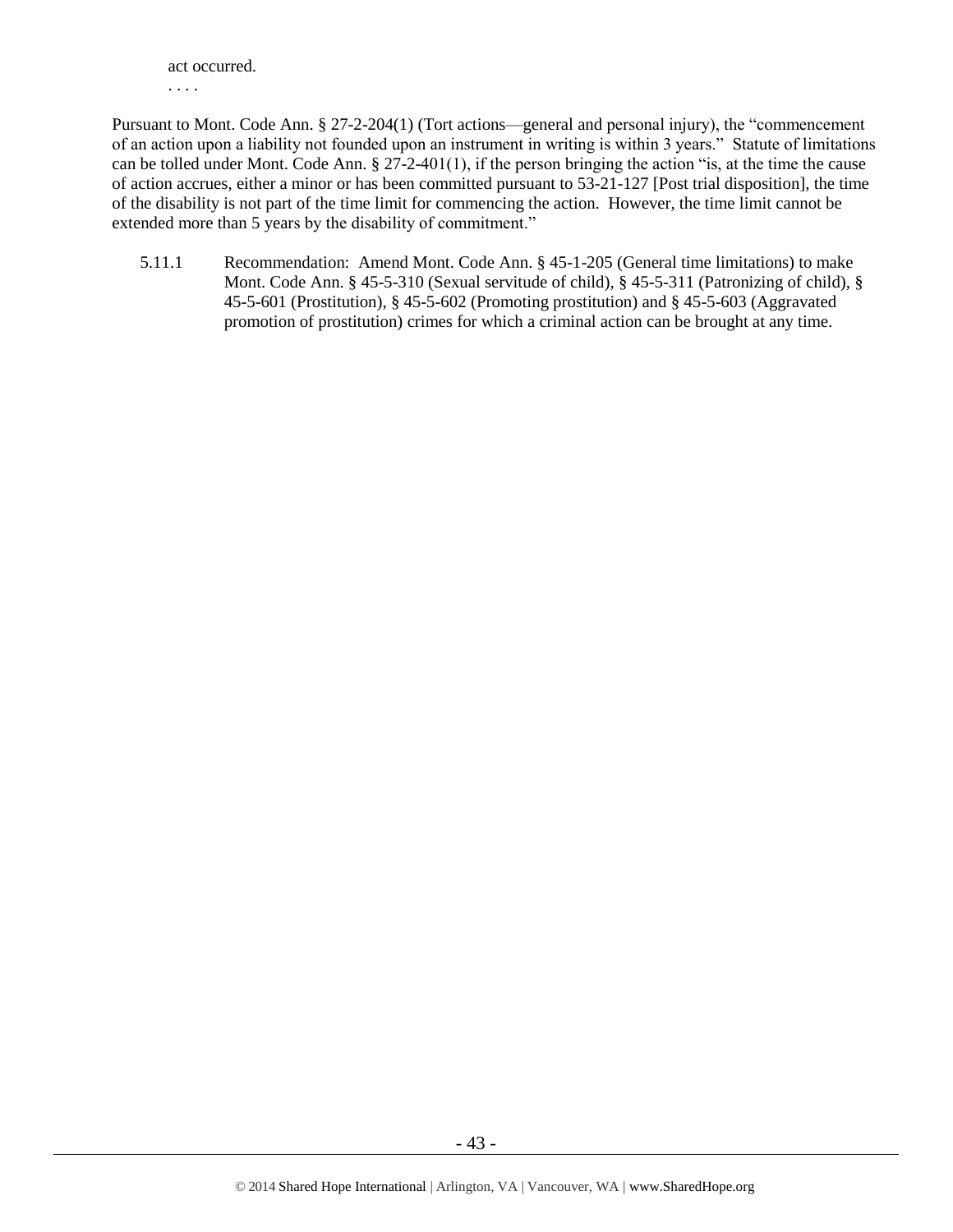## **FRAMEWORK ISSUE 6: CRIMINAL JUSTICE TOOLS FOR INVESTIGATION AND PROSECUTIONS**

## *Legal Components:*

- *6.1 Training on human trafficking and domestic minor sex trafficking for law enforcement is statutorily mandated or authorized.*
- *6.2 Single party consent to audiotaping is permitted in law enforcement investigations.*
- *6.3 Wiretapping is an available tool to investigate domestic minor sex trafficking.*
- *6.4 Using a law enforcement posing as a minor to investigate buying or selling of commercial sex acts is not a defense to soliciting, purchasing, or selling sex with a minor.*
- *6.5 Using the Internet to investigate buyers and traffickers is a permissible investigative technique.*
- *6.6 Law enforcement and child welfare agencies are mandated to promptly report missing and recovered children. \_\_\_\_\_\_\_\_\_\_\_\_\_\_\_\_\_\_\_\_\_\_\_\_\_\_\_\_\_\_\_\_\_\_\_\_\_\_\_\_\_\_\_\_\_\_\_\_\_\_\_\_\_\_\_\_\_\_\_\_\_\_\_\_\_\_\_\_\_\_\_\_\_\_\_\_\_\_\_\_\_\_\_\_\_\_\_\_\_\_\_\_\_\_*

## *Legal Analysis:*

*6.1 Training on human trafficking and domestic minor sex trafficking for law enforcement is statutorily mandated or authorized.*

Pursuant to Mont. Code Ann. § 44-10-201 (Department of justice to govern academy), "[t]he Montana law enforcement academy shall be governed by the department of justice" and pursuant to Mont. Code Ann. § 44- 10-202 (Powers and duties of department), the department of justice shall

(1) establish qualifications for admission to the academy;

(2) select from among qualified applicants those officers and other individuals who are to attend the academy each year;

(3) determine the curriculum and methods of training for officers and other individuals attending the academy;

(4) select and hire staff as it considers necessary to implement this chapter;

(5) establish rules for the conduct of officers and other individuals enrolled at the academy;

(6) award appropriate certificates to officers and other individuals who successfully complete their training;

(7) provide for the keeping of permanent records of enrollment, attendance, and graduation and other records as the department considers necessary;

(8) make a yearly report in writing of the activities of the academy. Copies of this report shall be sent to the governor, attorney general, and secretary of state.

(9) do all other things necessary and desirable for the establishment and operation of the academy not inconsistent with this chapter or the constitution and statutes of the state of Montana;

(10) accept and expend grants from federal, state, county, and city governments or private persons, associations, or corporations.

- 6.1.1 Recommendation: Amend Montana's Law Enforcement Academy Act to authorize or mandate training or the development of training materials for law enforcement officers on domestic minor sex trafficking.
- *6.2 Single party consent to audiotaping is permitted in law enforcement investigations.*

Mont. Code Ann. § 45-8-213 (Privacy in communications) states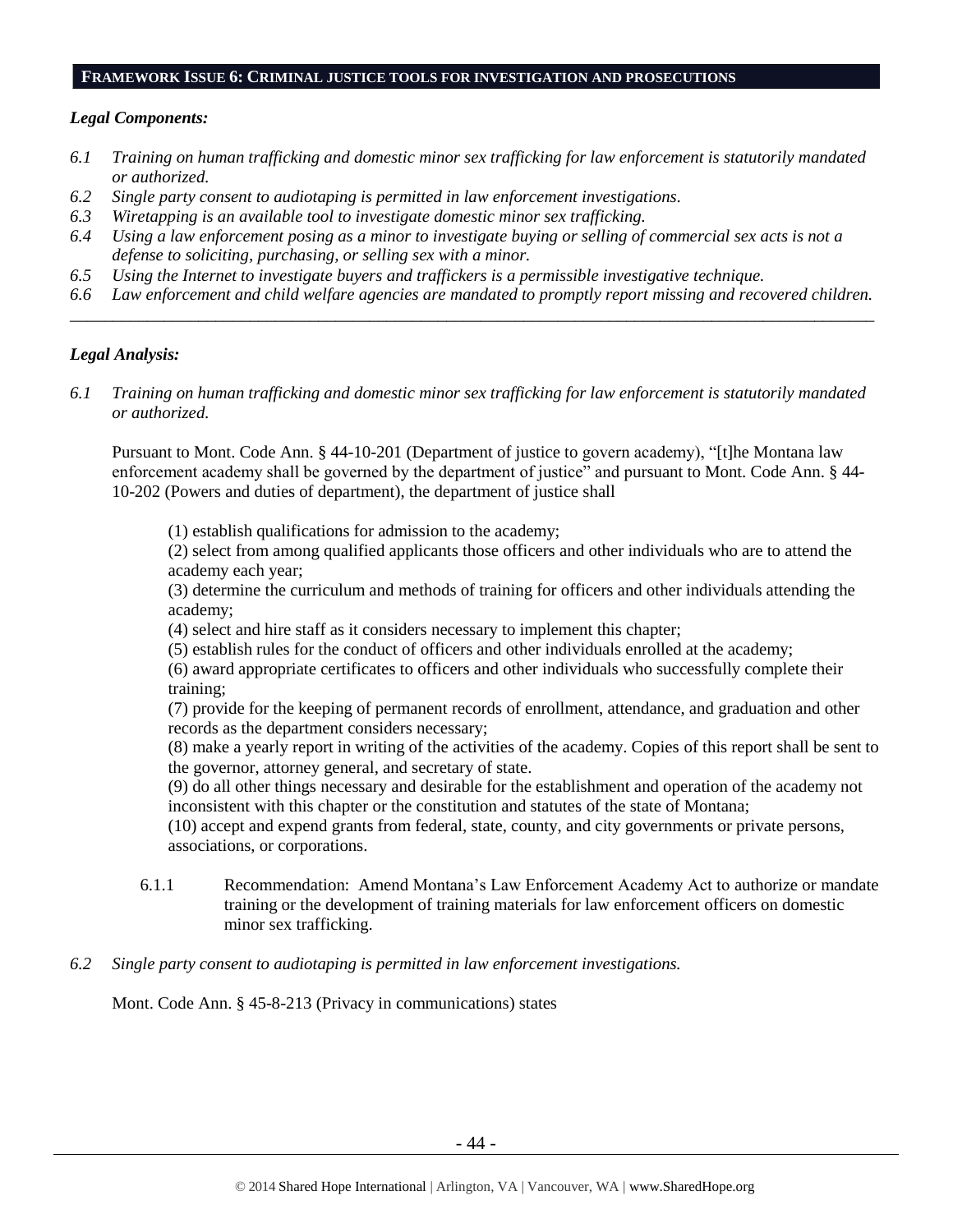(1) Except as provided in 69-6-104 [Control of telephone communications to and from a person holding hostages—nonliability of telephone company officials], a person commits the offense of violating privacy in communications if the person knowingly or purposely:

. . . . (c) records or causes to be recorded a conversation by use of a hidden electronic or mechanical device that reproduces a human conversation without the knowledge of all parties to the conversation. This subsection  $(1)(c)$  does not apply to:

(i) elected or appointed public officials or to public employees when the transcription or recording is done in the performance of official duty;

(2) Except as provided in [69-6-104,](http://data.opi.mt.gov/bills/mca/69/6/69-6-104.htm) a person commits the offense of violating privacy in communications if the person purposely intercepts an electronic communication.<sup>59</sup> This subsection does not apply to elected or appointed public officials or to public employees when the interception is done in the performance of official duty or to persons given warning of the interception.

- 6.2.1 Recommendation: Amend Mont. Code Ann. § 45-8-213 (Privacy in communications) to permit single party consent to audiotaping.
- *6.3 Wiretapping is an available tool to investigate domestic minor sex trafficking.*

Mont. Code Ann. § 45-8-213 (Privacy in communications) states,

. . . .

. . . .

. . . .

(1) Except as provided in [69-6-104](http://data.opi.mt.gov/bills/mca/69/6/69-6-104.htm) [Control of telephone communications to and from a person holding hostages—nonliability of telephone company officials], a person commits the offense of violating privacy in communications if the person knowingly or purposely:

(c) records or causes to be recorded a conversation by use of a hidden electronic or mechanical device that reproduces a human conversation without the knowledge of all parties to the conversation. This subsection  $(1)(c)$  does not apply to:

(i) elected or appointed public officials or to public employees when the transcription or recording is done in the performance of official duty;

(2) Except as provided in [69-6-104](http://data.opi.mt.gov/bills/mca/69/6/69-6-104.htm) [Control of telephone communications to and from a person holding hostages—nonliability of telephone company officials], a person commits the offense of violating privacy in communications if the person purposely intercepts an electronic communication.<sup>60</sup> This subsection does not apply to elected or appointed public officials or to public employees when the interception is done in the performance of official duty or to persons given warning of the interception.

6.3.1 Recommendation: Amend Mont. Code Ann. § 45-8-213 (Privacy in communications) to permit wiretapping in investigations of Mont. Code Ann. § 45-5-310 (Sexual servitude of child), § 45- 5-311 (Patronizing of child), § 45-5-601 (Prostitution), § 45-5-602 (Promoting prostitution) and § 45-5-603 (Aggravated promotion of prostitution).

 $\overline{a}$ <sup>59</sup> Mont. Code Ann. § 45-8-213(4) (Privacy in communications) defines "electronic communication" as "any transfer between persons of signs, signals, writing, images, sounds, data, or intelligence of any nature transmitted in whole or in part by a wire, radio, electromagnetic, photoelectronic, or photo-optical system."  $60$  *Id.*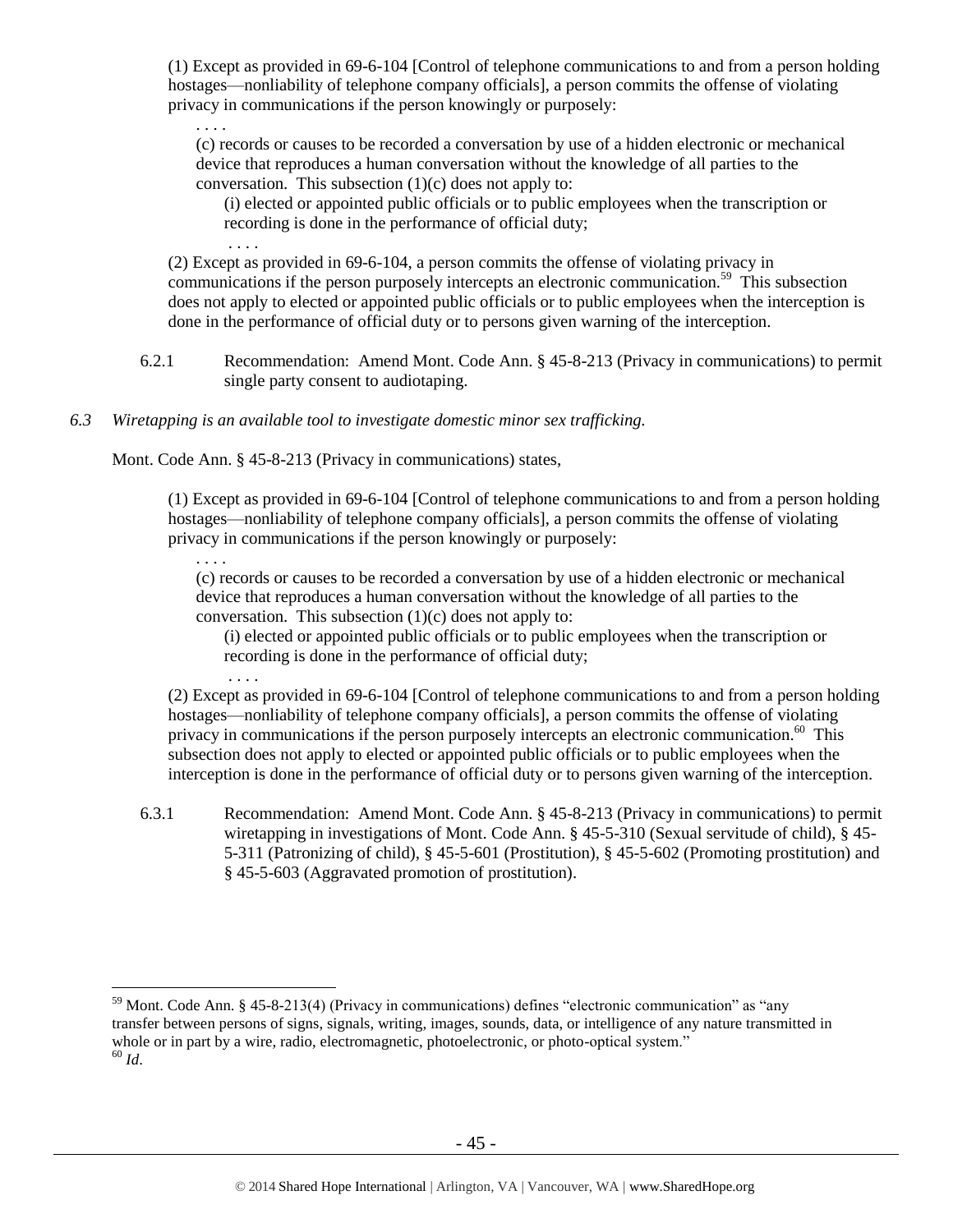*6.4 Using a law enforcement posing as a minor to investigate buying or selling of commercial sex acts is not a defense to soliciting, purchasing, or selling sex with a minor.*

The use of a decoy by law enforcement may be permissible for investigating violations of Mont. Code Ann. § 45-5-625(1) (Sexual abuse of children), which states,

A person commits the offense of sexual abuse of children if the person:

. . .

(c) knowingly, by any means of communication, including electronic communication, persuades, entices, counsels, or procures a child under 16 years of age or a person the offender believes to be a child under 16 years of age to engage in sexual conduct, actual or simulated;

. . .

 $\overline{a}$ 

(i) knowingly coerces, entices, persuades, arranges for, or facilitates a child under 16 years of age or a person the offender believes to be a child under 16 years of age to travel within, from, or to this state with the intention of engaging in sexual conduct, actual or simulated.

The language "a person the offender believes to be a child under 16 years of age" indicates that a law enforcement officer may serve as a decoy in investigations.

*6.5 Using the Internet to investigate buyers and traffickers is a permissible investigative technique.*

The use of a decoy by law enforcement may be permissible in an investigation under Mont. Code Ann. § 45-5- 625(1) (Sexual abuse of children), which states,

A person commits the offense of sexual abuse of children if the person:

. . . (c) knowingly, by any means of communication, including electronic communication, persuades, entices, counsels, or procures a child under 16 years of age or a person the offender believes to be a child under 16 years of age to engage in sexual conduct, actual or simulated; . . . .

The language "a person the offender believes to be a child under 16 years of age" indicates that a law enforcement officer may use the Internet in investigations.

*6.6 Law enforcement and child welfare agencies are mandated to promptly report missing and recovered children.*

Under Montana's Missing Children Act of 1985, Mont. Code Ann. § 44-2-503 (Missing children information program) states

(1) The department of justice shall establish a missing children<sup>61</sup> information program to create a central repository to aid in the location of missing children in Montana.

(2) The missing children information program shall:

(a) establish a system of intrastate communication of information relating to any child determined to be missing by the parent, guardian, or legal custodian of the child or by a law enforcement authority;

(b) provide a centralized file for the exchange of information on missing children within the state, including information obtained under the provisions of 44-2-401;

<sup>&</sup>lt;sup>61</sup> Mont. Code Ann. § 44-2-502(1) (Definitions) defines "missing child" as "any person who has been reported as missing to a law enforcement authority and: (a) who is under 18 years of age; (b) whose temporary or permanent residence is in Montana or is believed to be in Montana; and (c) whose location has not been determined."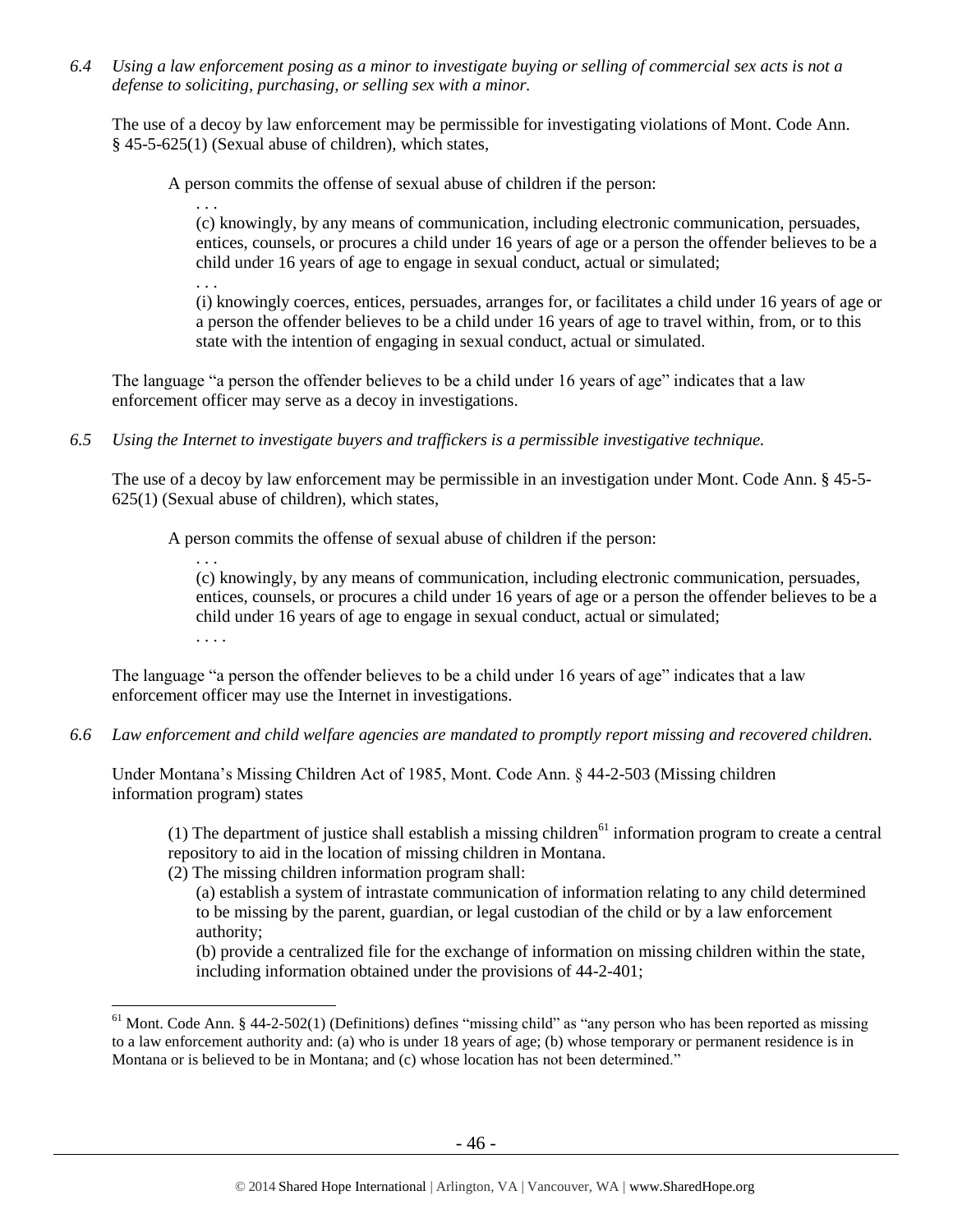(c) interface with the national crime information center computer system for exchange of information on children suspected of interstate travel; and

(d) provide the superintendent of public instruction each month with a list of missing Montana school children for the purposes of 44-2-506.

Pursuant to Mont. Code Ann. § 44-2-505 (Duties of law enforcement authority), when a missing child report is filed, law enforcement must

(1) immediately inform all on-duty law enforcement officers of the existence of the missing child report: $62$ 

(2) communicate the report to all other law enforcement authorities having jurisdiction in the county; and

(3) immediately enter the missing child report into the national crime information center computer system.

Mont. Code Ann. § 44-2-506 (List of missing Montana school children) mandates

(1) The superintendent of public instruction shall assist the missing children information program provided for in 44-2-503 [Missing children information program] in identifying and locating missing children who are enrolled in Montana public school districts in kindergarten through grade 12 by:

(a) collecting each month a list of missing Montana school children as provided by the missing children information program provided for in [44-2-503;](http://data.opi.mt.gov/bills/mca/44/2/44-2-503.htm)

(b) distributing the list of missing school children on a monthly basis, unless the list has no change from the previous month's information, to all school districts admitting children to kindergarten through grade 12;

(c) designing the list to include pertinent available information for identification of the missing school child, including if possible a recent photograph of the child; and

(d) notifying the appropriate law enforcement agency and the missing children information program as soon as any additional information is obtained or contact is made with respect to a missing school child.

(2) Each school district in Montana shall:

 $\overline{a}$ 

(a) distribute to each school building within the district the list of missing school children provided for in subsection (1); and

(b) notify the appropriate law enforcement agency at the earliest known contact with any child whose name appears on the list of missing school children.

When a missing child is located, Mont. Code Ann. § 44-2-504(3) (Reports to missing children information program) states that the "parent, guardian, or legal custodian responsible for notifying the missing children information program or a law enforcement authority of a missing child shall immediately notify the authority and the program of any child whose location has been determined."

Mont. Code Ann. § 46-4-307 (Sexual abuse of children—report to national center for missing and exploited children) states

 $62$  Mont. Code Ann. § 44-2-502(2) (Definitions) defines "missing child report" as "a report prepared on a form designed by the department of justice for use by private citizens and law enforcement authorities to report information about missing children to the missing children information program provided for in 44-2-503."